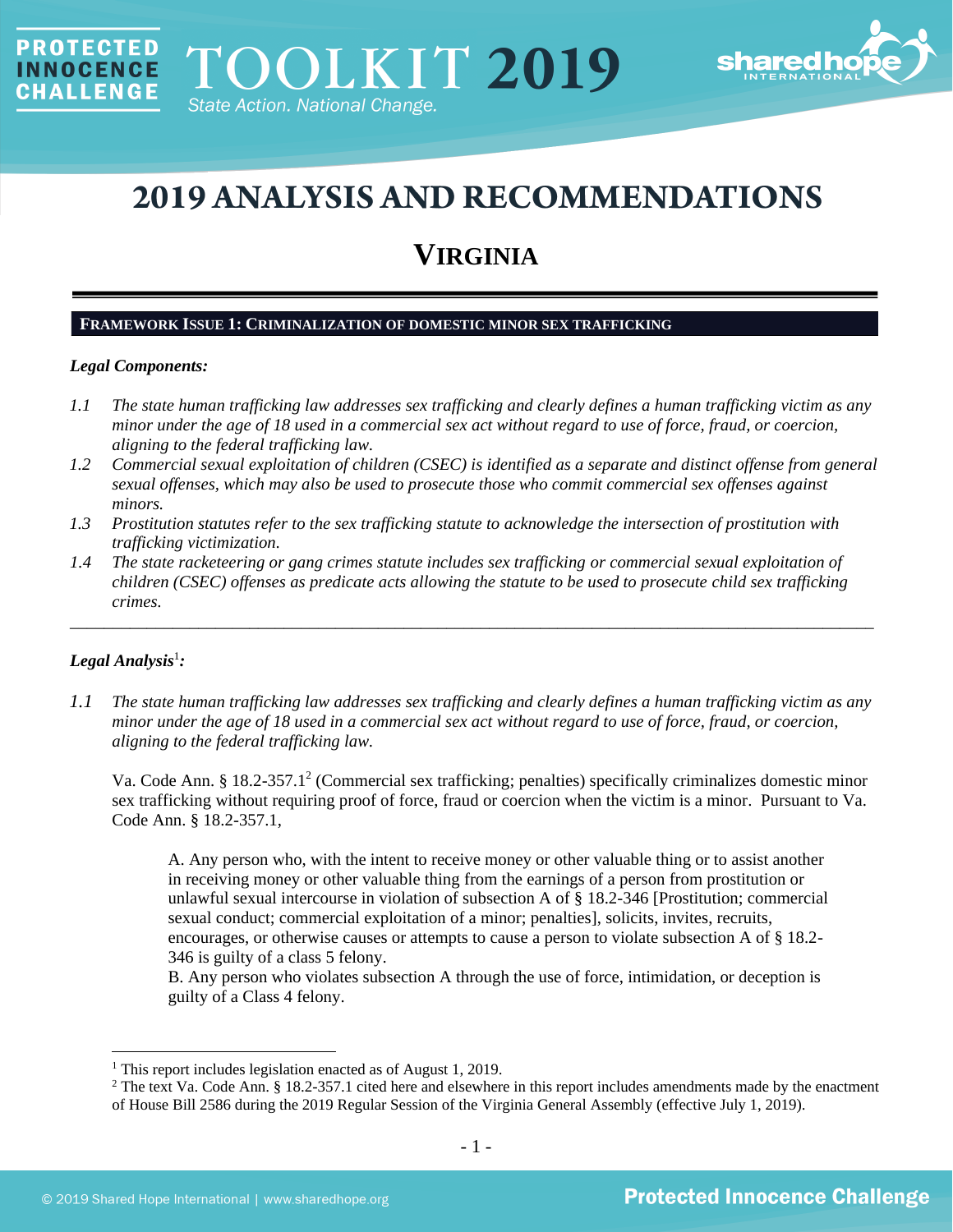C. Any adult who violates subsection A with a person under 18 years of age is guilty of a Class 3 felony.

<span id="page-1-0"></span>D. Each violation of this section constitutes a separate and distinct felony.

A Class 3 felony is punishable by imprisonment for 5–20 years and a possible fine of up to \$100,000 may be assessed. Va. Code Ann. § 18.2-10(c).<sup>3</sup> A Class 4 felony is punishable by imprisonment for 2–10 years and a possible fine of up to \$100,000 may be assessed. Va. Code Ann. § 18.2-10(d). A Class 5 felony is punishable by a term of imprisonment of  $1-10$  years, "or in the discretion of the jury or the court trying the case without a jury, confinement in jail for not more than 12 months," a fine of up to \$2,500, or both. Va. Code Ann. § 18.2- $10(e)^4$ .

*1.2 Commercial sexual exploitation of children (CSEC) is identified as a separate and distinct offense from general sexual offenses, which may also be used to prosecute those who commit commercial sex offenses against minors.*

The following laws make CSEC a distinct crime in Virginia:

1. Va. Code Ann. § 18.2-48 (Abduction with intent to extort money or for immoral purpose) criminalizes:

[a]bduction (i) of any person with the intent to extort money or pecuniary benefit, (ii) of any person with intent to defile such person, (iii) of any child under sixteen years of age for the purpose of

Pursuant to Va. Code Ann. § 16.1-69.48:6, "The court shall order any person convicted of a misdemeanor violation of subsection B of § 18.2-346 [Prostitution; commercial sexual conduct; commercial exploitation of a minor; penalties] or of § 18.2-348 [Aiding prostitution or illicit sexual intercourse, etc.; penalty] or 18.2-349 [Using vehicles to promote prostitution or unlawful sexual intercourse; penalty] to pay a \$100 fee, which shall be deposited into the Virginia Prevention of Sex Trafficking Fund to be used in accordance with § 9.1-116.4" Similarly, Va. Code Ann. § 17.1-275.13 states,

In addition to the fees provided for by §§ 17.1-275.1, 17.1-275.2, 17.1-275.7, 17.1-275.10, and 17.1-275.12, any person convicted of a misdemeanor violation of subsection B of § 18.2-346 or of § 18.2-348 or 18.2-349 shall be ordered to pay a \$100 fee, and any person convicted of a violation of clause (ii), (iii), or (iv) of § 18.2-48 [Abduction with intent to extort money or for immoral purpose], or of § 18.2-368 [Placing or leaving wife for prostitution; penalty], or any felony violation of the laws pertaining to commercial sex trafficking or prostitution offenses pursuant to Article 3 (§ 18.2-344 et seq.) of Chapter 8 [Commercial Sex Trafficking, Prostitution, Etc.], with the exception of § 18.2-361 [Crimes against nature; penalty], shall be ordered to pay a \$500 fee. All fees collected pursuant to this section shall be deposited into the Virginia Prevention of Sex Trafficking Fund to be used in accordance with § 9.1-116.4.

The text Va. Code Ann. § 16.1-69.48:6 cited here and elsewhere in this report includes amendments made by the enactment of House Bill 2651 during the 2019 Regular Session of the Virginia General Assembly (effective July 1, 2019). The text Va. Code Ann. § 17.1-275.13 cited here and elsewhere in this report includes amendments made by the enactment of House Bill 2651 during the 2019 Regular Session of the Virginia General Assembly (effective July 1, 2019). The text Va. Code Ann. § 9.1-116.4 cited here and elsewhere in this report includes amendments made by the enactment of House Bill 2651 during the 2019 Regular Session of the Virginia General Assembly (effective July 1, 2019).

<sup>&</sup>lt;sup>3</sup> Va. Code Ann. § 18.2-10(g) provides that "[e]xcept as specifically authorized in subdivision (e) [Class 5 felonies] or (f) [Class 6 felonies], or in Class 1 felonies for which a sentence of death is imposed, the court shall impose either a sentence of imprisonment together with a fine, or imprisonment only. However, if the defendant is not a natural person, the court shall impose only a fine."

<sup>4</sup> In addition to any fines imposed under state law, Va. Code Ann. § 16.1-69.48:6 (Fees for offenses related to sex trafficking) and § 17.1-275.13 (Additional fee for offenses related to sex trafficking) require convicted offenders to pay a designated fee, which is to be deposited into the Virginia Prevention of Sex Trafficking Fund "for the purpose of promoting awareness of and preventative training and education related to sex trafficking." Va. Code Ann. §§ 9.1-116.4, 16.1-69.48:6, 17.1-275.13.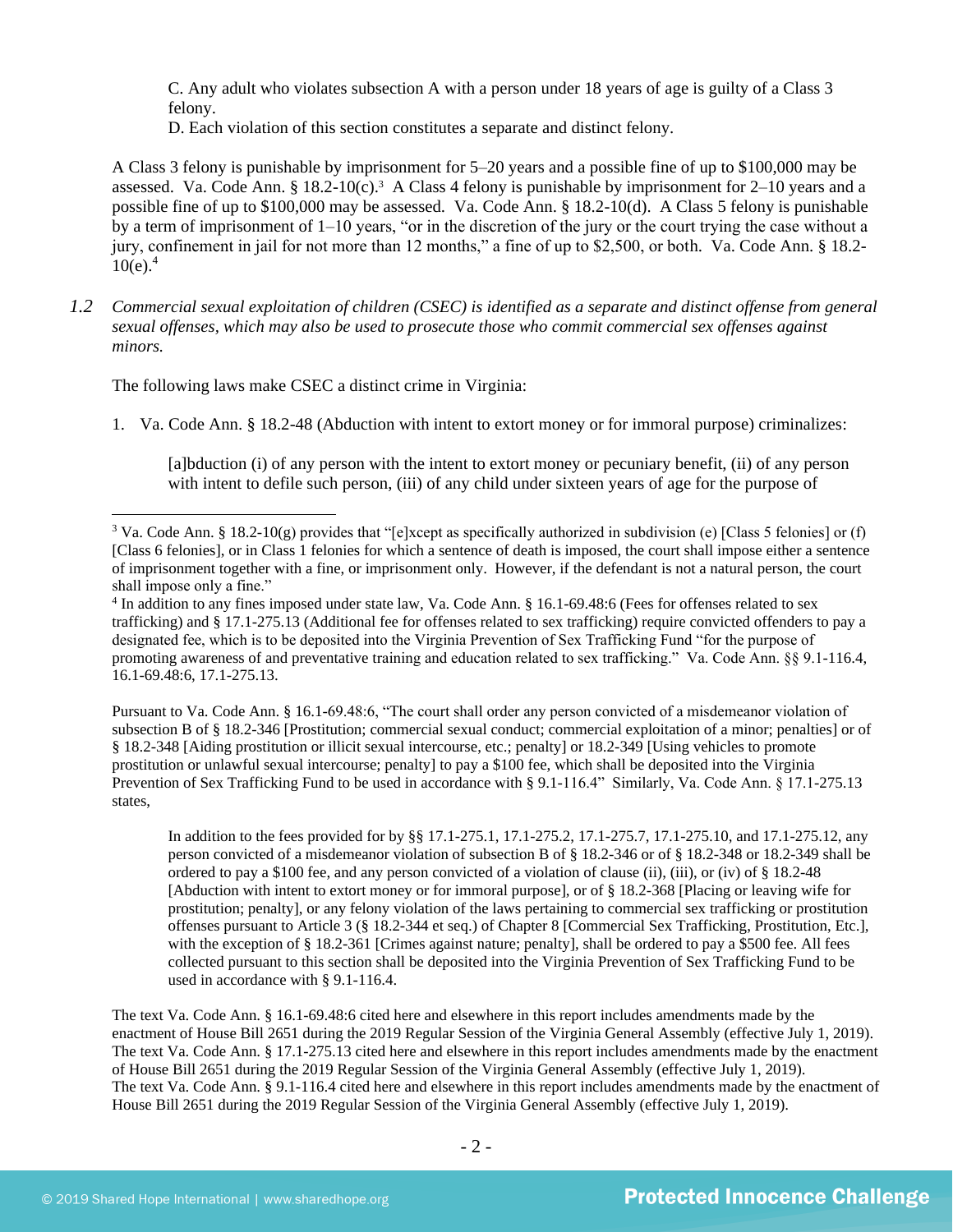concubinage or prostitution, (iv) of any person for the purpose of prostitution, or (v) of any minor for the purpose of manufacturing child pornography . . . .

Under Va. Code Ann. § 18.2-47 (Abduction and kidnapping defined; punishment),

A. Any person who, by force, intimidation or deception, and without legal justification or excuse, seizes, takes, transports, detains or secretes another person with the intent to deprive such other person of his personal liberty or to withhold or conceal him from any person, authority or institution lawfully entitled to his charge, shall be deemed guilty of "abduction."

B. Any person who, by force, intimidation or deception, and without legal justification or excuse, seizes, takes, transports, detains or secretes another person with the intent to subject him to forced labor or services shall be deemed guilty of "abduction." For purposes of this subsection, the term "intimidation" shall include destroying, concealing, confiscating, withholding, or threatening to withhold a passport, immigration document, or other governmental identification or threatening to report another as being illegally present in the United States.

Va. Code Ann. § 18.2-48 is punishable as a Class 2 felony, which carries a minimum sentence of 20 years to life and a possible fine of up to \$100,000. Va. Code Ann. § 18.2-10 (b), (g). Va. Code Ann. § 18.2-48 also specially directs:

If the sentence imposed for a violation of (ii), (iii), (iv), or (v) includes a term of confinement less than life imprisonment, the judge shall impose, in addition to any active sentence, a suspended sentence of no less than 40 years. This suspended sentence shall be suspended for the remainder of the defendant's life subject to revocation by the court.

- 2. Va. Code Ann. § 18.2-346 (Prostitution; commercial sexual conduct; commercial exploitation of a minor; penalties) criminalizes soliciting sex with minors, stating that "any person who solicits prostitution from a minor (i) 16 years of age or older is guilty of a Class 6 felony or (ii) younger than 16 years of age is guilty of a Class 5 felony*.*" Va. Code Ann. § 18.2-346(B). A Class 6 felony is punishable by "imprisonment of not less than one year nor more than five years, or in the discretion of the jury or the court trying the case without a jury, confinement in jail for not more than 12 months and a fine of not more than \$ 2,500, either or both." Va. Code Ann.  $\S$  18.2-10(f). A Class 5 felony is punishable by a term of imprisonment of  $1-10$ years, "or in the discretion of the jury or the court trying the case without a jury, confinement in jail for not more than 12 months," a fine of up to \$2,500, or both. Va. Code Ann. § 18.2-10(e).
- 3. Va. Code Ann. § 18.2-355(4) (Taking, detaining, etc., person for prostitution, etc., or consenting thereto; human trafficking) provides that any person who "for purposes of prostitution, takes any minor into, or persuades, encourages, or causes any minor to enter, a bawdy place, or takes or causes such person to be taken to any place for such purposes; is guilty of pandering . . . . A violation of subdivision (4) is punishable as a Class 3 felony." A Class 3 felony is punishable by imprisonment for 5–20 years and a possible fine of up to \$100,000 may be assessed. Va. Code Ann. § 18.2-10(c).
- 4. Va. Code Ann. § 18.2-370(B) (Taking indecent liberties with children) states,

Any person 18 years of age or over who, with lascivious intent, knowingly and intentionally receives money, property, or any other remuneration for allowing, encouraging, or enticing any person under the age of 18 years to perform in or be a subject of sexually explicit visual material as defined in § 18.2-  $374.1<sup>5</sup>$  or who knowingly encourages such person to perform in or be a subject of sexually explicit material; is guilty of a Class 5 felony.

<sup>5</sup> Va. Code Ann. § 18.2-374.1(A) defines "sexually explicit visual material" as "a picture, photograph, drawing, sculpture, motion picture film, digital image, including such material stored in a computer's temporary Internet cache when three or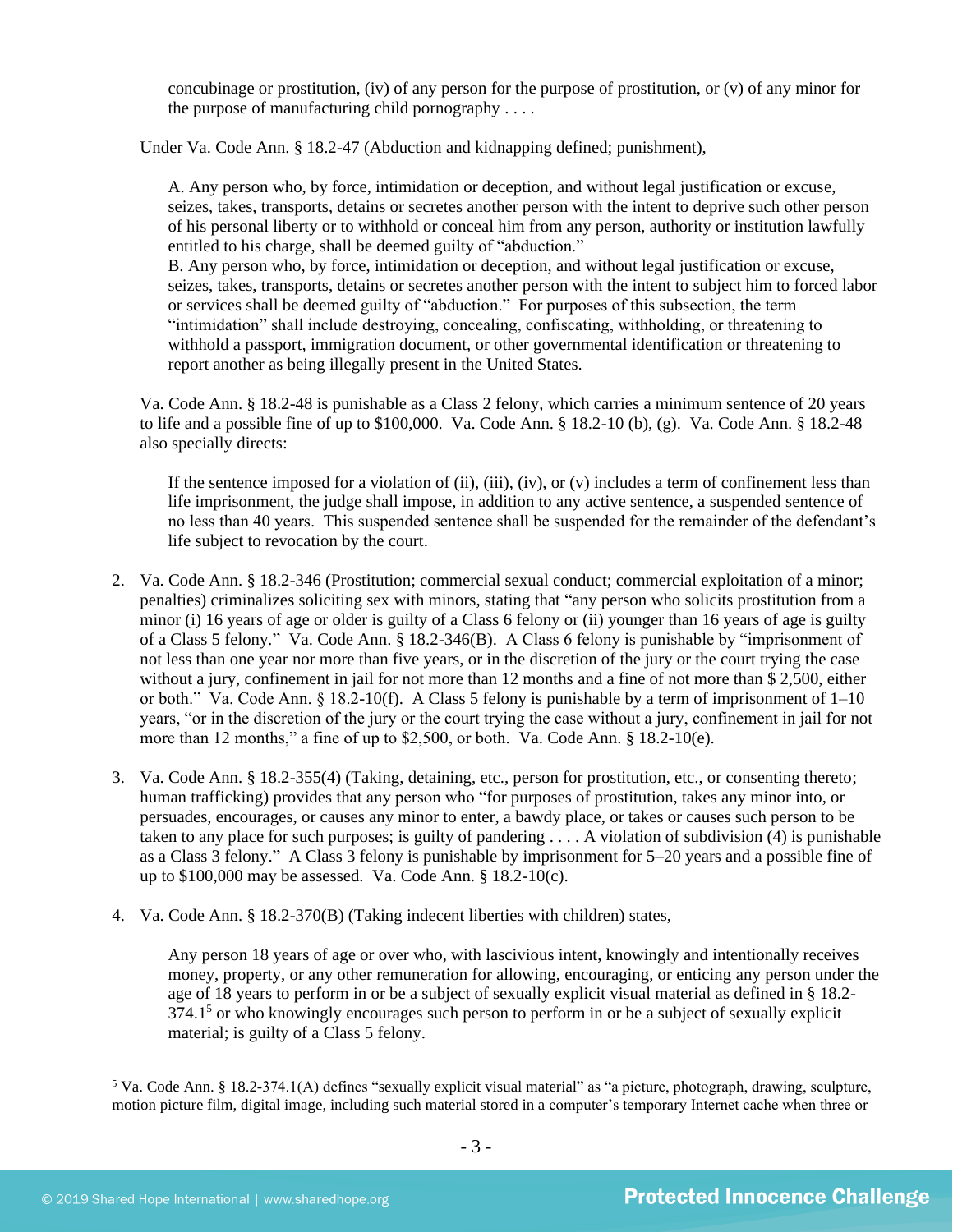A Class 5 felony is punishable by a term of imprisonment of 1–10 years, "or in the discretion of the jury or the court trying the case without a jury, confinement in jail for not more than 12 months," a fine of up to \$2,500, or both. Va. Code Ann. § 18.2-10(e). This penalty is enhanced to a Class 4 felony for second or subsequent convictions, "provided that (i) the offenses were not part of a common act, transaction or scheme; (ii) the accused was at liberty as defined in § 53.1-151 between each conviction; and (iii) it is admitted, or found by the jury or judge before whom the person is tried, that the accused was previously convicted of a violation of this section." Va. Code Ann. § 18.2-370(C). A Class 4 felony is punishable by imprisonment for 2–10 years and a possible fine of up to  $$100,000$  may be assessed.<sup>6</sup> Va. Code Ann. § 18.2-10(d).

5. Va. Code Ann. § 18.2-356 (Receiving money for procuring person) states,

Any person who receives any money or other valuable thing for or on account of (i) procuring for or placing in a house of prostitution or elsewhere any person for the purpose of causing such person to engage in unlawful sexual intercourse, anal intercourse, cunnilingus, fellatio, or anilingus or any act in violation of § 18.2-361 or (ii) causing any person to engage in forced labor or services, concubinage, prostitution, or the manufacture of any obscene material or child pornography is guilty of a Class 4 felony. Any person who violates clause (i) or (ii) with a person under the age of 18 is guilty of a Class 3 felony.

A Class 4 felony is punishable by imprisonment for 2–10 years and a possible fine of up to \$100,000 may be assessed. Va. Code Ann. § 18.2-10(d). A Class 3 felony is punishable by imprisonment for 5–20 years and a possible fine of up to \$100,000 may be assessed. Va. Code Ann. § 18.2-10(c).

6. Va. Code Ann. § 18.2-357 (Receiving money from earnings of male or female prostitute; penalties) states,

Any person who shall knowingly receive any money or other valuable thing from the earnings of any male or female engaged in prostitution, except for a consideration deemed good and valuable in law, shall be guilty of pandering, punishable as a Class 4 felony. Any person who violates this section by receiving money or other valuable thing from a person under the age of 18 is guilty of a Class 3 felony.

A Class 3 felony is punishable by imprisonment for 5–20 years and a possible fine of up to \$100,000 may be assessed. Va. Code Ann. § 18.2-10(c).

7. Va. Code Ann. §  $18.2 - 348^7$  (Aiding prostitution or illicit sexual intercourse) states,

<span id="page-3-0"></span>It is unlawful for any person or any officer, employee or agent of any firm, association or corporation with knowledge of, or good reason to believe, the immoral purpose of such visit, to take or transport or assist in taking or transporting, or offer to take or transport on foot or in any way, any person to a place, whether within or outside any building or structure, used or to be used for the purpose of lewdness, assignation or prostitution within the Commonwealth or to procure or assist in procuring for the purpose of illicit sexual intercourse, anal intercourse, cunnilingus, fellatio, or anilingus or any act violative of § 18.2-361 [Crimes against nature; penalty], or to give

more images or streaming videos are present, or similar visual representation which depicts sexual bestiality, a lewd exhibition of nudity, as nudity is defined in § 18.2-390, or sexual excitement, sexual conduct or sadomasochistic abuse, as also defined in § 18.2-390, or a book, magazine or pamphlet which contains such a visual representation. An undeveloped photograph or similar visual material may be sexually explicit material notwithstanding that processing or other acts may be required to make its sexually explicit content apparent."

<sup>6</sup> *See supra* note [3.](#page-1-0)

<sup>7</sup> The text Va. Code Ann. § 18.2-348 cited here and elsewhere in this report includes amendments made by the enactment of House Bill 2586 during the 2019 Regular Session of the Virginia General Assembly (effective July 1, 2019).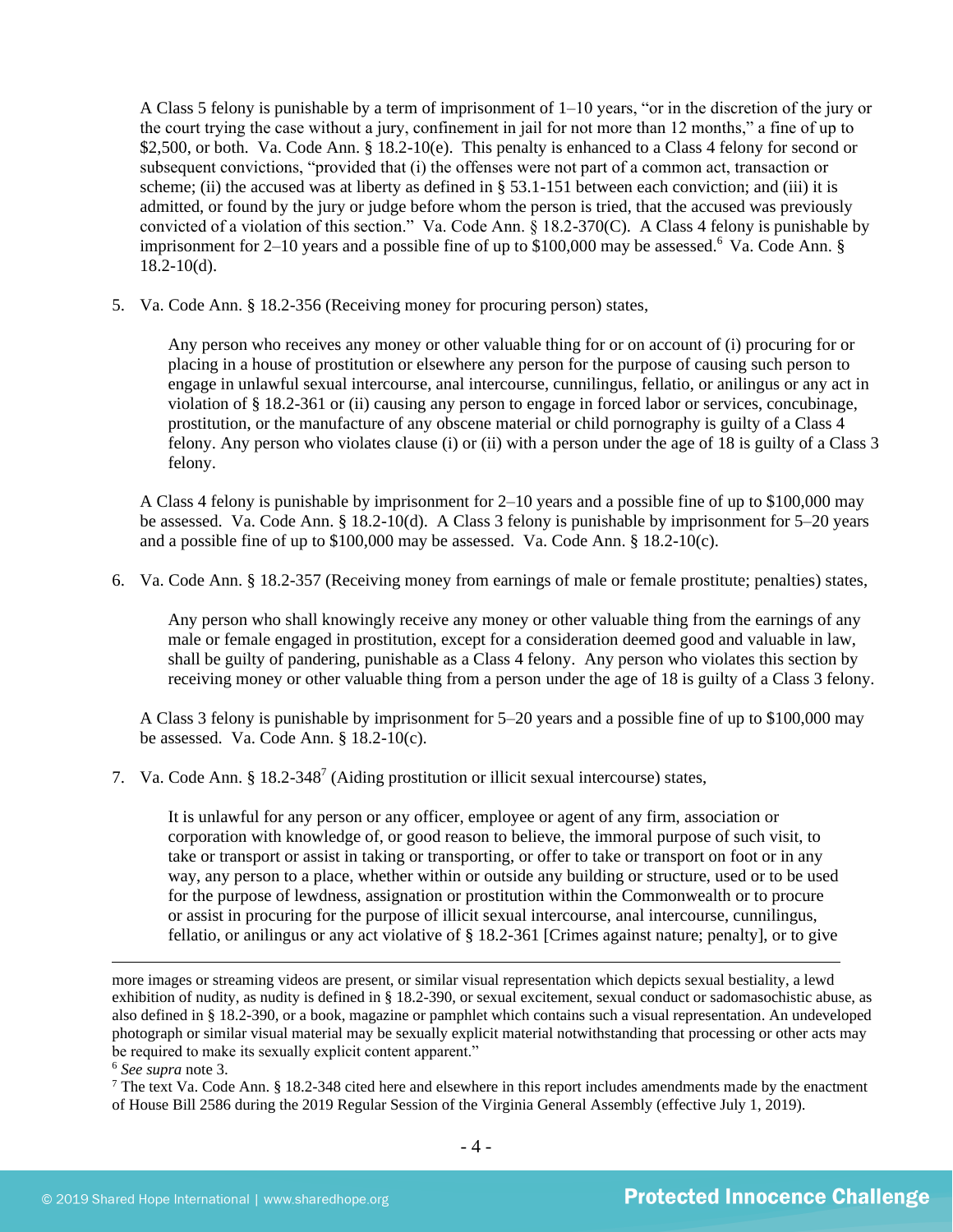any information or direction to any person with intent to enable such person to commit an act of prostitution. A violation of this section is a Class 1 misdemeanor. However, any adult who violates this section with a person under the age of 18 is guilty of a Class 6 felony.

A Class 1 misdemeanor is punishable by up to 12 months in jail, a fine up to \$2,500, or both, while a Class 6 felony is punishable by imprisonment for 1–5 years "or in the discretion of the jury or the court trying the case without a jury, confinement in jail for not more than 12 months," a fine up to \$2,500, or both imprisonment and a fine. Va. Code Ann. §§ 18.2-11(a), 18.2-10(f).

8. Va. Code Ann. § 18.2-349<sup>8</sup> (Using vehicles to promote prostitution or unlawful sexual intercourse; penalty) states,

<span id="page-4-0"></span>It is unlawful for any owner or chauffeur of any vehicle, with knowledge or reason to believe the same is to be used for such purpose, to use the same or to allow the same to be used for the purpose of prostitution or unlawful sexual intercourse or to aid or promote such prostitution or unlawful sexual intercourse by the use of any such vehicle. A violation of this section is a Class 1 misdemeanor. However, any adult who violates this section by using a vehicle or allowing a vehicle to be used for or to aid or promote prostitution or unlawful sexual intercourse with a person under the age of 18 is guilty of a Class 6 felony.

A Class 1 misdemeanor is punishable by up to 12 months in jail, a fine up to \$2,500, or both, while a Class 6 felony is punishable by imprisonment for 1–5 years "or in the discretion of the jury or the court trying the case without a jury, confinement in jail for not more than 12 months," a fine up to \$2,500, or both imprisonment and a fine. Va. Code Ann. §§ 18.2-11(a), 18.2-10(f).

Also, though not specific to commercial sex offenses, the following offenses may also apply to commercial sexual exploitation of children cases:

1. Va. Code Ann. § 18.2-370(A) (Taking indecent liberties with children; penalties) makes the following a Class 5 felony:

> Any person 18 years of age or over, who, with lascivious intent, knowingly and intentionally commits any of the following acts with any child under the age of 15 years . . . :

(1) Expose his or her sexual or genital parts to any child to whom such person is not legally married or propose that any such child expose his or her sexual or genital parts to such person; or

(2) [Repealed.]

(3) Propose that any such child feel or fondle his own sexual or genital parts or the sexual or genital parts of such person or propose that such person feel or fondle the sexual or genital parts of any such child; or

(4) Propose to such child the performance of an act of sexual intercourse, anal intercourse, cunnilingus, fellatio, or anilingus or any act constituting an offense under § 18.2-361 [Crimes against nature; penalty]; or

(5) Entice, allure, persuade, or invite any such child to enter any vehicle, room, house, or other place, for any of the purposes set forth in the preceding subdivisions of this section.

A Class 5 felony is punishable by a term of imprisonment of 1–10 years, "or in the discretion of the jury or the court trying the case without a jury, confinement in jail for not more than 12 months," a fine of up to \$2,500, or both imprisonment and a fine. Va. Code Ann. § 18.2-10(e).

<sup>8</sup> The text Va. Code Ann. § 18.2-349 cited here and elsewhere in this report includes amendments made by the enactment of House Bill 2586 during the 2019 Regular Session of the Virginia General Assembly (effective July 1, 2019).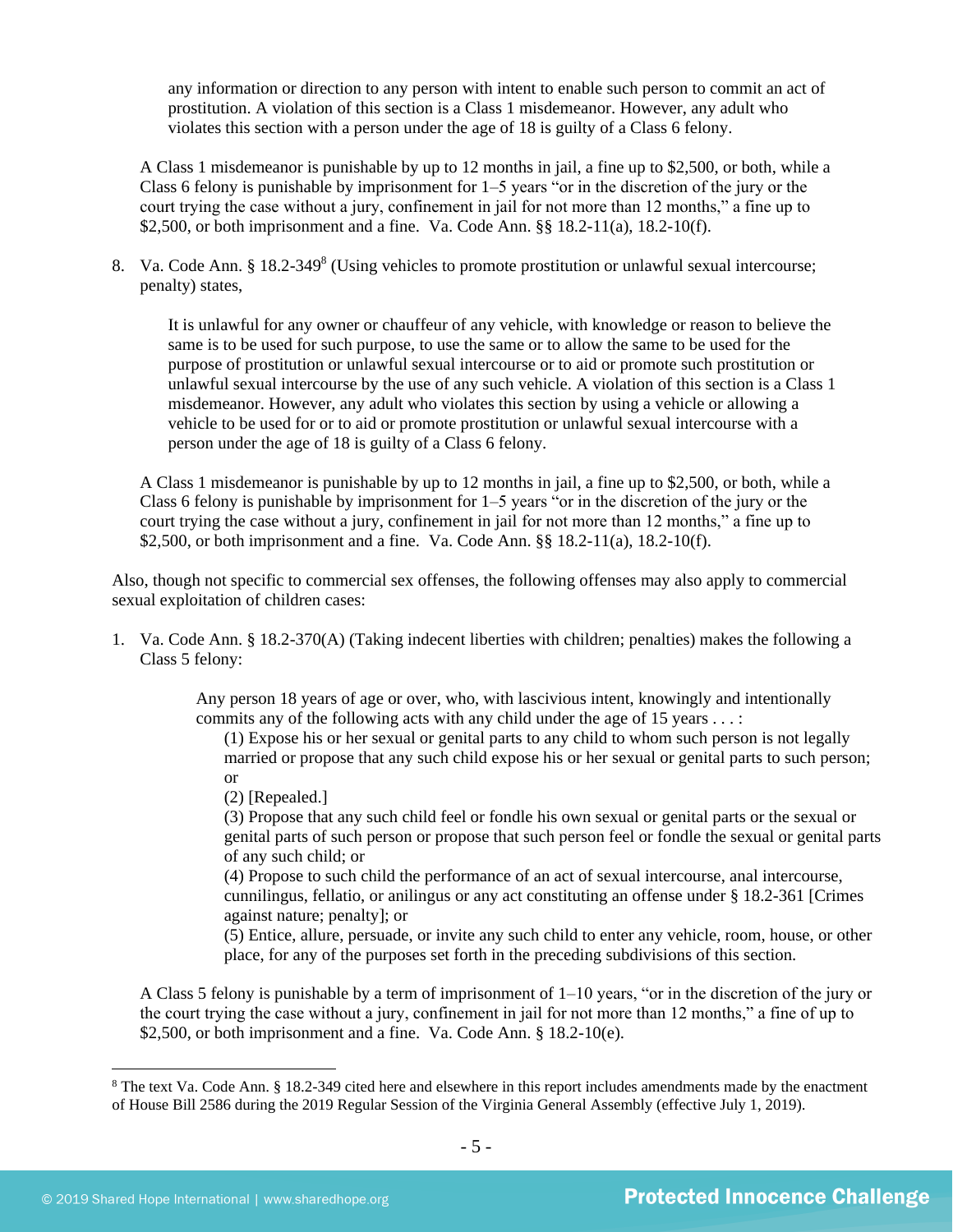- 2. Va. Code Ann. § 18.2-371 (Causing or encouraging acts rendering children delinquent, abused, etc.) makes it a Class 1 misdemeanor for "[a]ny person 18 years of age or older, including the parent of any child" to "willfully contribute[] to, encourage[], or cause[] any act, omission, or condition that renders a child delinquent, in need of services, in need of supervision, or abused or neglected as defined in § 16.1-228" or to "engage[] in consensual sexual intercourse or anal intercourse with or performs cunnilingus, fellatio, or anilingus upon or by a child 15 or older not his spouse, child, or grandchild." Va. Code Ann. § 18.2-371. A Class 1 misdemeanor is punishable by imprisonment up to 12 months, a fine up to \$2,500, or both. Va. Code Ann. § 18.2-11(a) (Punishment for conviction of misdemeanor).
- 3. Va. Code Ann. § 18.2-61 (Rape), among other things, classifies sex with a child under 13 as rape. Va. Code Ann. § 18.2-61(A)(iii). A mandatory minimum sentence of 25 years is required for rape of a child under 13 where the offender is "more than three years older than the victim" and "if done in the commission of, or as part of the same course of conduct as, or as part of a common scheme or plan as a violation of (i) subsection A of § 18.2-47 [Abduction and kidnapping defined; punishment] or § 18.2-48 [Abduction with intent to extort money or for immoral purpose], (ii) § 18.2-89 [Burglary; how punished], 18.2-90 [Entering dwelling house, etc., with intent to commit murder, rape, robbery or arson; penalty], or 18.2-91 [Entering dwelling house, etc., with intent to commit larceny, assault and battery or other felony], or (iii) § 18.2-51.2 [Aggravated malicious wounding; penalty]." Where it is alleged that the offender was 18 or older at the time of the offense, "the punishment shall include a mandatory minimum term of confinement for life." Va. Code Ann. § 18.2-61(B). "If the term of confinement imposed for any violation of clause (iii) of subsection A, where the offender is more than three years older than the victim, is for a term less than life imprisonment, the judge shall impose, in addition to any active sentence, a suspended sentence of no less than 40 years. This suspended sentence shall be suspended for the remainder of the defendant's life, subject to revocation by the court." Va. Code Ann. § 18.2-61(B).
- 4. Va. Code Ann. § 18.2-63(A) (Carnal knowledge of child between thirteen and fifteen years of age) makes it a Class 4 felony punishable by imprisonment for 2–10 years and a possible fine of up to \$100,000 for a person to "carnally know[], without the use of force, a child thirteen years of age or older but under fifteen years of age."<sup>9</sup> Va. Code Ann. § 18.2-10(d), (g).<sup>10</sup> Va. Code Ann. § 18.2-63(B) also makes it a Class 6 felony for a person to "carnally know[], without the use of force, a child thirteen years of age or older but under fifteen years of age who consents to sexual intercourse and the accused is a minor and such consenting child is three years or more the accused's junior." A Class 6 felony is punishable by imprisonment for 1–5 years "or in the discretion of the jury or the court trying the case without a jury, confinement in jail for not more than 12 months," a fine up to \$2,500, or both imprisonment and a fine. Va. Code Ann. § 18.2-10(f). This crime is reduced to a Class 4 misdemeanor when the "consenting child is less than three years the accused's junior" punishable by a fine up to \$250. Va. Code Ann. §§ 18.2-63(B), 18.2- 11(d). The provision notes that "a child under the age of thirteen years shall not be considered a consenting child." Va. Code Ann. § 18.2-63(C).
- <span id="page-5-0"></span>5. Va. Code Ann. § 18.2-67.4:2 (Sexual abuse of a child under 15 years of age; penalty) states, "Any adult who, with lascivious intent, commits an act of sexual abuse, as defined in § 18.2-67.10 [General definitions], with any child 13 years of age or older but under 15 years of age is guilty of a Class 1 misdemeanor."<sup>11</sup> A Class 1 misdemeanor is punishable by imprisonment up to 12 months, a fine up to \$2,500, or both. Va. Code Ann. § 18.2-11(a).

<sup>9</sup> Va. Code Ann. § 18.2-63(C)(ii) defines "carnal knowledge" as including "acts of sexual intercourse, cunnilingus, fellatio, anilingus, anal intercourse, and animate and inanimate object sexual penetration." <sup>10</sup> *See supra* note [3.](#page-1-0)

<sup>&</sup>lt;sup>11</sup> Va. Code Ann. § 18.2-67.10(6) (General definitions) states,

<sup>&</sup>quot;Sexual abuse" means an act committed with the intent to sexually molest, arouse, or gratify any person, where: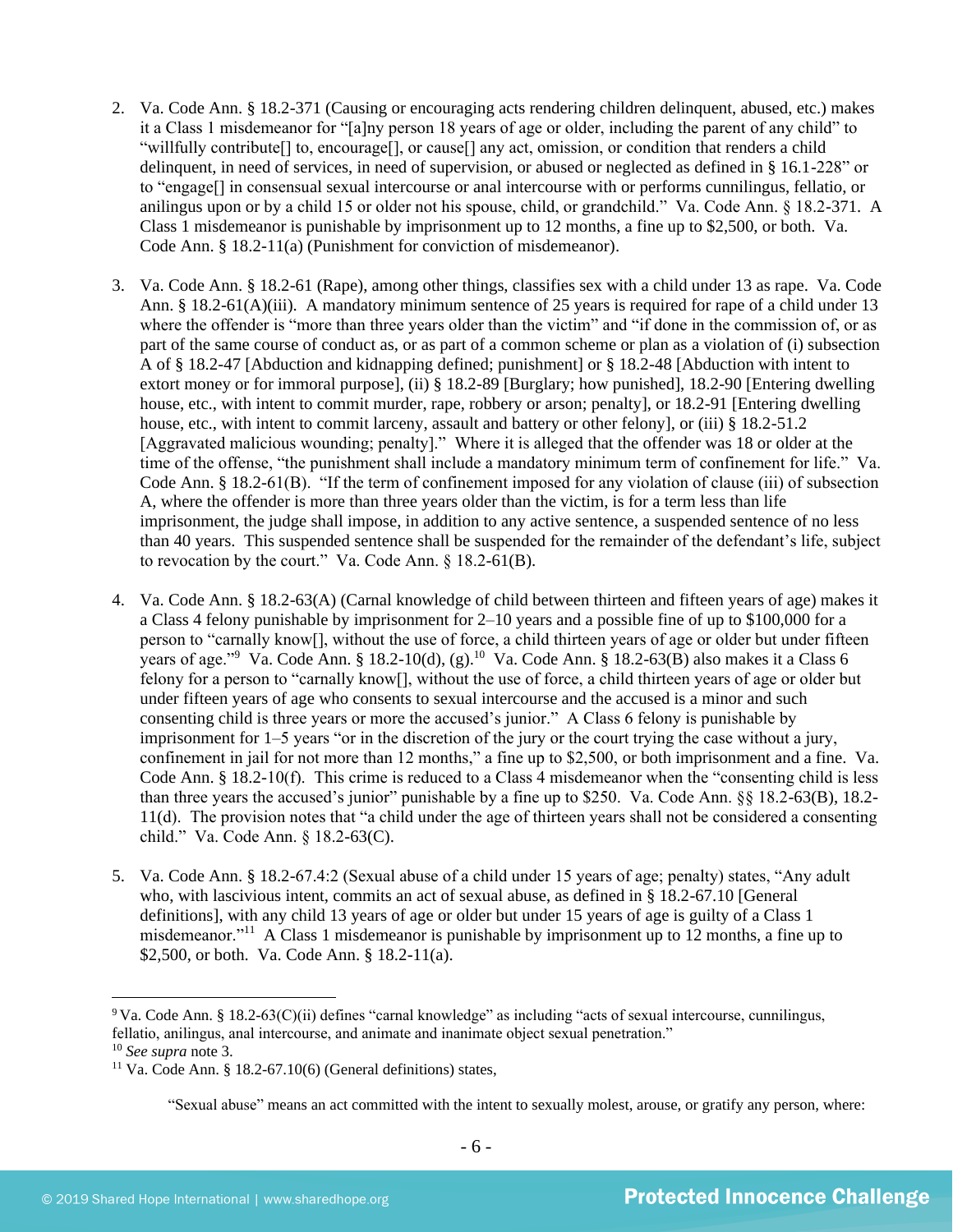- 6. Va. Code Ann. § 18.2-379 (Employing or permitting minor to assist in offense under article) states, "It shall be unlawful for any person knowingly to hire, employ, use or permit any minor to do or assist in doing any act or thing constituting an offense under this article [Article 5—Obscenity and related offenses]." A first conviction is a Class 1 misdemeanor punishable by imprisonment up to 12 months, a fine up to \$2,500, or both. Va. Code Ann. §§ 18.2-380, 18.2-11(a). Subsequent convictions are punishable as Class 6 felonies by imprisonment for 1–5 years "or in the discretion of the jury or the court trying the case without a jury, confinement in jail for not more than 12 months," a fine up to \$2,500, or both imprisonment and a fine. Va. Code Ann. § 18.2-10(f). "However, if the person, firm, association or corporation convicted of such subsequent offense is the owner of the business establishment where each of the offenses occurred, a fine of not more than \$10,000 shall be imposed in addition to the penalties otherwise prescribed by this section." Va. Code Ann. § 18.2-381.
- 7. Va. Code Ann. § 18.2-374.4 (Display of child pornography or grooming video or materials to a child unlawful) states,

Any person 18 years of age or older who displays child pornography or a grooming video or materials to a child under 13 years of age with the intent to entice, solicit, or encourage the child to engage in the fondling of the sexual or genital parts of another or the fondling of his sexual or genital parts by another, sexual intercourse, cunnilingus, fellatio, anilingus, anal intercourse, or object sexual penetration is guilty of a Class 6 felony.

A Class 6 felony is punishable by "a term of imprisonment of not less than one year nor more than five years, or in the discretion of the jury or the court trying the case without a jury, confinement in jail for not more than 12 months and a fine of not more than \$ 2,500, either or both." Va. Code Ann. § 18.2-10(f). Va. Code Ann. § 18.2-374.4(B) defines "Grooming video or materials" as "a cartoon, animation, image, or series of images depicting a child engaged in the fondling of the sexual or genital parts of another or the fondling of his sexual or genital parts by another, masturbation, sexual intercourse, cunnilingus, fellatio, anilingus, anal intercourse, or object sexual penetration."

*1.3 Prostitution statutes refer to the sex trafficking statute to acknowledge the intersection of prostitution with trafficking victimization.* 

Virginia's prostitution statute, Va. Code Ann. § 18.2-346 (Prostitution; commercial sexual conduct; commercial exploitation of a minor; penalties), does not refer to the sex trafficking statute, Va. Code Ann. § 18.2-357.1 (Commercial sex trafficking; penalties) to acknowledge the intersection of prostitution with trafficking victimization.

1.3.1 Recommendation: Amend Va. Code Ann. § 18.2-346 (Prostitution; commercial sexual conduct; commercial exploitation of a minor; penalties) to refer to Va. Code Ann. § 18.2-357.1 (Commercial sex trafficking; penalties) to acknowledge the intersection of prostitution with trafficking victimization.

a. The accused intentionally touches the complaining witness's intimate parts or material directly covering such intimate parts;

d. The accused forces another person to touch the complaining witness's intimate parts or material directly covering such intimate parts.

b. The accused forces the complaining witness to touch the accused's, the witness's own, or another person's intimate parts or material directly covering such intimate parts;

c. If the complaining witness is under the age of 13, the accused causes or assists the complaining witness to touch the accused's, the witness's own, or another person's intimate parts or material directly covering such intimate parts; or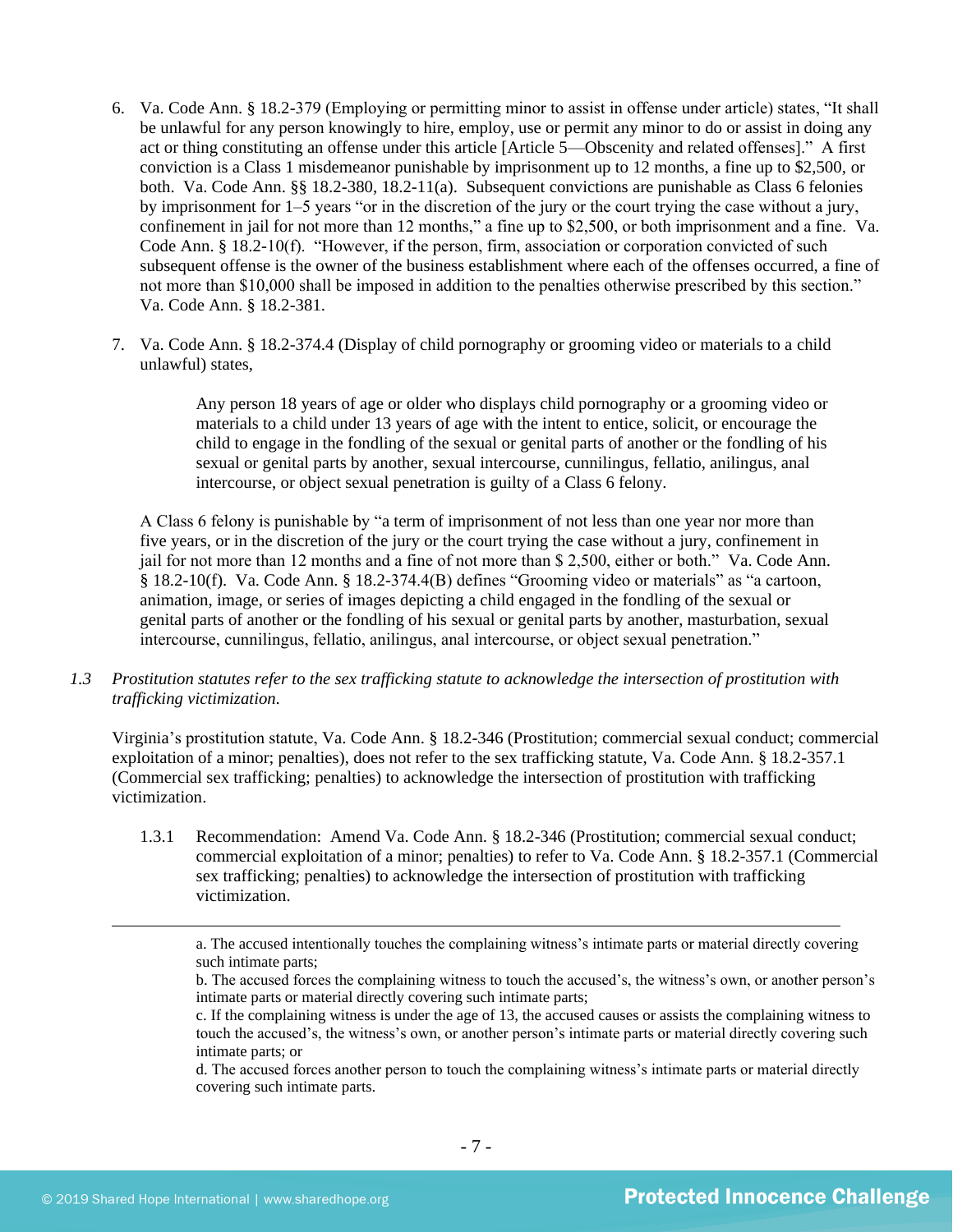*1.4 The state racketeering or gang crimes statute includes sex trafficking or commercial sexual exploitation of children (CSEC) offenses as predicate acts allowing the statute to be used to prosecute child sex trafficking crimes.* 

Va. Code Ann. § 18.2-514 (Racketeering offenses) states,

A. It shall be unlawful for an enterprise,<sup>12</sup> or for any person who occupies a position of organizer, supervisor, or manager of an enterprise, to receive any proceeds known to have been derived directly from racketeering activity and to use or invest an aggregate of \$10,000 or more of such proceeds in the acquisition of any title to, or any right, interest, or equity in, real property, or in the establishment or operation of any enterprise.

B. It shall be unlawful for any enterprise, or for any person who occupies a position of organizer, supervisor, or manager of an enterprise, to directly acquire or maintain any interest in or control of any enterprise or real property through racketeering activity.

C. It shall be unlawful for any person employed by, or associated with, any enterprise to conduct or participate, directly or indirectly, in such enterprise through racketeering activity.

D. It shall be unlawful for any person to conspire to violate any of the provisions of subsection A, B, or C.

Va. Code Ann. § 18.2-513<sup>13</sup> (Definitions) defines "racketeering activity" to mean:

[to] commit, attempt to commit, or conspire to commit or to solicit, coerce, or intimidate another person to commit two or more of the following offenses: . . . § 18.2-48 [Abduction with intent to extort money or for immoral purpose], . . . § 18.2-49 [Threatening, attempting or assisting in such abduction], . . . 18.2-346 [Prostitution; commercial sexual conduct; commercial exploitation of a minor; penalties], 18.2-348 [Aiding prostitution or illicit sexual intercourse, etc.; penalty], 18.2- 348.1 [Promoting travel for prostitution; penalty], 18.2-349 [Using vehicles to promote prostitution or unlawful sexual intercourse; penalty], 18.2-355 [Taking, detaining, etc., person for prostitution, etc., or consenting thereto; human trafficking], [18.2-356](https://a.next.westlaw.com/Link/Document/FullText?findType=L&pubNum=1000040&cite=VASTS18.2-356&originatingDoc=NE39F68D0341B11DEA7CD81F2617D4421&refType=LQ&originationContext=document&transitionType=DocumentItem&contextData=(sc.Document)) [Receiving money for procuring person], 18.2-357 [Receiving money from earnings of male or female prostitute; penalties], 18.2-357.1 [Commercial sex trafficking; penalties], . . . 18.2-374.1 [Possession, reproduction, distribution, solicitation, and facilitation of child pornography; penalty] . . . ; or any substantially similar offenses under the laws of any other state, the District of Columbia, the United States or its territories.

Based on this definition of racketeering, certain acts of commercial sexual exploitation of children constitute predicate crimes to the racketeering law, making it available for combatting criminal enterprises that engage in domestic minor sex trafficking.

Penalties for violation of Va. Code Ann. § 18.2-514 (Racketeering offenses) are described in Va. Code Ann. § 18.2-515 (Criminal penalties; forfeiture)

A. Any person or enterprise convicted of engaging in activity in violation of the provisions of § 18.2-514 is guilty of a felony punishable by imprisonment for not less than five years nor more than 40 years and a fine of not more than \$1 million. A second or subsequent offense shall be punishable as a Class 2 felony and a fine of not more than \$2 million.

<sup>&</sup>lt;sup>12</sup> Va. Code Ann. § 18.2-513 (Definitions) defines "enterprise" to mean "any of the following: sole proprietorship, partnership, corporation, business trust, criminal street gang or other group of three or more individuals associated for the purpose of criminal activity."

<sup>&</sup>lt;sup>13</sup> The text Va. Code Ann. § 18.2-513 cited here and elsewhere in this report includes amendments made by the enactment of House Bills 1817 and 2586 during the 2019 Regular Session of the Virginia General Assembly (effective July 1, 2019).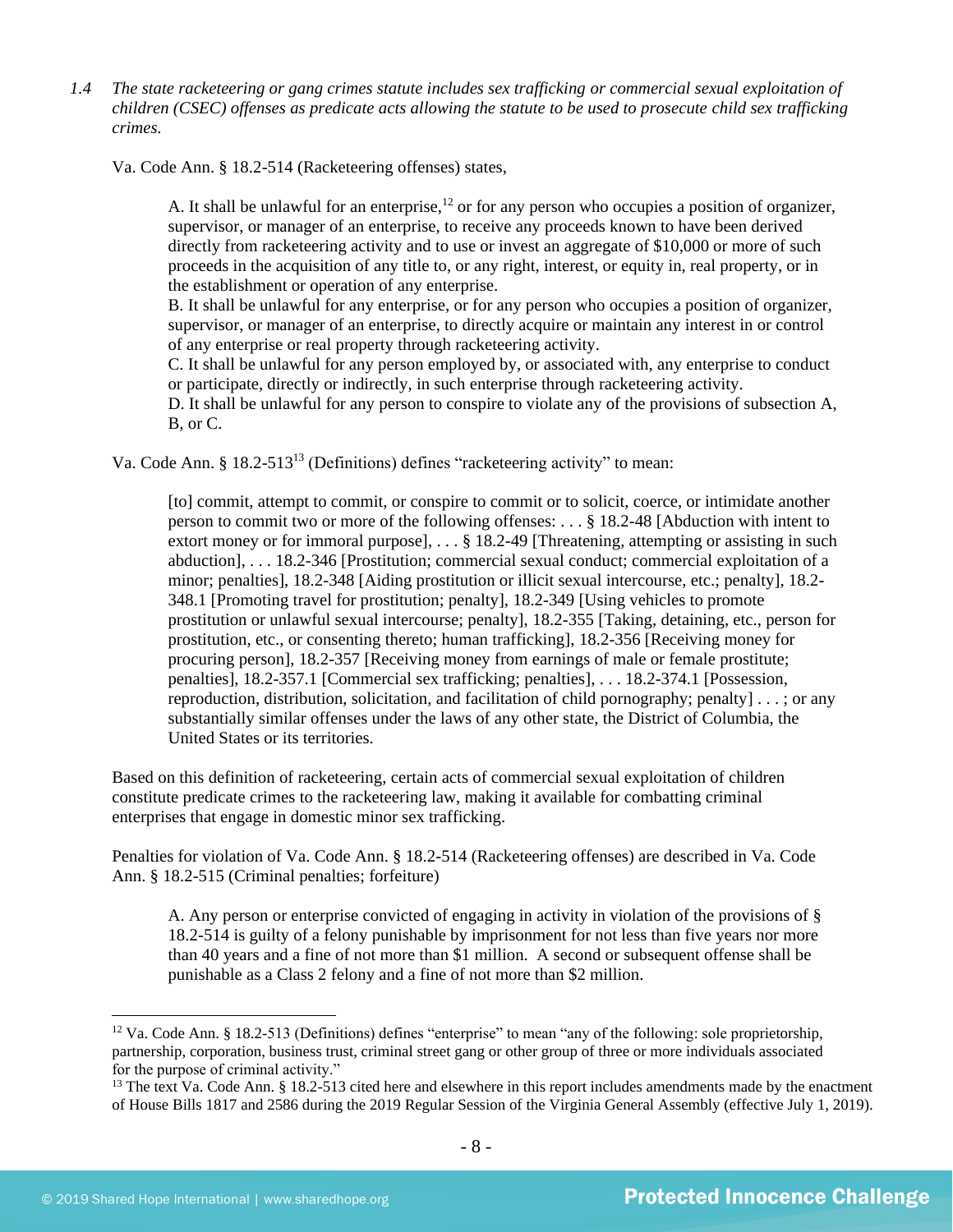The court may order any such person or enterprise to be divested of any interest in any enterprise or real property identified in § 18.2-514; order the dissolution or reorganization of such enterprise; and order the suspension or revocation of any license, permit, or prior approval granted to such enterprise or person by any agency of the Commonwealth or political subdivision thereof.

B. All property, real or personal, including money, together with any interest or profits derived from the investment of such money, used in substantial connection with, intended for use in the course of, or traceable to, conduct in violation of any provision of § 18.2-514 is subject to civil forfeiture to the Commonwealth.

Finally, where the alleged enterprise is a criminal street gang, additional charges may apply. Under Va. Code Ann. § 18.2-46.2(A),

Any person who actively participates in or is a member of a criminal street gang and who knowingly and willfully participates in any predicate criminal  $\text{act}^{14}$  committed for the benefit of, at the direction of, or in association with any criminal street gang shall be guilty of a Class 5 felony. However, if such participant in or member of a criminal street gang is age eighteen years or older and knows or has reason to know that such criminal street gang also includes a juvenile member or participant, he shall be guilty of a Class 4 felony.

Va. Code Ann. § 18.2-46.1 (Definitions) defines "criminal street gang" as "any ongoing organization, association, or group of three or more persons, whether formal or informal, (i) which has as one of its primary objectives or activities the commission of one or more criminal activities; (ii) which has an identifiable name or identifying sign or symbol; and (iii) whose members individually or collectively have engaged in the commission of, attempt to commit, conspiracy to commit, or solicitation of two or more predicate criminal acts, at least one of which is an act of violence, provided such acts were not part of a common act or transaction."

Where CSEC and sex trafficking offenses involve gang recruitment or intimidation, gang members may face prosecution under Va. Code Ann. § 18.2-46.3 (Recruitment of persons for criminal street gang; penalty), which states,

A. Any person who solicits, invites, recruits, encourages or otherwise causes or attempts to cause another to actively participate in or become a member of what he knows to be a criminal street gang is guilty of a Class 1 misdemeanor. Any person age 18 years or older who solicits, invites, recruits, encourages or otherwise causes or attempts to cause a juvenile to actively participate in or become a member of what he knows to be a criminal street gang is guilty of a Class 6 felony.

The text Va. Code Ann. § 18.2-46.1 cited here and elsewhere in this report includes amendments made by the enactment of House Bill 2586 during the 2019 Regular Session of the Virginia General Assembly (effective July 1, 2019).

<sup>14</sup> Va. Code Ann. § 18.2-46.1 defines "predicate criminal act" to include "(i) an act of violence; (ii) any violation of § 18.2- 42, 18.2-46.3 [Recruitment of persons for criminal street gang; penalty], . . . 18.2-355 [Taking, detaining, etc., person for prostitution, etc., or consenting thereto; human trafficking], 18.2-356 [Receiving money for procuring person], 18.2-357 [Receiving money from earnings of male or female prostitute], or 18.2-357.1 [Commercial sex trafficking; penalties]; (iii) a felony violation of § . . . 18.2-346 [Prostitution; commercial sexual conduct; commercial exploitation of a minor; penalties], 18.2-348 [Aiding prostitution or illicit sexual intercourse, etc.; penalty], or 18.2-349 [Using vehicles to promote prostitution or unlawful sexual intercourse; penalty]; . . . or (v) any substantially similar offense under the laws of another state or territory of the United States, the District of Columbia, or the United States." "Act of violence" is defined as "those felony offenses described in subsection A of § 19.2-297.1." Va. Code Ann. § 18.2-46.1. Pursuant to Va. Code Ann. § 19.2-297.1(A)(i), the term includes "c. Any kidnapping or abduction felony under Article 3 (§ 18.2-47 et seq.)" and "f. Except as otherwise provided in § 18.2-67.5:2 or § 18.2-67.5:3, criminal sexual assault punishable as a felony under Article 7 (§ 18.2-61 et seq.)." It also includes "(ii) conspiracy to commit any of the violations enumerated in clause (i) of this section; and (iii) violations as a principal in the second degree or accessory before the fact of the provisions enumerated in clause (i) of this section."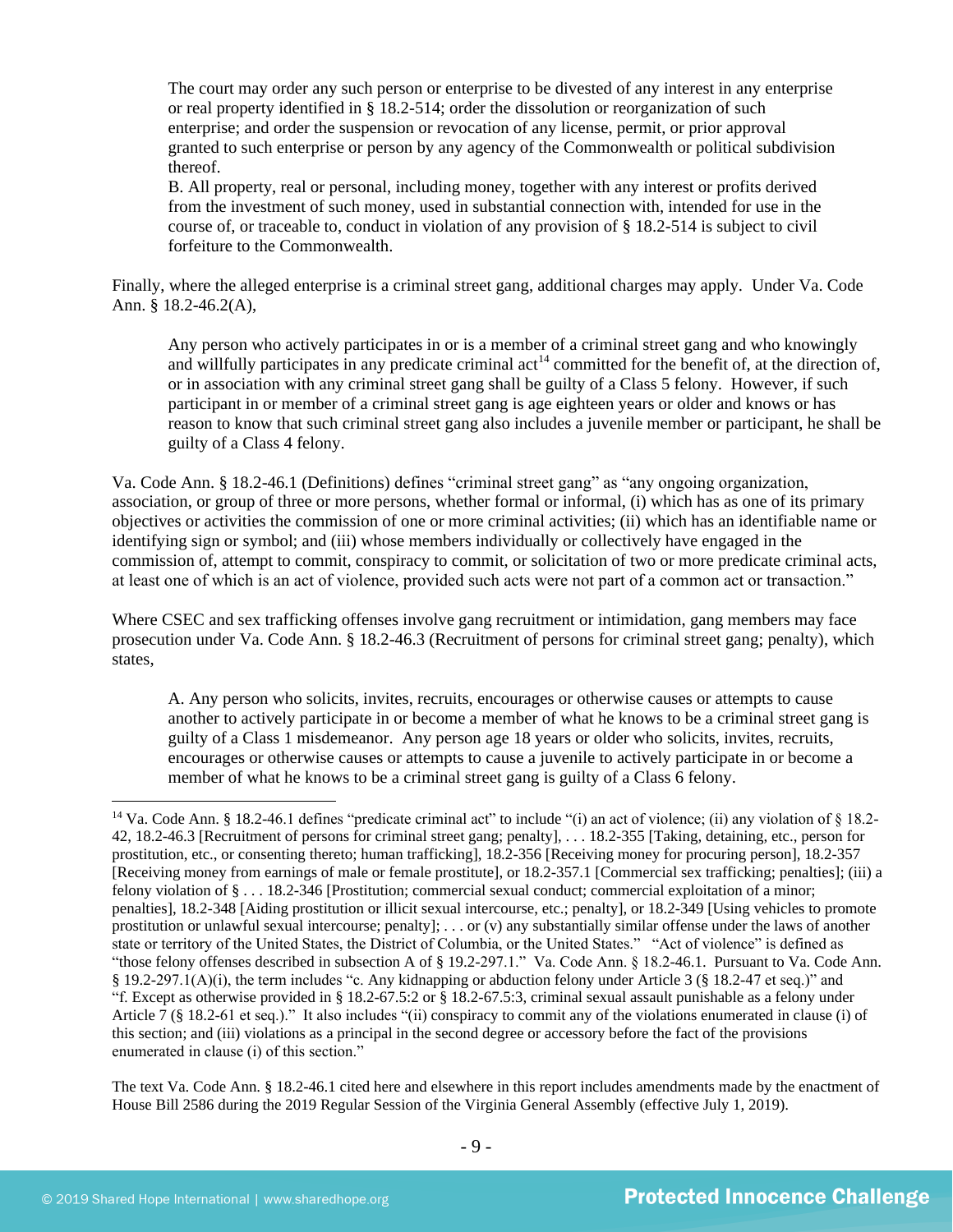B. Any person who, in order to encourage an individual (a) to join a criminal street gang, (b) to remain as a participant in or a member of a criminal street gang, or (c) to submit to a demand made by a criminal street gang to commit a felony violation of this title, (i) uses force against the individual or a member of his family or household or (ii) threatens force against the individual or a member of his family or household, which threat would place any person in reasonable apprehension of death or bodily injury, is guilty of a Class 6 felony. The definition of "family or household member" "set forth in § 16.1-228 applies to this section."

Va. Code Ann. § 18.2-46.3:2 provides for civil forfeiture in the case of criminal street gang activities, stating in part,

All property, both personal and real, of any kind or character used in substantial connection with, intended for use in the course of, derived from, traceable to, or realized through, including any profit or interest derived from, any conduct in violation of any provision of this article<sup>15</sup> is subject to civil forfeiture to the Commonwealth. Further, all property, both personal and real, of any kind or character used or intended to be used in substantial connection with, during the course of, derived from, traceable to, or realized through, including any profit or interest derived from, criminal street gang member recruitment as prohibited under Va. Code § 18.2-46.3 is subject to civil forfeiture to the Commonwealth.

<sup>15</sup> Title 18.2, Chapter 4, Article 2.1 (Crimes by gangs), Va. Code Ann. § 18.2-46.1 *et seq.*, includes offenses under § 18.2-46.2 (Prohibited criminal street gang participation; penalty) and § 18.2-46.3 (Recruitment of persons for criminal street gang; penalty).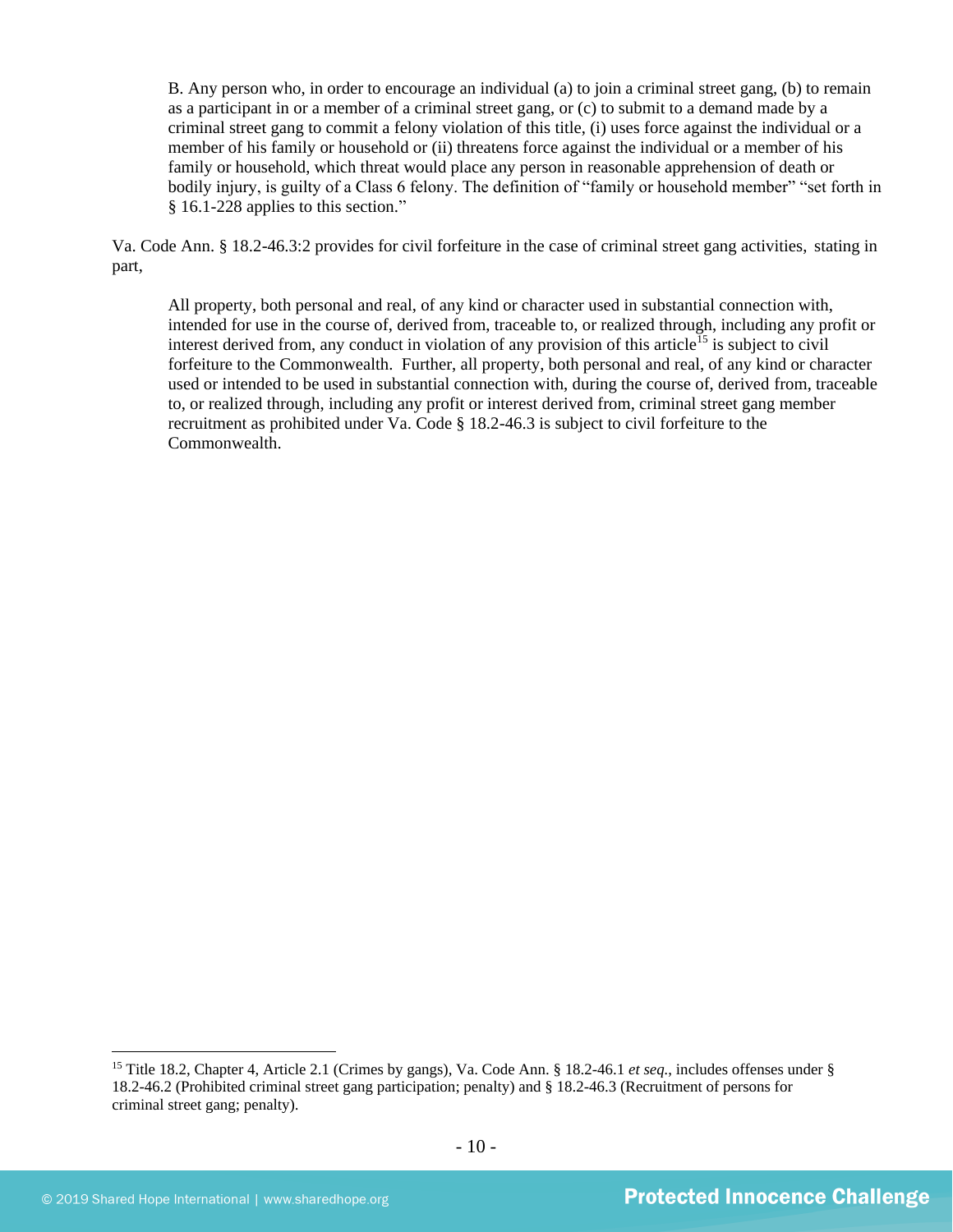#### **FRAMEWORK ISSUE 2: CRIMINAL PROVISIONS ADDRESSING DEMAND**

#### *Legal Components:*

- *2.1 The state sex trafficking law can be applied to buyers of commercial sex acts with a minor.*
- *2.2 Buyers of commercial sex acts with a minor can be prosecuted under commercial sexual exploitation of children (CSEC) laws.*
- *2.3 Solicitation laws differentiate between soliciting sex acts with an adult and soliciting sex acts with a minor under 18.*
- *2.4 Penalties for buyers of commercial sex acts with minors are as high as federal penalties.*
- *2.5 Using the Internet or electronic communications to lure, entice, or purchase, or attempt to lure, entice, or purchase commercial sex acts with a minor is a separate crime or results in an enhanced penalty for buyers.*
- *2.6 No age mistake defense is permitted for a buyer of commercial sex acts with any minor under 18.*
- *2.7 Base penalties for buying sex acts with a minor under 18 are sufficiently high and not reduced for older minors.*
- *2.8 Financial penalties for buyers of commercial sex acts with minors are sufficiently high to make it difficult for buyers to hide the crime.*

\_\_\_\_\_\_\_\_\_\_\_\_\_\_\_\_\_\_\_\_\_\_\_\_\_\_\_\_\_\_\_\_\_\_\_\_\_\_\_\_\_\_\_\_\_\_\_\_\_\_\_\_\_\_\_\_\_\_\_\_\_\_\_\_\_\_\_\_\_\_\_\_\_\_\_\_\_\_\_\_\_\_\_\_\_\_\_\_\_\_\_\_\_\_

- *2.9 Buying and possessing child sexual abuse material (CSAM) carries penalties as high as similar federal offenses.*
- *2.10 Convicted buyers of commercial sex acts with minors are required to register as sex offenders.*

#### *Legal Analysis:*

*2.1 The state sex trafficking law can be applied to buyers of commercial sex acts with a minor.*

Since Va. Code Ann. § 18.2-357.1 (Commercial sex trafficking, penalties) is limited in application to offenders who act "with the intent to receive money or other valuable thing or to assist another in receiving money or other valuable thing from the earnings of a person from prostitution or unlawful sexual intercourse in violation of subsection A of § 18.2-346 [Prostitution; commercial sexual conduct; commercial exploitation of a minor; penalties]," the sex trafficking law does not apply to the conduct of buyers of sex acts with a minor.

- 2.1.1 Recommendation: Amend Va. Code Ann. § 18.2-357.1 (Commercial sex trafficking, penalties) to make the statute applicable to the actions of buyers of sex with minors.
- *2.2 Buyers of commercial sex acts with a minor can be prosecuted under commercial sexual exploitation of children (CSEC) laws.*

Va. Code Ann. § 18.2-346 (Prostitution; commercial sexual conduct; commercial exploitation of a minor; penalties) criminalizes soliciting sex from minors, stating that "any person who solicits prostitution from a minor (i) 16 years of age or older is guilty of a Class 6 felony or (ii) younger than 16 years of age is guilty of a Class 5 felony*.*" Va. Code Ann. § 18.2-346(B).

In addition, Va. Code Ann. § 18.2-355(4) (Taking, detaining, etc., person for prostitution, etc., or consenting thereto; human trafficking) may apply to buyers through the term "causes." Pursuant to Va. Code Ann. § 18.2- 355(4), any person who "for purposes of prostitution, takes any minor into, or persuades, encourages, or causes any minor to enter, a bawdy place, or takes or causes such person to be taken to any place for such purposes; is guilty of pandering . . . . A violation of subdivision (4) is punishable as a Class 3 felony."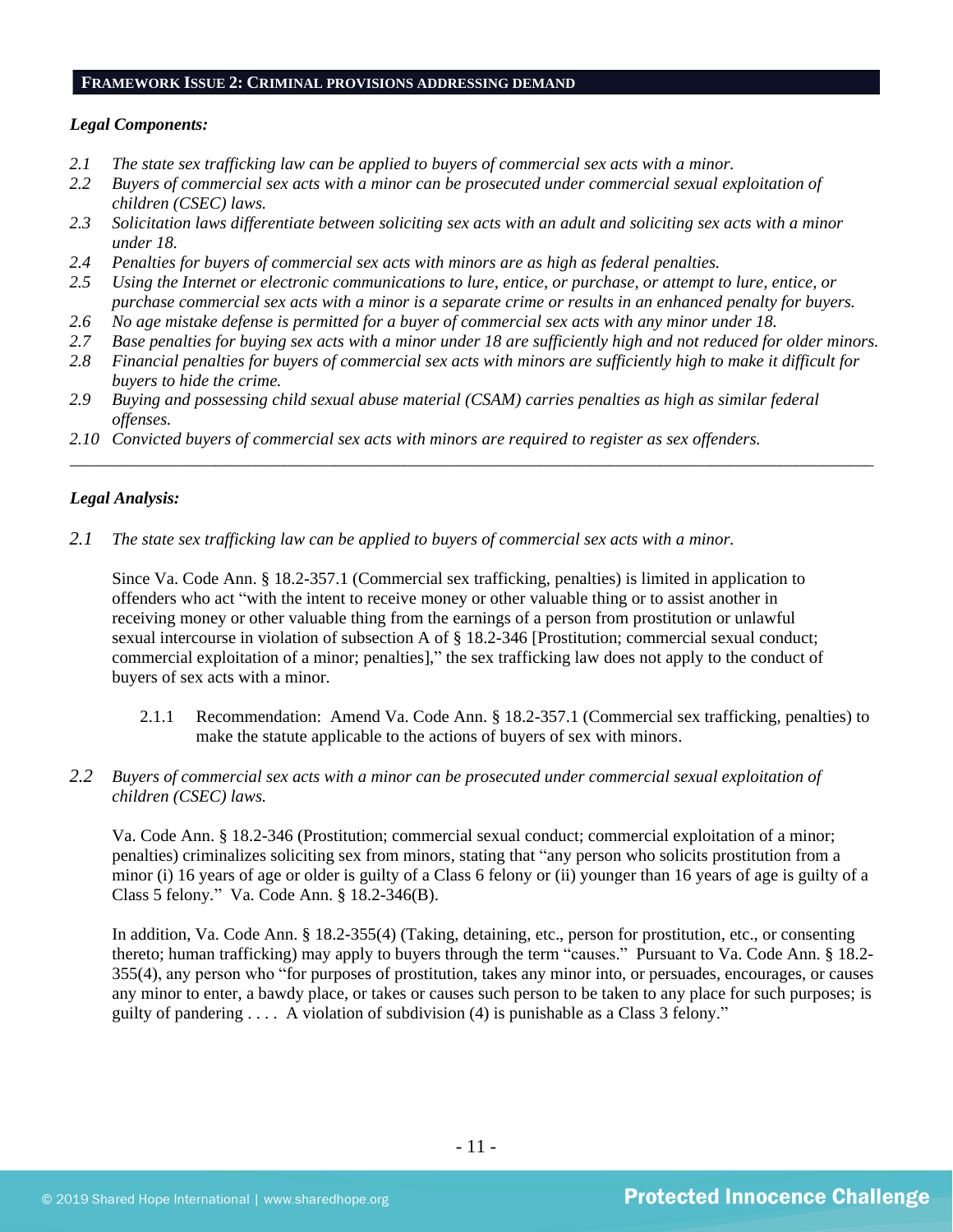# *2.3 Solicitation laws differentiate between soliciting sex acts with an adult and soliciting sex acts with a minor under 18.*

Virginia law differentiates between soliciting sex acts with an adult and soliciting sex acts with a minor. Specifically, Va. Code Ann. § 18.2-346(B) (Prostitution; commercial sexual conduct; commercial exploitation of a minor; penalties) provides,

Any person who offers money or its equivalent to another for the purpose of engaging in sexual acts . . . is guilty of solicitation of prostitution and which is punishable as a Class 1 misdemeanor. However, any person who solicits prostitution from a minor (i) 16 years of age or older is guilty of a Class 6 felony or (ii) younger than 16 years of age is guilty of a Class 5 felony.

#### *2.4 Penalties for buyers of commercial sex acts with minors are as high as federal penalties.*

Soliciting sex with a minor of 16 years of age or older is a Class 6 felony. Va. Code Ann. § 18.2-346(B) (Prostitution; commercial sexual conduct; commercial exploitation of a minor). Soliciting sex with a minor younger than 16 years of age is a Class 5 felony. A Class 5 felony is punishable by a term of imprisonment of 1–10 years, "or in the discretion of the jury or the court trying the case without a jury, confinement in jail for not more than 12 months," a fine of up to \$2,500, or both imprisonment and a fine.<sup>16</sup> A Class 6 felony is punishable by a term of imprisonment of 1–5 years "or in the discretion of the jury or the court trying the case without a jury, confinement in jail for not more than 12 months," a fine of up to \$2,500, or both imprisonment and a fine.<sup>17</sup>

Pandering involving a minor is a Class 3 felony. Va. Code Ann. § 18.2-355(4) (Taking, detaining, etc., person for prostitution, etc., or consenting thereto; human trafficking). A Class 3 felony is punishable by imprisonment for 5–20 years and a possible fine of up to \$100,000 may be assessed. Va. Code Ann. §  $18.2 - 10(c)$ .

<span id="page-11-0"></span>In comparison, if the victim is under the age of 14, a conviction under the Trafficking Victims Protection Act  $(TVPA)^{18}$  for child sex trafficking is punishable by 15 years to life imprisonment and a fine not to exceed \$250,000. 18 U.S.C. §§ 1591(b)(1), 3559(a)(1), 3571(b)(3). If the victim is between the ages of 14–17 a conviction is punishable by 10 years to life imprisonment and a fine not to exceed \$250,000. 18 U.S.C. §§ 1591(b)(2), 3559(a)(1), 3571(b)(3). A conviction is punishable by mandatory life imprisonment, however, if the buyer has a prior conviction for a federal sex offense<sup>19</sup> against a minor. 18 U.S.C. § 3559(e)(1). To the extent buyers can be prosecuted under other federal CSEC laws,<sup>20</sup> a conviction is punishable by penalties ranging from a fine not to exceed \$250,000 to life imprisonment and a fine not to exceed \$250,000.<sup>21</sup>

<span id="page-11-1"></span><sup>&</sup>lt;sup>16</sup> Va. Code Ann § 18.2-10(e) (General punishment for conviction of felony; penalty). <sup>17</sup> *Id.* § 18.2-10(f).

<sup>&</sup>lt;sup>18</sup> Trafficking Victims Protection Act (TVPA) of 2000, Pub. L. No. 106-386, 114 Stat. 1464, 1466 (codified in scattered sections of 18 and 22 U.S.C.).

<sup>&</sup>lt;sup>19</sup> Pursuant to 18 U.S.C. § 3559(e)(2), "federal sex offense" is defined as an offense under section 1591 [18 USCS § 1591] (relating to sex trafficking of children), 2241 [18 USCS § 2241] (relating to aggravated sexual abuse), 2242 [18 USCS § 2242] (relating to sexual abuse),  $2244(a)(1)$  [18 USCS § 2244(a)(1)] (relating to abusive sexual contact), 2245 [18 USCS § 2245] (relating to sexual abuse resulting in death), 2251 [18 USCS § 2251] (relating to sexual exploitation of children), 2251A [18 USCS § 2251A] (relating to selling or buying of children), 2422(b) [18 USCS § 2422(b)] (relating to coercion and enticement of a minor into prostitution), or 2423(a) [18 USCS § 2423(a)] (relating to transportation of minors). <sup>20</sup> 18 U.S.C. §§ 2251A(b) (Selling or buying of children), 2251(a) (Sexual exploitation of children), 2423(a)

<sup>(</sup>Transportation of a minor with intent for minor to engage in criminal sexual activity), 2422(a) (Coercion and enticement),  $2252(a)(2)$ , (a)(4) (Certain activities relating to material involving the sexual exploitation of minors).

<sup>&</sup>lt;sup>21</sup> 18 U.S.C. §§ 2251A(b) (conviction punishable by imprisonment for 30 years to life and a fine), 2251(e) (conviction punishable by imprisonment for 15–30 years and a fine), 2423(a) (conviction punishable by imprisonment for 10 years to life and a fine), 2422(a) (conviction punishable by a fine, imprisonment up to 20 years, or both), 2252(b) (stating that a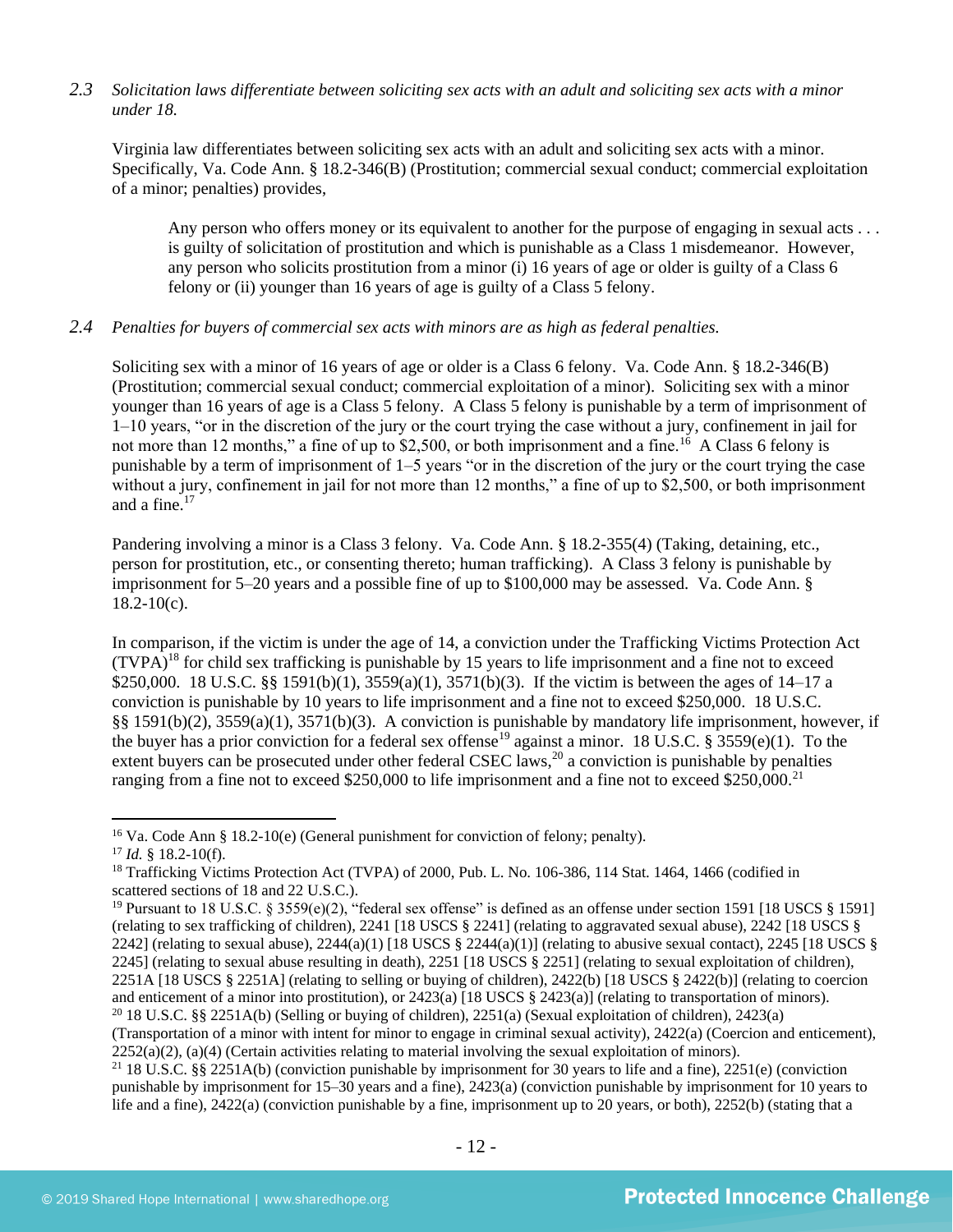*2.5 Using the Internet or electronic communications to lure, entice, or purchase, or attempt to lure, entice, or purchase commercial sex acts with a minor is a separate crime or results in an enhanced penalty for buyers.*

Va. Code Ann. § 18.2-374.3 (Use of communications systems to facilitate certain offenses involving children) makes it a crime to use the Internet, or other communication systems, to engage in certain types of sexual interactions with a minor. It states in part,

# <span id="page-12-0"></span>. . . .

B. It is unlawful for any person to use a communications system, $^{22}$  including but not limited to computers or computer networks or bulletin boards, or any other electronic means for the purposes of procuring or promoting the use of a minor for any activity in violation of § 18.2-370 [Taking indecent liberties with children; penalties] or 18.2-374.1 [Production, publication, sale, financing, etc., of child pornography; presumption as to age; severability]. A violation of this subsection is a Class 6 felony. C. It is unlawful for any person 18 years of age or older to use a communications system, including but not limited to computers or computer networks or bulletin boards, or any other electronic means, for the purposes of soliciting, with lascivious intent, any person he knows or has reason to believe is a child younger than 15 years of age to knowingly and intentionally:

1. Expose his sexual or genital parts to any child to whom he is not legally married or propose that any such child expose his sexual or genital parts to such person;

2. Propose that any such child feel or fondle his own sexual or genital parts or the sexual or genital parts of such person or propose that such person feel or fondle the sexual or genital parts of any such child;

3. Propose to such child the performance of an act of sexual intercourse, anal intercourse, cunnilingus, fellatio, or anilingus, or any act constituting an offense under § 18.2-361 [Crimes against nature; penalty]; or

4. Entice, allure, persuade, or invite any such child to enter any vehicle, room, house, or other place, for any purposes set forth in the preceding subdivisions.

Any person who violates this subsection is guilty of a Class 5 felony. However, if the person is at least seven years older than the child he knows or has reason to believe is less than 15 years of age, the person shall be punished by a term of imprisonment of not less than five years nor more than 30 years in a state correctional facility, five years of which shall be mandatory minimum term of imprisonment. Any person who commits a second or subsequent violation of this subsection when the person is at least seven years older than the child he knows or has reason to believe is less than 15 years of age shall be punished by a term of imprisonment of not less than 10 years nor more than 40 years, 10 years of which shall be a mandatory minimum term of imprisonment.

D. Any person who uses a communications system, including but not limited to computers or computer networks or bulletin boards, or any other electronic means, for the purposes of soliciting, with lascivious intent, any child he knows or has reason to believe is at least 15 years of age but younger than 18 years of age to knowingly and intentionally commit any of the activities listed in subsection C if the person is at least seven years older than the child is guilty of a Class 5 felony. Any person who commits a second or subsequent violation of this subsection shall be punished by a term of imprisonment of not less than one nor more than 20 years, one year of which shall be a mandatory minimum term of imprisonment.

 $22$  Va. Code Ann. § 18.2-374.3(A) defines "use a communications system" as "making personal contact or direct contact through any agent or agency, any print medium, the United States mail, any common carrier or communication common carrier, any electronic communications system, the Internet, or any telecommunications, wire, computer network, or radio communications system."

conviction under subsection (a)(2) is punishable by imprisonment for  $5-20$  years and a fine, while a conviction under subsection (a)(4) is punishable by imprisonment up to 10 years, a fine, or both); *see also* 18 U.S.C. §§ 3559(a)(1) (classifying all of the above listed offenses as felonies),  $3571(b)(3)$  (providing a fine up to \$250,000 for any felony conviction).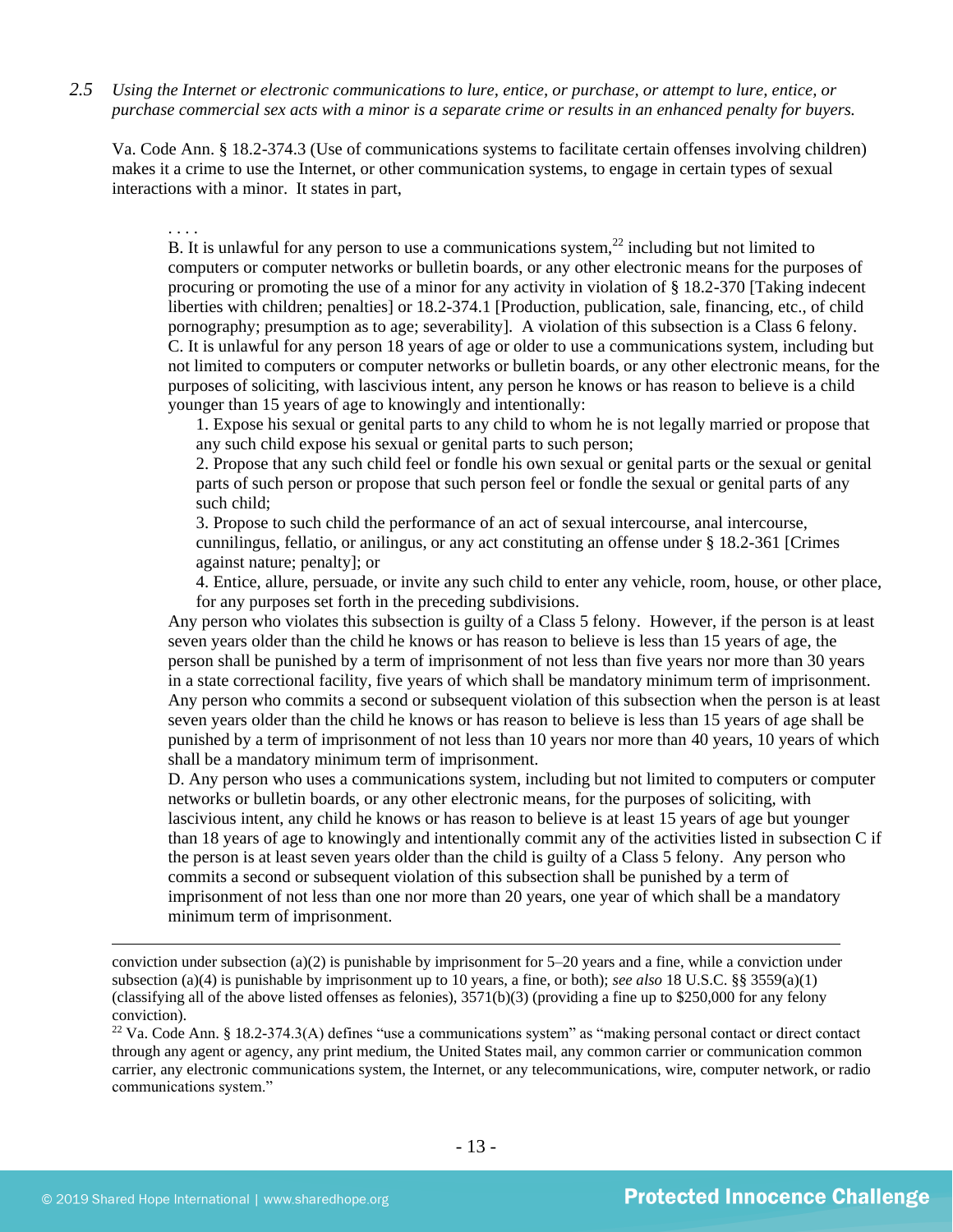E. Any person 18 years of age or older who uses a communications system, including but not limited to computers or computer networks or bulletin boards, or any other electronic means, for the purposes of soliciting any person he knows or has reason to believe is a child younger than 18 years of age for (i) any activity in violation of § 18.2-355 [Taking, detaining, etc., person for prostitution, etc., or consenting thereto; human trafficking] or 18.2-361 [Crimes against nature; penalty], (ii) any activity in violation of § 18.2-374.1 [Production, publication, sale, financing, etc., of child pornography; presumption as to age; severability], or (iii) a violation of § 18.2-374.1:1 [Possession, reproduction, distribution, and facilitation of child pornography; penalty] is guilty of a Class 5 felony.

Va. Code Ann. § 18.2-376.1 (Enhanced penalties for using a computer in certain violations) states, "Any person who uses a computer in connection with a violation of §§ 18.2-374 [Production, publication, sale, possession, etc., of obscene items], 18.2-375 [Obscene exhibitions and performances], or § 18.2-376 [Advertising, etc., obscene items, exhibitions or performances] is guilty of a separate and distinct Class 1 misdemeanor, and for a second or subsequent such offense within 10 years of a prior such offense is guilty of a Class 6 felony, the penalties to be imposed in addition to any other punishment otherwise prescribed for a violation of any of those sections."

# *2.6 No age mistake defense is permitted for a buyer of commercial sex acts with any minor under 18.*

Virginia law is silent regarding the availability of a mistake of age defense in prosecutions for buying commercial sex acts with a minor.

2.6.1 Recommendation: Amend Va. Code Ann. § 18.2-357.1 (Commercial sex trafficking) and Virginia's CSEC laws to prohibit a mistake of age defense.

# *2.7 Base penalties for buying sex acts with a minor under 18 are sufficiently high and not reduced for older minors.*

Virginia's buyer-applicable CSEC law, Va. Code Ann. § 18.2-346(B) (Prostitution; commercial sexual conduct; commercial exploitation of a minor; penalties), staggers penalties based on a minor's age; penalties are not sufficiently high when the victim is an older minor. A conviction under Va. Code Ann. § 18.2-346(B) is a Class 5 felony when the victim is a minor under 16 years of age or a Class 6 felony when the victim is 16 years of age or older. Va. Code Ann. § 18.2-346(B). A Class 5 felony is punishable by a term of imprisonment of  $1-10$  years, "or in the discretion of the jury or the court trying the case without a jury, confinement in jail for not more than 12 months . . . ." Va. Code Ann. § 18.2- 10(e). A Class 6 felony is punishable by a term of imprisonment 1–5 years "or in the discretion of the jury or the court trying the case without a jury, confinement in jail for not more than 12 months . . . ." Va. Code Ann. § 18.2-10(f).

2.7.1 Recommendation: Amend Va. Code Ann. § 18.2-346 (Prostitution; commercial sexual conduct; commercial exploitation of a minor; penalties) to provide a sufficiently high base penalty for commercial sexual exploitation offenses against any minor under 18.

# *2.8 Financial penalties for buyers of commercial sex acts with minors are sufficiently high to make it difficult for buyers to hide the crime.*

Buyers convicted under Va. Code Ann. § 18.2-346(B) (Prostitution; commercial sexual conduct; commercial exploitation of a minor; penalties) face fines not to exceed \$2,500 while those convicted under Va. Code Ann. § 18.2-355(4) (Taking, detaining, etc., person for prostitution, etc., or consenting thereto; human trafficking) face fines not to exceed \$100,000. Va. Code Ann. § 18.2-10(c).

A buyer convicted of possessing child sexual abuse material (CSAM) may be subject to a fine of not more than \$2,500. Va. Code Ann. §§ 18.2-10(f), 18.2-374.1:1. A person possessing CSAM may also face asset for feiture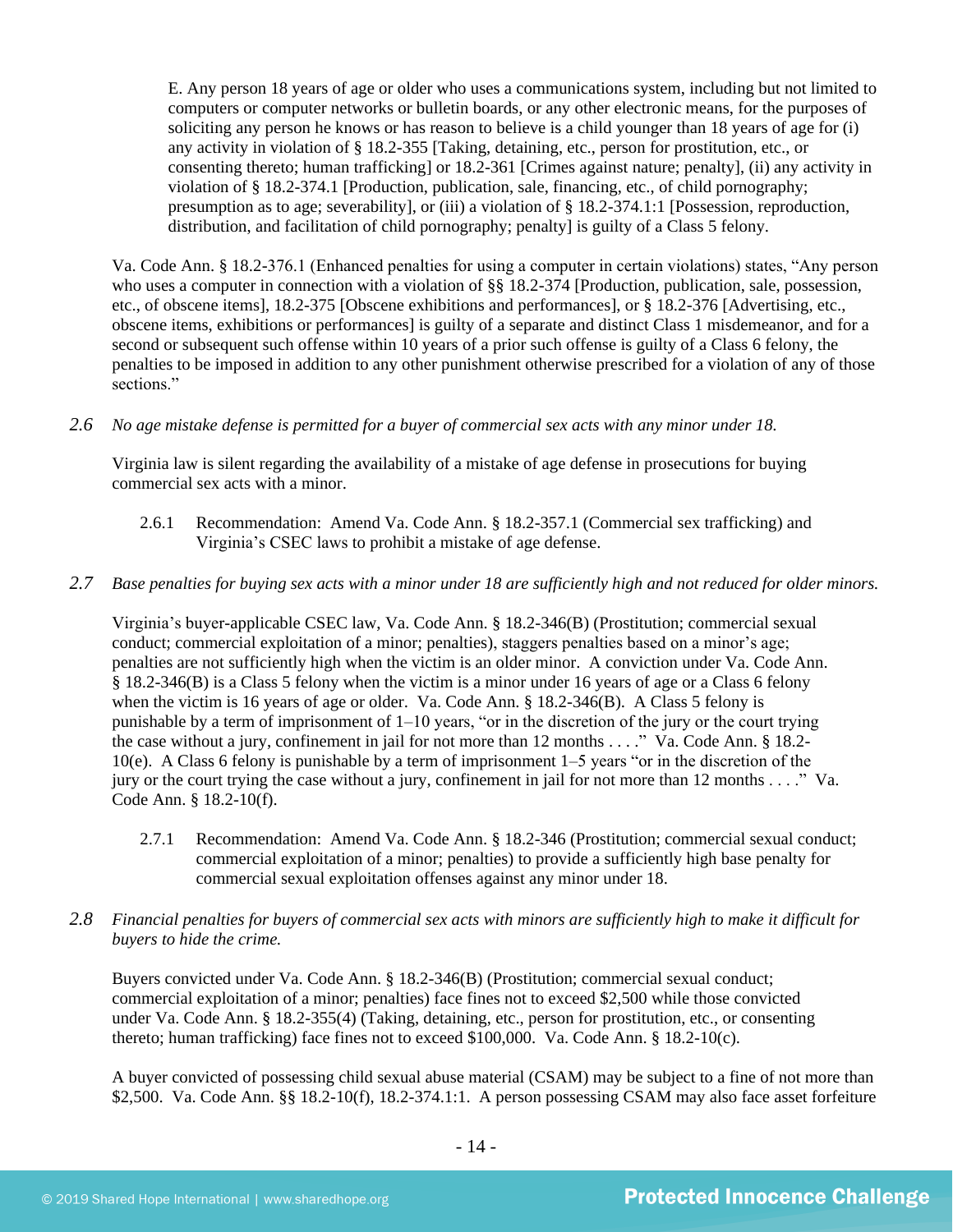pursuant to Va. Code Ann. § 19.2-386.31 (Seizure and forfeiture of property used in connection with the exploitation and solicitation of children), which states in part,

All audio and visual equipment, electronic equipment, devices and other personal property used in connection with the possession, production, distribution, publication, sale, possession with intent to distribute or making of child pornography that constitutes a violation of § 18.2-374.1 [Production, publication, sale, financing, etc., of child pornography; presumption as to age; severability] or 18.2-374.1:1 [Possession, reproduction, distribution, and facilitation of child pornography; penalty], or in connection with the solicitation of a person less than 18 years of age that constitutes a violation of § 18.2-374.3 [Use of communications systems to facilitate certain offenses involving children] shall be subject to lawful seizure by a law-enforcement officer and shall be subject to forfeiture to the Commonwealth pursuant to Chapter 22.1 (Section 19.2-386.1 et seq.). The Commonwealth shall file an information and notice of seizure in accordance with the procedures in Chapter 22.1 (Section 19.2- 386.1 et seq.); however, any forfeiture action shall be stayed until conviction of the person whose property is subject to forfeiture. Upon his conviction, the court may dispose of the issue of forfeiture or may continue the civil case allowing the defendant time to answer, at the court's discretion.

Should a buyer be convicted under Va. Code Ann. § 18.2-374.1:1 (Possession, reproduction, distribution, and facilitation of child pornography; penalty) or § 18.2-374.3 (Use of communications systems to facilitate certain offenses involving children) will also be required to pay mandatory restitution to the victim. Under Va. Code Ann. § 19.2-305.1(H) (Restitution for property damage or loss; community service),

A defendant convicted of an offense under § 18.2-374.1 [Production, publication, sale, financing, etc., of child pornography; presumption as to age; severability], 18.2-374.1:1 [Possession, reproduction, distribution, and facilitation of child pornography; penalty], or 18.2-374.3 [Use of communications systems to facilitate certain offenses involving children] shall be ordered to pay mandatory restitution to the victim of the offense in an amount as determined by the court. For purposes of this subsection, "victim" means a person who is depicted in a still or videographic image involved in an offense under § 18.2-374.1, 18.2-374.1:1, or 18.2-374.3. The Commonwealth shall make reasonable efforts to notify victims of offenses under § 18.2-374.1, 18.2-374.1:1, or 18.2-374.3.

Also, under Va. Code Ann. § 19.2-386.35<sup>23</sup> (Seizure of property used in connection with certain offenses), property used in connection with certain offenses is subject to forfeiture. Va. Code Ann. § 19.2-386.35 provides,

<span id="page-14-0"></span>All money, equipment, motor vehicles, and other personal and real property of any kind or character together with any interest or profits derived from the investment of such proceeds or other property that (i) was used in connection with the commission of, or in an attempt to commit, a violation of . . . subsection B of § 18.2-346 [Prostitution; commercial sexual conduct; commercial exploitation of a minor; penalties], . . . 18.2-355 [Taking, detaining, etc., person for prostitution, etc., or consenting thereto] . . . ; (ii) is traceable to the proceeds of some form of activity that violates . . . subsection B of § 18.2-346 [Prostitution; commercial sexual conduct; commercial exploitation of a minor; penalties], . . . 18.2-355 [Taking, detaining, etc., person for prostitution, etc., or consenting thereto], 18.2-357 [Receiving money from earnings of male or female prostitute; penalties], 18.2-357.1 [Commercial sex trafficking, penalties] [. . . ;](http://lis.virginia.gov/cgi-bin/legp604.exe?000+cod+40.1-29) or (iii) was used to or intended to be used to promote some form of activity that violates . . . subsection B of § 18.2-346 [Prostitution; commercial sexual conduct; commercial exploitation of a minor; penalties], . . . 18.2-355 [Taking, detaining, etc., person for prostitution, etc., or consenting thereto] . . . is subject to lawful seizure by a law-enforcement officer and subject to forfeiture to

<sup>&</sup>lt;sup>23</sup> The text Va. Code Ann. § 19.2-386.35 cited here and elsewhere in this report includes amendments made by the enactment of House Bill 1817 during the 2019 Regular Session of the Virginia General Assembly (effective July 1, 2019).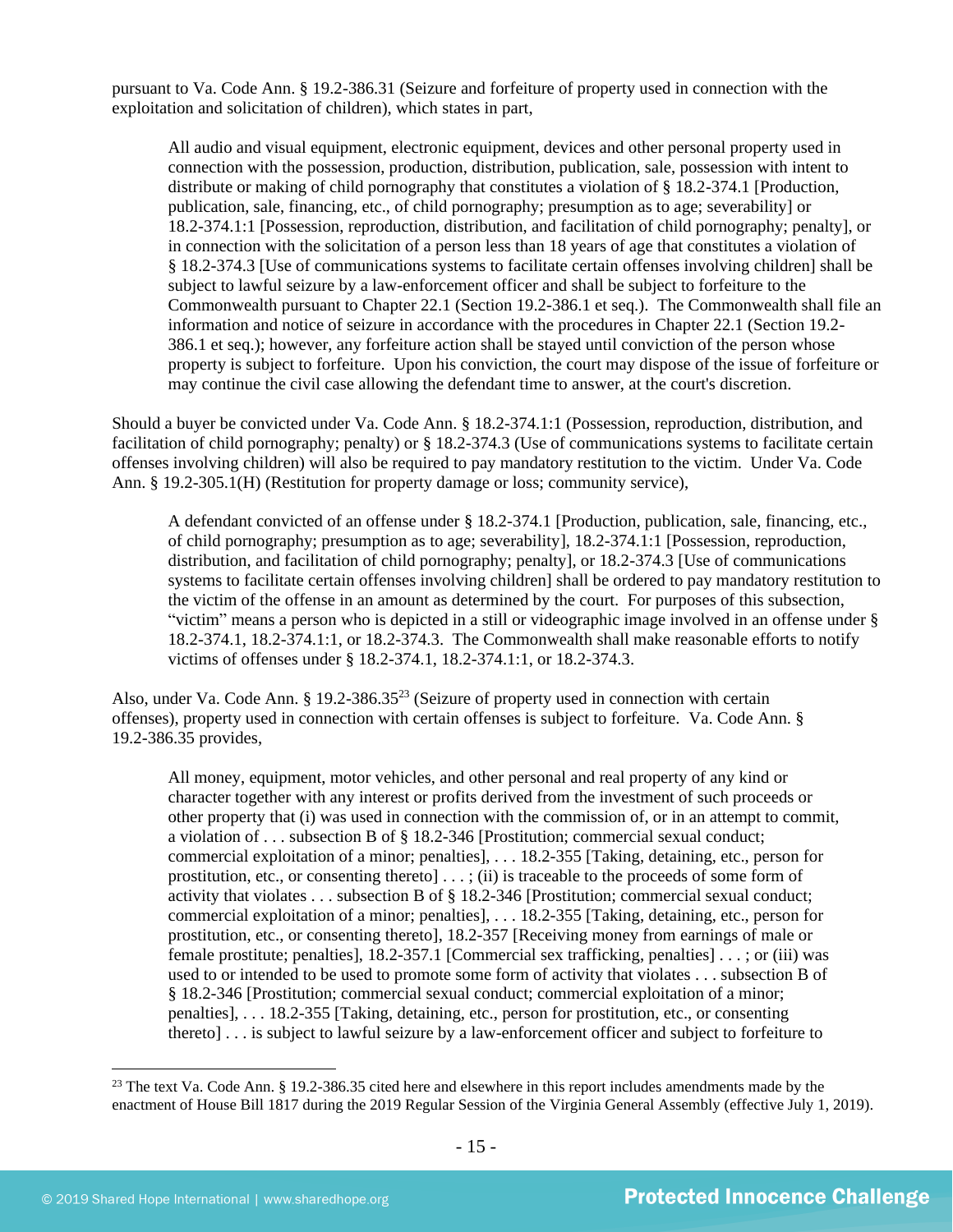the Commonwealth pursuant to Chapter 22.1 (§ 19.2-386.1 et seq.). Any forfeiture action under this section shall be stayed until conviction, and property eligible for forfeiture pursuant to this section shall be forfeited only upon the entry of a final judgment of conviction for an offense listed in this section; if no such judgment is entered, all property seized pursuant to this section shall be released from seizure.

Finally, buyers convicted under Va. Code Ann. § 18.2-374.1:1 (Possession, reproduction, distribution, and facilitation of child pornography; penalty) or § 18.2-374.3 (Use of communications systems to facilitate certain offenses involving children) are subject to mandatory asset forfeiture. Under Va. Code Ann. § 19.2-386.31 (Seizure and forfeiture of property used in connection with the exploitation and solicitation of children),

All audio and visual equipment, electronic equipment, devices and other personal property used in connection with the possession, production, distribution, publication, sale, possession with intent to distribute or making of child pornography that constitutes a violation of § 18.2-374.1 [Production, publication, sale, financing, etc., of child pornography; presumption as to age; severability] or 18.2- 374.1:1 [Possession, reproduction, distribution, solicitation, and facilitation of child pornography; penalty], or in connection with the solicitation of a person less than 18 years of age that constitutes a violation of § 18.2-374.3 [Use of communications systems to facilitate certain offenses involving children] shall be subject to lawful seizure by a law-enforcement officer and shall be subject to forfeiture to the Commonwealth pursuant to Chapter 22.1 (§ 19.2-386.1 et seq.). The Commonwealth shall file an information and notice of seizure in accordance with the procedures in Chapter 22.1 (§ 19.2-386.1 et seq.); however, any forfeiture action shall be stayed until conviction of the person whose property is subject to forfeiture.

Asset forfeiture under Va. Code Ann. § 19.2-386.31 may be pursued through criminal or civil procedures. "Upon [the defendant's] conviction, the court may dispose of the issue of forfeiture or may continue the civil case allowing the defendant time to answer, at the court's discretion." Va. Code Ann. § 19.2-386.31.

Under Va. Code Ann. § 19.2-386.12 (Sale of forfeited property), forfeited property is sold and the money obtained from the sale is "paid over to the state treasury into a special fund of the Department of Criminal Justice Services . . . ." The Department of Criminal Justice Services then distributes the money to "federal, state and local agencies to promote law enforcement . . . ." Va. Code Ann. § 19.2-386.14(A1) (Sharing of forfeited assets).

A buyer arrested for a second or subsequent offense of Va. Code Ann. 18.2-346 (Prostitution; commercial exploitation of a minor) may be subject to vehicle seizure and forfeiture. Va. Code Ann. § 19.2-386.16(A)<sup>24</sup> (Forfeiture of motor vehicles used in commission of certain crimes) states in part,

<span id="page-15-0"></span>Any vehicle knowingly used by the owner thereof or used by another with his knowledge of and during the commission of, or in an attempt to commit, a second or subsequent offense of Section 18.2-346 [Prostitution; commercial exploitation of a minor], 18.2-347 [Keeping, residing in or frequenting a bawdy place; "bawdy place" defined], 18.2-348 [Aiding prostitution or illicit sexual intercourse], 18.2- 348.1 [Promoting travel for prostitution; penalty], 18.2-349 [Using vehicles to promote prostitution or unlawful sexual intercourse], 18.2-355 [Taking, detaining, etc., person for prostitution, etc., or consenting thereto; human trafficking], 18.2-356 [Receiving money for procuring person] or § 18.2-357 [Receiving money from earnings of male or female prostitute] or of a similar ordinance of any county, city or town or knowingly used for the transportation of any stolen goods, chattels or other property, when the value of such stolen goods, chattels or other property is \$500 or more, or any stolen property obtained as a result of a robbery, without regard to the value of the property, shall be forfeited to the

<sup>&</sup>lt;sup>24</sup> The text Va. Code Ann. § 19.2-386.16 cited here and elsewhere in this report includes amendments made by the enactment of House Bill 1817 during the 2019 Regular Session of the Virginia General Assembly (effective July 1, 2019).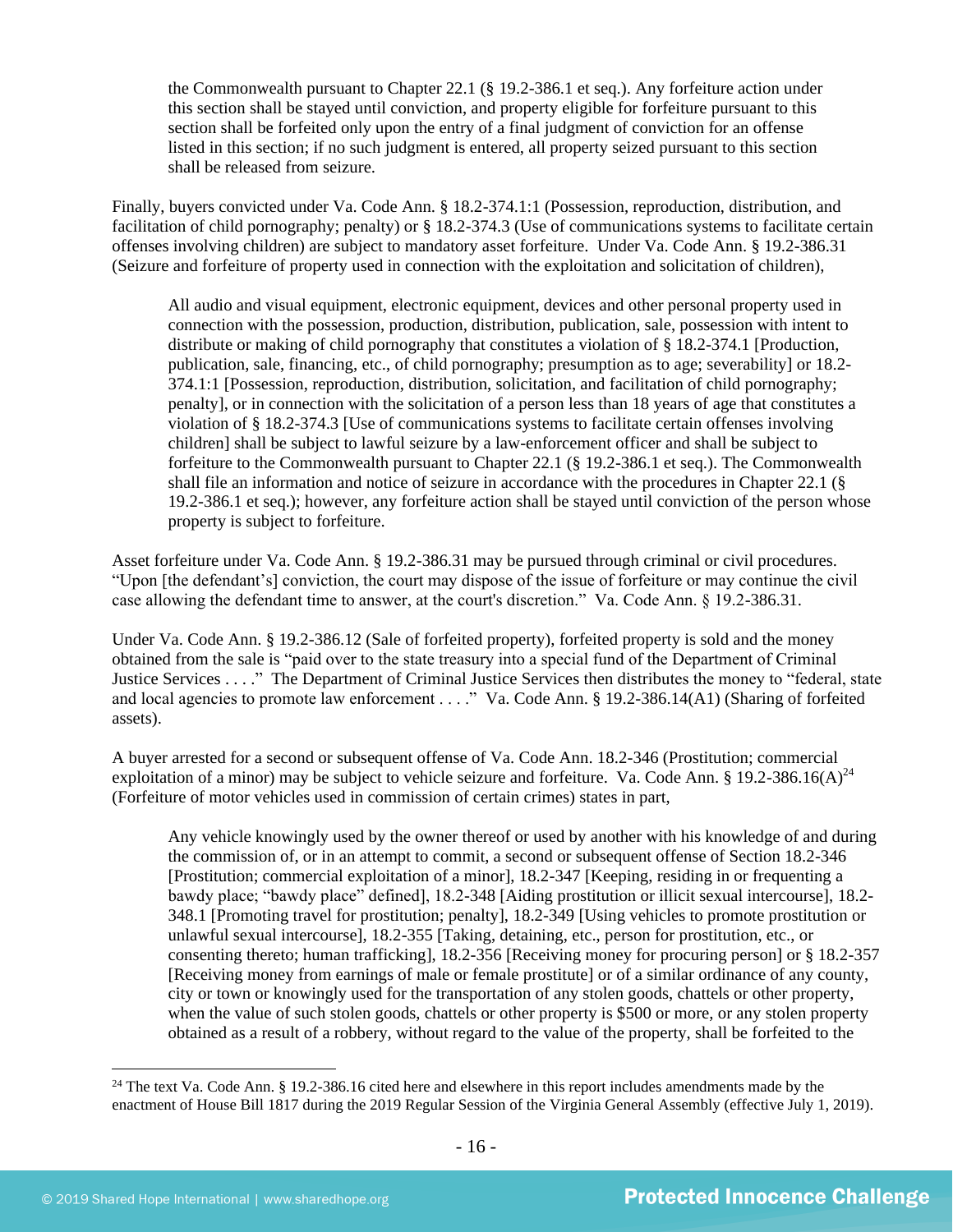Commonwealth. The vehicle shall be seized by any law-enforcement officer arresting the operator of such vehicle for the criminal offense, and delivered to the sheriff of the county or city in which the offense occurred . . . .

# *2.9 Buying and possessing child sexual abuse material (CSAM) carries penalties as high as similar federal offenses.*

Va. Code Ann. § 18.2-374.1:1(A) (Possession, reproduction, distribution, and facilitation of child pornography; penalty) makes it a Class 6 felony to "knowingly possess[] child pornography,"<sup>25</sup> which is punishable by a possible term of imprisonment of 1–5 years, "or in the discretion of the jury or the court trying the case without a jury, confinement in jail for not more than 12 months and a fine of not more than \$2,500, either or both." Va. Code Ann. § 18.2-10(f). Subsequent offenses are Class 5 felonies, punishable by a possible imprisonment of 1– 10 years, "or in the discretion of the jury or the court trying the case without a jury, confinement in jail for not more than 12 months and a fine of not more than \$2,500, either or both." Va. Code Ann. §§ 18.2-10(e), 18.2- 374.1:1(B). In addition, Va. Code Ann. § 18.2-374.1:1(C) provides,

Any person who knowingly (i) reproduces by any means, including by computer, sells, gives away, distributes, electronically transmits, displays, purchases, or possesses with intent to sell, give away, distribute, transmit, or display child pornography or (ii) commands, entreats, or otherwise attempts to persuade another person to send, submit, transfer or provide to him any child pornography in order to gain entry into a group, association, or assembly of persons engaged in trading or sharing child pornography shall be punished by not less than five years nor more than 20 years in a state correctional facility.

A subsequent violation of subsection C is punishable by imprisonment for 5–20 years with a mandatory minimum of 5 years. Va. Code Ann. § 18.2-374.1:1(C).

In comparison, a federal conviction for possession of child sexual abuse material  $(CSAM)^{26}$  is generally punishable by imprisonment for  $5-20$  years and a fine not to exceed \$250,000.<sup>27</sup> Subsequent convictions, however, are punishable by imprisonment up to 40 years and a fine not to exceed  $$250,000.<sup>28</sup>$ 

<sup>&</sup>lt;sup>25</sup> Va. Code Ann. § 18.2-374.1:1(F) states, "For purposes of this section it may be inferred by text, title or appearance that a person who is depicted as or presents the appearance of being less than 18 years of age in sexually explicit visual material is less than 18 years of age."

<sup>&</sup>lt;sup>26</sup> 18 U.S.C. §§ 2252(a)(2), (a)(4)(A) (Certain activities relating to material involving the sexual exploitation of minors),  $2252A(a)(2)$ –(3) (Certain activities relating to material constituting or containing child pornography), 1466A(a), (b) (Obscene visual representations of the sexual abuse of children).

<sup>&</sup>lt;sup>27</sup> 18 U.S.C. §§ 2252(b) (stating that a conviction under subsection (a)(2) is punishable by imprisonment for 5–20 years and a fine, while a conviction under subsection (a)(4) is punishable by imprisonment up to 10 years, a fine, or both),  $2252A(b)(1)$  (a conviction is punishable by imprisonment for 5–20 years and a fine),  $1466A(a)$ , (b) (stating that a conviction under subsection (a) is "subject to the penalties provided in section  $2252A(b)(1)$ ," imprisonment for  $5-20$  years and a fine, while a conviction under subsection (b) is "subject to the penalties provided in section  $2252A(b)(2)$ ," imprisonment up to 10 years, a fine, or both); *see also* 18 U.S.C. §§ 3559(a)(1) (classifying all of the above listed offenses as felonies), 3571(b)(3) (providing a fine up to \$250,000 for any felony conviction).

<sup>&</sup>lt;sup>28</sup> 18 U.S.C. §§ 2252(b) (stating if a person has a prior conviction under subsection (b)(1), or a list of other statutes, a conviction is punishable by a fine and imprisonment for 15–40 years, but if a person has a prior conviction under subsection (b)(1), or a list of other statutes, a conviction is punishable by a fine and imprisonment for  $10-20$  years),  $2252A(b)(1)$  (stating if a person has a prior conviction under subsection (a)(2), (a)(3), or a list of other statutes, a conviction is punishable by a fine and imprisonment for 15–40 years), 1466A(a), (b) (stating that the penalty scheme for section 2252A(b) applies); *see also* 18 U.S.C. §§ 3559(a)(1) (classifying all of the above listed offenses as felonies), 3571(b)(3) (providing a fine up to \$250,000 for any felony conviction).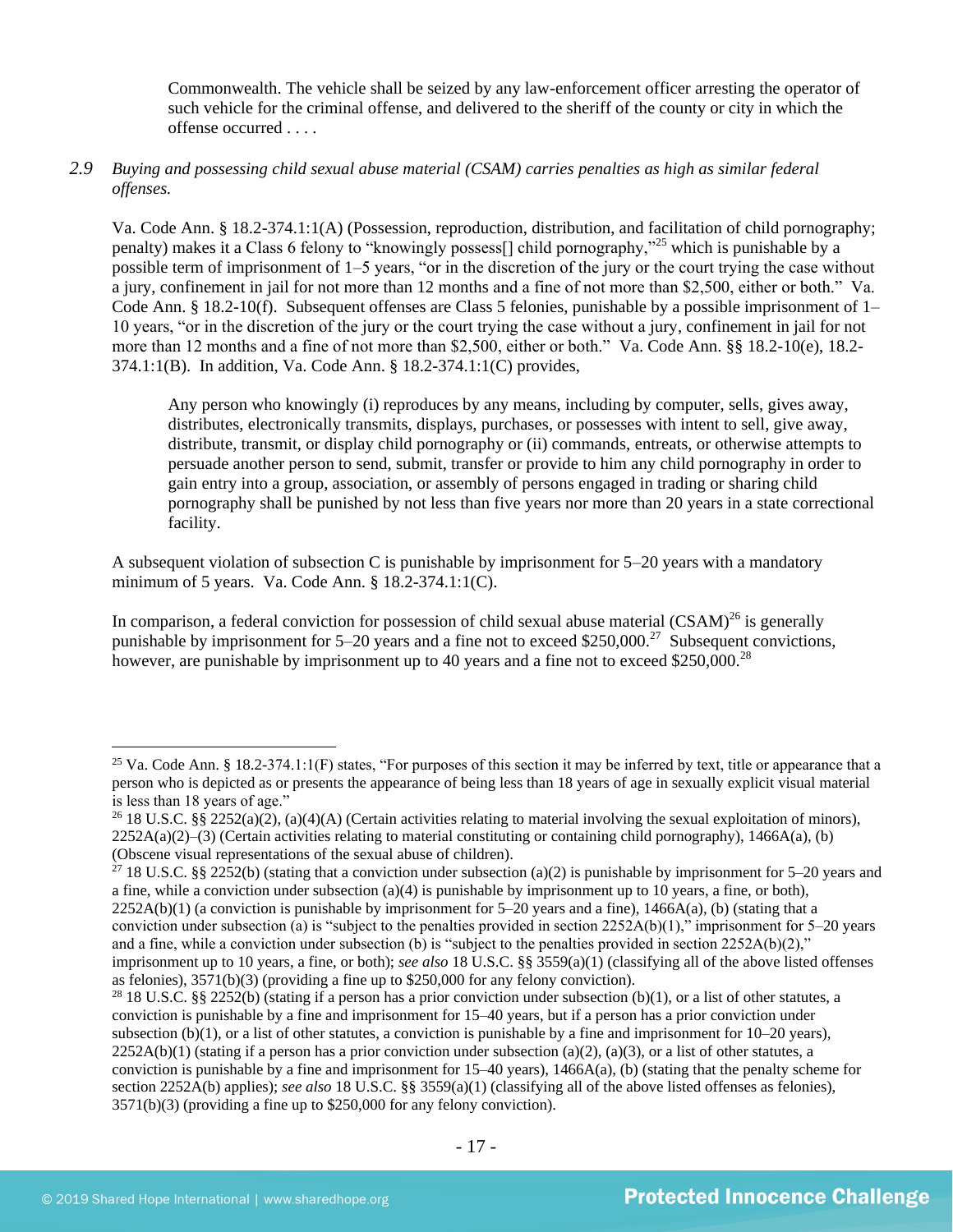2.9.1 Recommendation: Amend Va. Code Ann. § 18.2-374.1:1(A) (Possession, reproduction, distribution, and facilitation of child pornography; penalty) to impose more substantial penalties to reflect the seriousness of the offense.

#### *2.10 Convicted buyers of commercial sex acts with minors are required to register as sex offenders*.

Under Va. Code Ann. § 9.1-902(A) (Offenses requiring registration), "offense for which registration is required" is defined to include the following:

1. Any offense listed in subsection B;

. . . .

4. A sexually violent offense;

5. Any offense similar to those listed in subdivisions 1 through 4 under the laws of any foreign country or any political subdivision thereof, the United States or any political subdivision thereof; and 6. Any offense for which registration in a sex offender and crimes against minors registry is required under the laws of the jurisdiction where the offender was convicted.

Under subsection  $(B)$ , <sup>29</sup>

<span id="page-17-0"></span>The offenses included under this subsection include any violation of, attempted violation of, or conspiracy to violate:

1. § 18.2-63 [Carnal knowledge of child between thirteen and fifteen years of age] unless registration is required pursuant to subdivision E 1;  $\S$  18.2-64.1 [Carnal knowledge of certain minors]; . . . any felony violation of § 18.2-346 [Prostitution; commercial sexual conduct; commercial exploitation of a minor; penalties]; any violation of subdivision (4) of § 18.2-355 [Taking, detaining, etc., person for prostitution, etc., or consenting thereto; human trafficking]; any violation of subsection C of § 18.2-357.1 [Commercial sex trafficking; penalties]; subsection B or C of § 18.2-374.1:1 [Possession, reproduction, distribution, and facilitation of child pornography; penalty]; . . . subsection B, C, or D of § 18.2-374.3 [Use of communications systems to facilitate certain offenses involving children]; or a third or subsequent conviction of (i) § 18.2-67.4 [Sexual battery], (ii) § 18.2-67.4:2 [Sexual abuse of a child under 15 years of age; penalty], (iii) subsection C of § 18.2-67.5 [Attempted rape, forcible sodomy, object sexual penetration, aggravated sexual battery, and sexual battery], or (iv) § 18.2-386.1 [Unlawful filming, videotaping or photographing of another; penalty].

If the offense was committed on or after July 1, 2006, § 18.2-91 [Entering a dwelling, etc.] with the intent to commit any felony offense listed in this section; subsection A of § 18.2-374.1:1 [Possession, reproduction, distribution, solicitation, and facilitation of child pornography; penalty]; or a felony under § 18.2-67.5:1.

2. Where the victim is a minor or is physically helpless or mentally incapacitated as defined in § 18.2-67.10 [General definitions], subsection A of § 18.2-47 [Abduction and kidnapping defined; punishment], clause (i) of § 18.2-48 [Abduction with intent to extort money or for immoral purpose], § 18.2-67.4, subsection C of § 18.2-67.5, § 18.2-361 [Crimes against nature; penalty], § 18.2-366 [Incest], or a felony violation of former § 18.1-191 or a felony violation of former § 18.1- 191.

3. § 18.2-370.6 [Penetration of mouth of child with lascivious intent; penalty].

. . . .

5. If the offense was committed on or after July 1, 2016, any violation of § 18.2-356 [Receiving money for procuring persons] punishable as a Class 3 felony or any violation of § 18.2-357

 $^{29}$  The text Va. Code Ann. § 9.1-902 cited here and elsewhere in this report includes amendments made by the enactment of House Bill 2586 during the 2019 Regular Session of the Virginia General Assembly (effective July 1, 2019).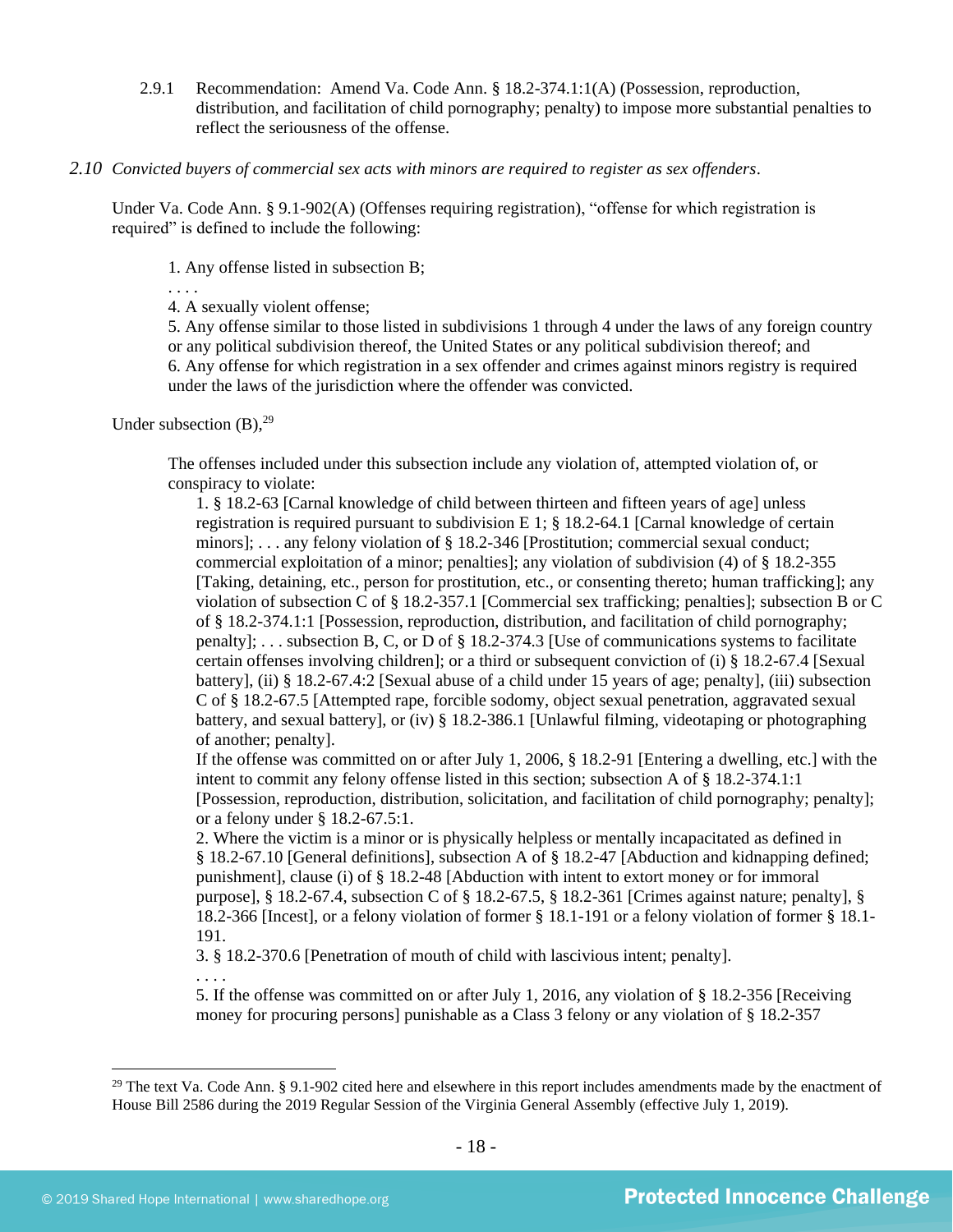[Receiving money from earnings of male or female prostitute; penalties] punishable as a Class 3 felony.

6. If the offense was committed on or after July 1, 2019, any felony violation of § 18.2-348 [Aiding prostitution or illicit sexual intercourse, etc.; penalty] or 18.2-349 [Using vehicles to promote prostitution or unlawful sexual intercourse; penalty].

- A "sexually violent offense" is defined in subsection (E) as the following:
	- [A] violation of, attempted violation of, or conspiracy to violate:

1. Clause (ii) and (iii) of § 18.2-48 [Abduction with intent to extort money or for immoral purpose], former § 18.1-38 with the intent to defile or, for the purpose of concubinage or prostitution, a felony violation of subdivision (2) or (3) of former § 18.1-39 that involves assisting or aiding in such an abduction, § 18.2-61 [Rape], former § 18.1-44 when such act is accomplished against the complaining witness's will, by force, or through the use of the complaining witness's mental incapacity or physical helplessness, or if the victim is under 13 years of age, subsection A of § 18.2-63 [Carnal knowledge of child between thirteen and fifteen years of age] where the perpetrator is more than five years older than the victim, § 18.2-67.1 [Forcible Sodomy], § 18.2-67.2 [Aggravated sexual battery; penalty], § 18.2-67.3 [Aggravated sexual battery], former § 18.1-215 when the complaining witness is under 13 years of age, § 18.2-67.4 [Sexual battery] where the perpetrator is 18 years of age or older and the victim is under the age of six, subsections A and B of § 18.2-67.5, § 18.2-370 [Taking indecent liberties with children; penalties], subdivisions (1), (2), or (4) of former § 18.1-213, former § 18.1-214, § 18.2-370.1, or § 18.2-374.1 [Production, publication, sale, financing, etc., of child pornography; presumption as to age; severability]; or 2. § 18.2-63, § 18.2-64.1 [Carnal knowledge of certain minors], former § 18.2-67.2:1, § 18.2-90 with the intent to commit rape or, where the victim is a minor or is physically helpless or mentally incapacitated as defined in § 18.2-67.10 [General definitions], subsection A of § 18.2-47 [Abduction and kidnapping defined; punishment], § 18.2-67.4, subsection C of § 18.2-67.5, clause (i) of  $\S$  18.2-48,  $\S$  18.2-361 [Crimes against nature; penalty],  $\S$  18.2-366 [Incest], or subsection C of § 18.2-374.1:1 [Possession, reproduction, distribution, and facilitation of child pornography; penalty]. An offense listed under this subdivision shall be deemed a sexually violent offense only if the person has been convicted or adjudicated delinquent of any two or more such offenses, provided that person had been at liberty between such convictions or adjudications; . . . . . . .

4. Chapter 117 (18 U.S.C. § 2421 et seq.) of Title 18 of the United States Code or sex trafficking (as described in § 1591 of Title 18, U.S.C.).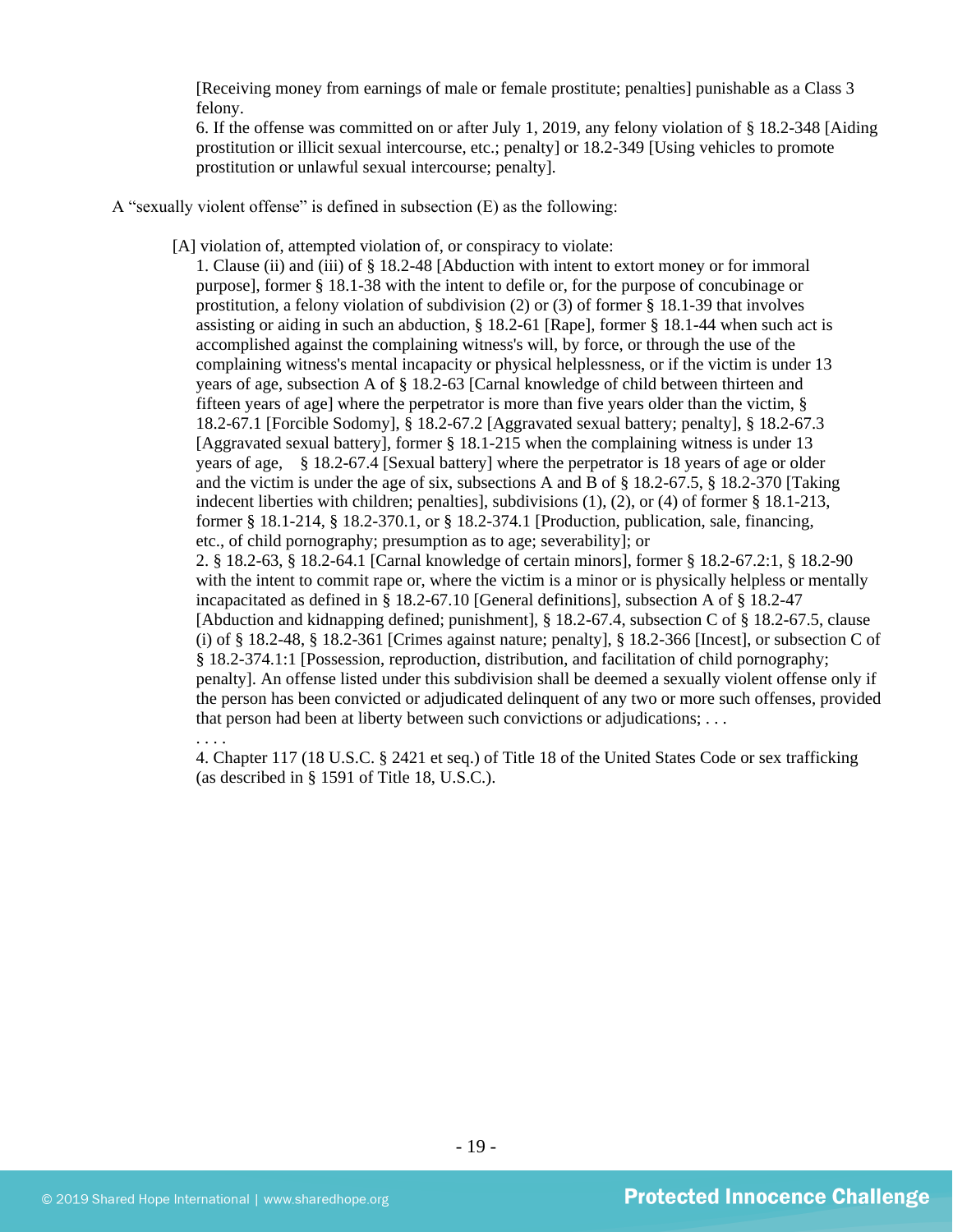#### **FRAMEWORK ISSUE 3: CRIMINAL PROVISIONS FOR TRAFFICKERS**

#### *Legal Components:*

- *3.1 Penalties for trafficking a child for sexual exploitation are as high as federal penalties.*
- *3.2 Creating and distributing child sexual abuse material (CSAM) carries penalties as high as similar federal offenses.*
- *3.3 Using the Internet or electronic communications to lure, entice, recruit, or sell commercial sex acts with a minor is a separate crime or results in an enhanced penalty for traffickers.*
- *3.4 Financial penalties for traffickers, including asset forfeiture, are sufficiently high*.
- *3.5 Convicted traffickers are required to register as sex offenders.*
- *3.6 Laws relating to parental custody and termination of parental rights include sex trafficking or commercial sexual exploitation of children (CSEC) offenses as grounds for sole custody or termination in order to prevent traffickers from exploiting their parental rights as a form of control.*

*\_\_\_\_\_\_\_\_\_\_\_\_\_\_\_\_\_\_\_\_\_\_\_\_\_\_\_\_\_\_\_\_\_\_\_\_\_\_\_\_\_\_\_\_\_\_\_\_\_\_\_\_\_\_\_\_\_\_\_\_\_\_\_\_\_\_\_\_\_\_\_\_\_\_\_\_\_\_\_\_\_\_\_\_\_\_\_\_\_\_\_\_\_\_*

#### *Legal Analysis:*

*3.1 Penalties for trafficking a child for sexual exploitation are as high as federal penalties.* 

A violation of Va. Code Ann. § 18.2-357.1 (Commercial sex trafficking; penalties) with a person under 18 years of age is punishable as a Class 3 felony by 5–20 years imprisonment and a possible fine of up to \$100,000. Va. Code Ann. § 18.2-10(c).

A violation of Va. Code Ann. § 18.2-48 (Abduction with intent to extort money or for immoral purpose) is punishable as a Class 2 felony, which carries a minimum sentence of 20 years and a maximum sentence of life imprisonment. Va. Code Ann. § 18.2-10(b). Va. Code Ann. § 18.2-48 also specially directs that "[i]f the sentence imposed for a violation of (ii), (iii), (iv), or (v) includes a term of confinement less than life imprisonment, the judge shall impose, in addition to any active sentence, a suspended sentence of no less than 40 years. This suspended sentence shall be suspended for the remainder of the defendant's life subject to revocation by the court." Va. Code Ann. § 18.2-48.

Traffickers also face Class 3 felonies for violating Va. Code Ann. § 18.2-355 (Taking, detaining, etc., person for prostitution, etc., or consenting thereto; human trafficking), Va. Code § 18.2-356 (Receiving money for procuring person) and Va. Code Ann. § 18.2-357 (Receiving money from earnings of male or female prostitute) when these offenses involve a minor victim and a Class 5 felony for violating Va. Code Ann. § 18.2-370(B) (Taking indecent liberties with children). A Class 3 felony is punishable by 5–20 years imprisonment and a possible fine of up to \$100,000. Va. Code Ann. § 18.2-10(c). A Class 5 felony is punishable by a term of imprisonment of 1–10 years, "or in the discretion of the jury or the court trying the case without a jury, confinement in jail for not more than 12 months," a fine of up to \$2,500, or both. Va. Code Ann. § 18.2-10(e).

Other crimes which might apply to the act of trafficking a minor for sexual exploitation do not carry as severe penalties. Va. Code Ann. § 18.2-371 (Causing or encouraging acts rendering children delinquent, abused, etc.) is a Class 1 misdemeanor punished by "confinement in jail for not more than twelve months and a fine of not more than \$2,500, either or both." Va. Code Ann. §§ 18.2-11(a), 18.2-371. Also, Va. Code Ann. § 18.2-375 (Obscene<sup>30</sup> exhibitions and performances) is a Class 1 misdemeanor, stating in part, "It shall be unlawful for any person knowingly to: (1) Produce, promote, prepare, present, manage, direct, carry on or participate in, any

 $30$  Va. Code Ann. § 18.2-372 defines "obscene" as "that which, considered as a whole, has as its dominant theme or purpose an appeal to the prurient interest in sex, that is, a shameful or morbid interest in nudity, sexual conduct, sexual excitement, excretory functions or products thereof or sadomasochistic abuse, and which goes substantially beyond customary limits of candor in description or representation of such matters and which, taken as a whole, does not have serious literary, artistic, political or scientific value."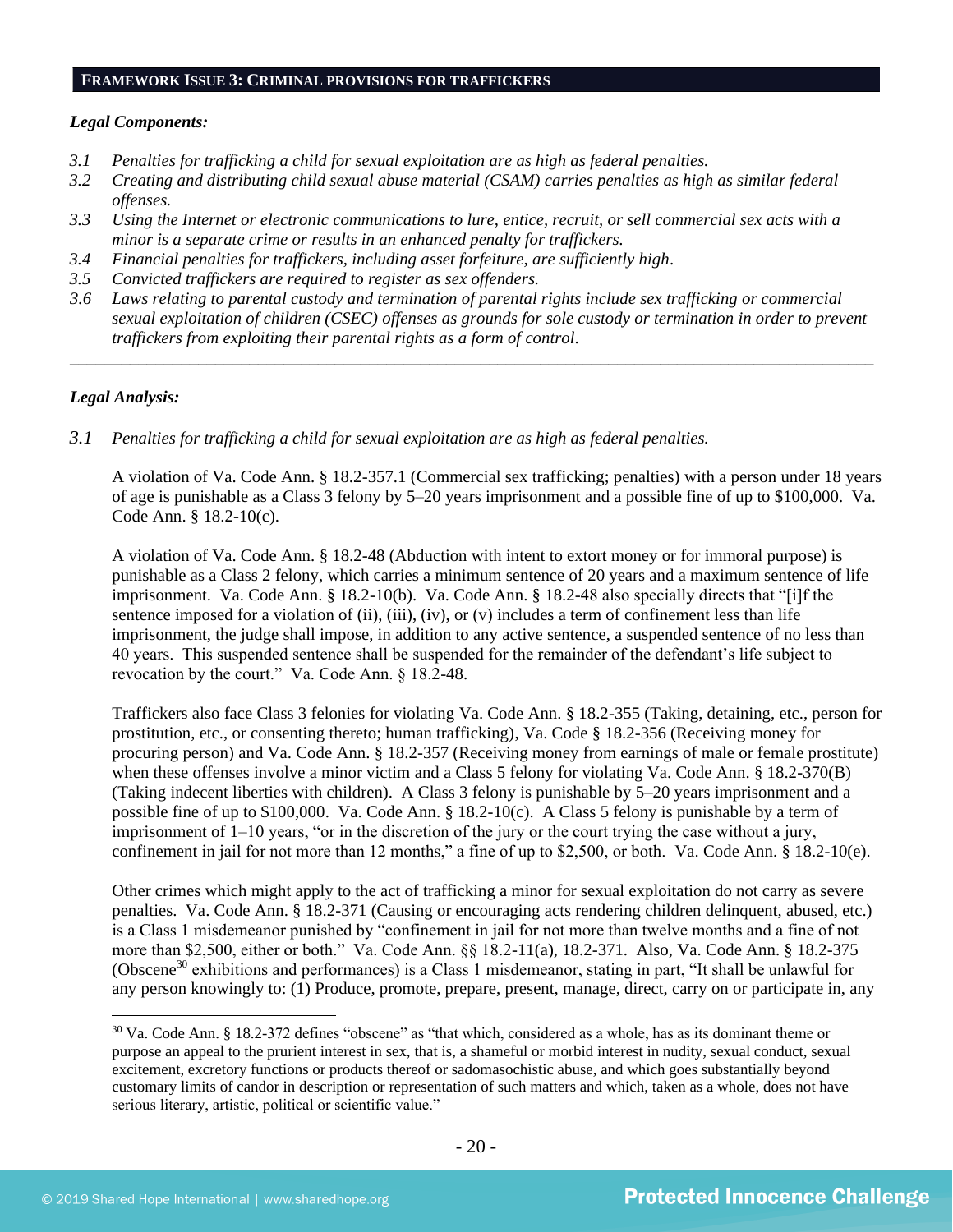obscene exhibitions or performances, including the exhibition or performance of any obscene motion picture, play, drama, show, entertainment, exposition, tableau or scene . . . ." Va. Code Ann. §§ 18.2-375, 18.2-380. An offender is subject to a sentence of up to 12 months in jail, a fine of up to \$2,500, or both. Va. Code Ann. § 18.2-11(a) (Punishment for conviction of misdemeanor). A second or subsequent violation is punishable as a Class 6 felony by imprisonment for  $1-5$  years "or in the discretion of the jury or the court trying the case without a jury, confinement in jail for not more than 12 months," a fine not to exceed \$2,500, or both imprisonment and a fine. Va. Code Ann.  $\S$ § 18.2-10(f), 18.2-381.<sup>31</sup>

Va. Code Ann. § 18.2-374.4 (Display of child pornography or grooming video or materials to a child unlawful) states,

<span id="page-20-0"></span>Any person 18 years of age or older who displays child pornography or a grooming video or materials<sup>32</sup> to a child under 13 years of age with the intent to entice, solicit, or encourage the child to engage in the fondling of the sexual or genital parts of another or the fondling of his sexual or genital parts by another, sexual intercourse, cunnilingus, fellatio, anilingus, anal intercourse, or object sexual penetration is guilty of a Class 6 felony.

A Class 6 felony is punishable by "a term of imprisonment of not less than one year nor more than five years, or in the discretion of the jury or the court trying the case without a jury, confinement in jail for not more than 12 months and a fine of not more than \$ 2,500, either or both." Va. Code Ann. § 18.2-10(f).

The age-neutral prostitution offense under Va. Code Ann. § 18.2-347<sup>33</sup> (Keeping, residing in or frequenting a bawdy place; "bawdy place" defined) may also be used to prosecute a trafficker. Va. Code Ann. § 18.2-347 provides, "It is unlawful for any person to keep any bawdy place, or to reside in or at or visit for immoral purposes, any such bawdy place . . . . As used in this Code, 'bawdy place' means any place within or outside any building or structure that is used or is to be used for lewdness, assignation or prostitution." A conviction under Va. Code Ann. § 18.2-347 is a Class 1 misdemeanor punishable by up to 12 months in jail, a fine up to \$2,500, or both. Va. Code Ann. §§ 18.2-347, 18.2-11(a).

In comparison, if the victim is under the age of 14, a conviction under the Trafficking Victims Protection  $Act^{34}$ for child sex trafficking is punishable by 15 years to life imprisonment and a fine not to exceed \$250,000. 18 U.S.C. §§ 1591(b)(1),  $3559(a)(1)$ ,  $3571(b)(3)$ . If the victim is between the ages of 14–17, a conviction is punishable by 10 years to life imprisonment and a fine not to exceed \$250,000. 18 U.S.C. §§ 1591(b)(2), 3559(a)(1), 3571(b)(3). A conviction is punishable by mandatory life imprisonment, however, if the trafficker has a prior conviction for a federal sex offense<sup>35</sup> against a minor. 18 U.S.C. § 3559(e)(1).

<sup>&</sup>lt;sup>31</sup> Va. Code Ann. § 18.2-381 states in full, "Any person, firm, association or corporation convicted of a second or other subsequent offense under § 18.2-374, 18.2-375, 18.2-376, 18.2-377, 18.2-378, or 18.2-379 is guilty of a Class 6 felony. However, if the person, firm, association or corporation convicted of such subsequent offense is the owner of the business establishment where each of the offenses occurred, a fine of not more than \$10,000 shall be imposed in addition to the penalties otherwise prescribed by this section."

 $32$  Va. Code Ann. § 18.2-374.4(B) defines "Grooming video or materials" as "a cartoon, animation, image, or series of images depicting a child engaged in the fondling of the sexual or genital parts of another or the fondling of his sexual or genital parts by another, masturbation, sexual intercourse, cunnilingus, fellatio, anilingus, anal intercourse, or object sexual penetration."

<sup>&</sup>lt;sup>33</sup> The text Va. Code Ann. § 18.2-347 cited here and elsewhere in this report includes amendments made by the enactment of House Bill 2586 during the 2019 Regular Session of the Virginia General Assembly (effective July 1, 2019).

<sup>34</sup> *See supra* note [18.](#page-11-0)

<sup>&</sup>lt;sup>35</sup> See supra note [19](#page-11-1) for the definition of "federal sex offense."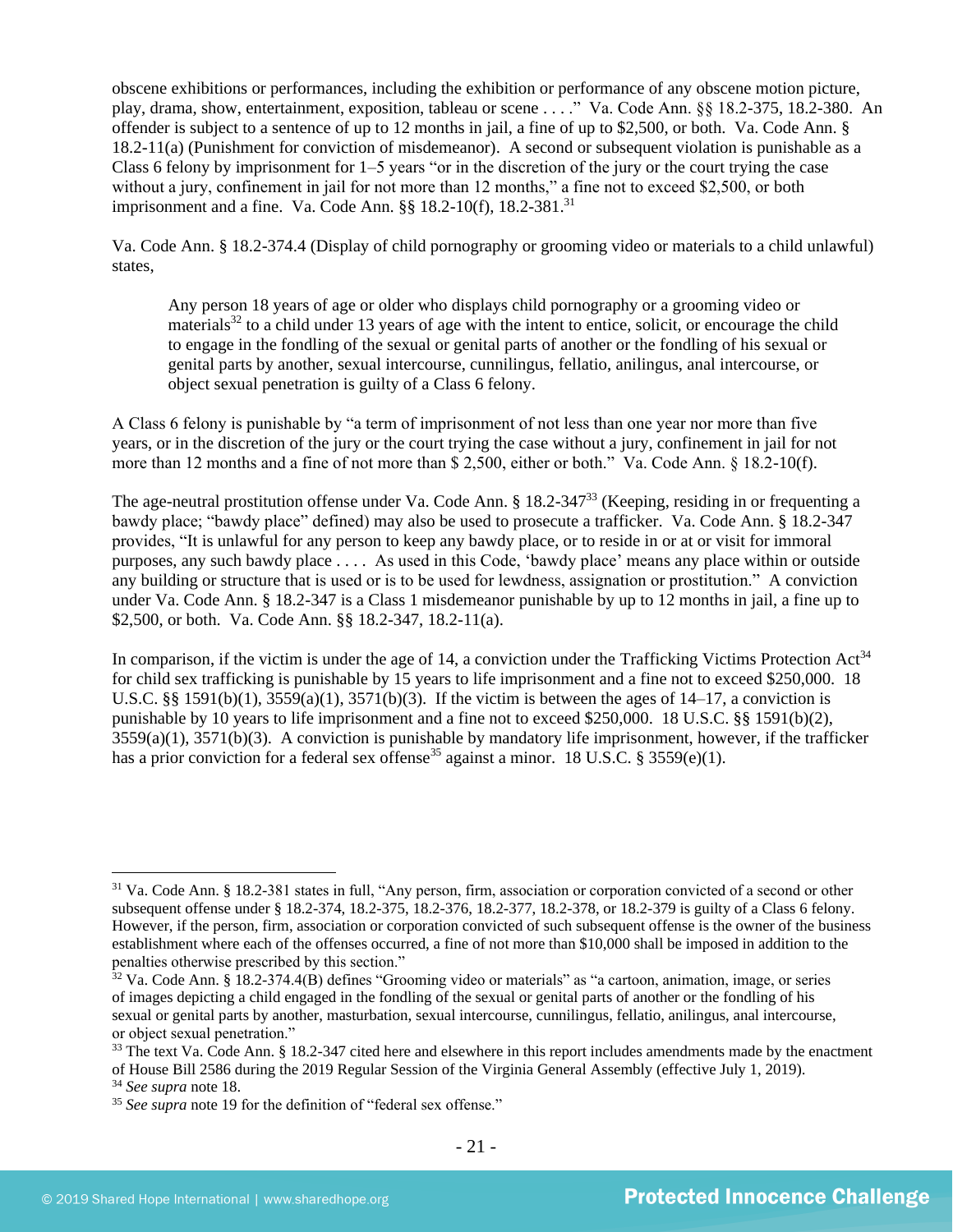*3.2 Creating and distributing child sexual abuse material (CSAM) carries penalties as high as similar federal offenses*.

Va. Code Ann. § 18.2-374.1(B) (Production, publication, sale, financing, etc., of child pornography; presumption as to age; severability)<sup>36</sup> states,

A person shall be guilty of production of child pornography who:

<span id="page-21-0"></span>1. Accosts, entices or solicits a person less than 18 years of age with intent to induce or force such person to perform in or be a subject of child pornography; or

2. Produces or makes or attempts or prepares to produce or make child pornography; or

3. Who knowingly takes part in or participates in the filming, photographing, or other production of child pornography by any means; or

4. Knowingly finances or attempts or prepares to finance child pornography.

Va. Code Ann. § 18.2-374.1(D) makes clear that "[f]or the purposes of this section it may be inferred by text, title or appearance that a person who is depicted as or presents the appearance of being less than 18 years of age in sexually explicit visual material is less than 18 years of age.

A violation of Va. Code Ann. § 18.2-374.1(B) is punishable by imprisonment for 5–30 years when the subject of child sexual abuse material (CSAM) is under 15, with a mandatory minimum of 5 years if the offender is at least 7 years older than the subject. A subsequent violation, where the offender is at least 7 years older than the child, is punishable by imprisonment for 15–40 years, "15 years of which shall be a mandatory minimum term of imprisonment." Va. Code Ann. § 18.2-374.1(C1). When the subject of CSAM is at least 15 but less than 18, the sentence is 1–20 years, except if the offender is at least 7 years older than the child then the sentence is 3–30 years, with a 3-year "mandatory minimum term of imprisonment." Va. Code Ann. § 18.2-374.1(C2). A subsequent violation by an offender at least 7 years older than the subject is punishable by imprisonment for 10–30 years, "10 years of which shall be a mandatory minimum term of imprisonment." Va. Code Ann. § 18.2- 374.1(C2).

In comparison, if the victim is under the age of 14, a conviction under the TVPA for child sex trafficking is punishable by 15 years to life imprisonment and a fine not to exceed \$250,000. 18 U.S.C. §§ 1591(b)(1),  $3559(a)(1)$ ,  $3571(b)(3)$ . If the victim is between the ages of  $14-17$ , a conviction is punishable by 10 years to life imprisonment and a fine not to exceed \$250,000. 18 U.S.C. §§ 1591(b)(2), 3559(a)(1), 3571(b)(3). A conviction is punishable by mandatory life imprisonment, however, if the trafficker has a prior conviction for a federal sex offense<sup>37</sup> against a minor. 18 U.S.C. § 3559(e)(1). Additionally, a federal conviction for

<sup>&</sup>lt;sup>36</sup> Va. Code Ann. § 18.2-374.1(A) defines "child pornography" for "this article and Article 4 (§ 18.2-362 et seq.) . . . [as] sexually explicit visual material which utilizes or has as a subject an identifiable minor. An identifiable minor is a person who was a minor at the time the visual depiction was created, adapted, or modified; or whose image as a minor was used in creating, adapting or modifying the visual depiction; and who is recognizable as an actual person by the person's face, likeness, or other distinguishing characteristic, such as a unique birthmark or other recognizable feature; and shall not be construed to require proof of the actual identity of the identifiable minor." Also, the term "sexually explicit visual material" is defined in the same provision as "a picture, photograph, drawing, sculpture, motion picture film, digital image, including such material stored in a computer's temporary Internet cache when three or more images or streaming videos are present, or similar visual representation which depicts sexual bestiality, a lewd exhibition of nudity, as nudity is defined in § 18.2-390, or sexual excitement, sexual conduct or sadomasochistic abuse, as also defined in § 18.2-390, or a book, magazine or pamphlet which contains such a visual representation. An undeveloped photograph or similar visual material may be sexually explicit material notwithstanding that processing or other acts may be required to make its sexually explicit content apparent."

<sup>&</sup>lt;sup>37</sup> See supra note [19](#page-11-1) for the definition of "federal sex offense."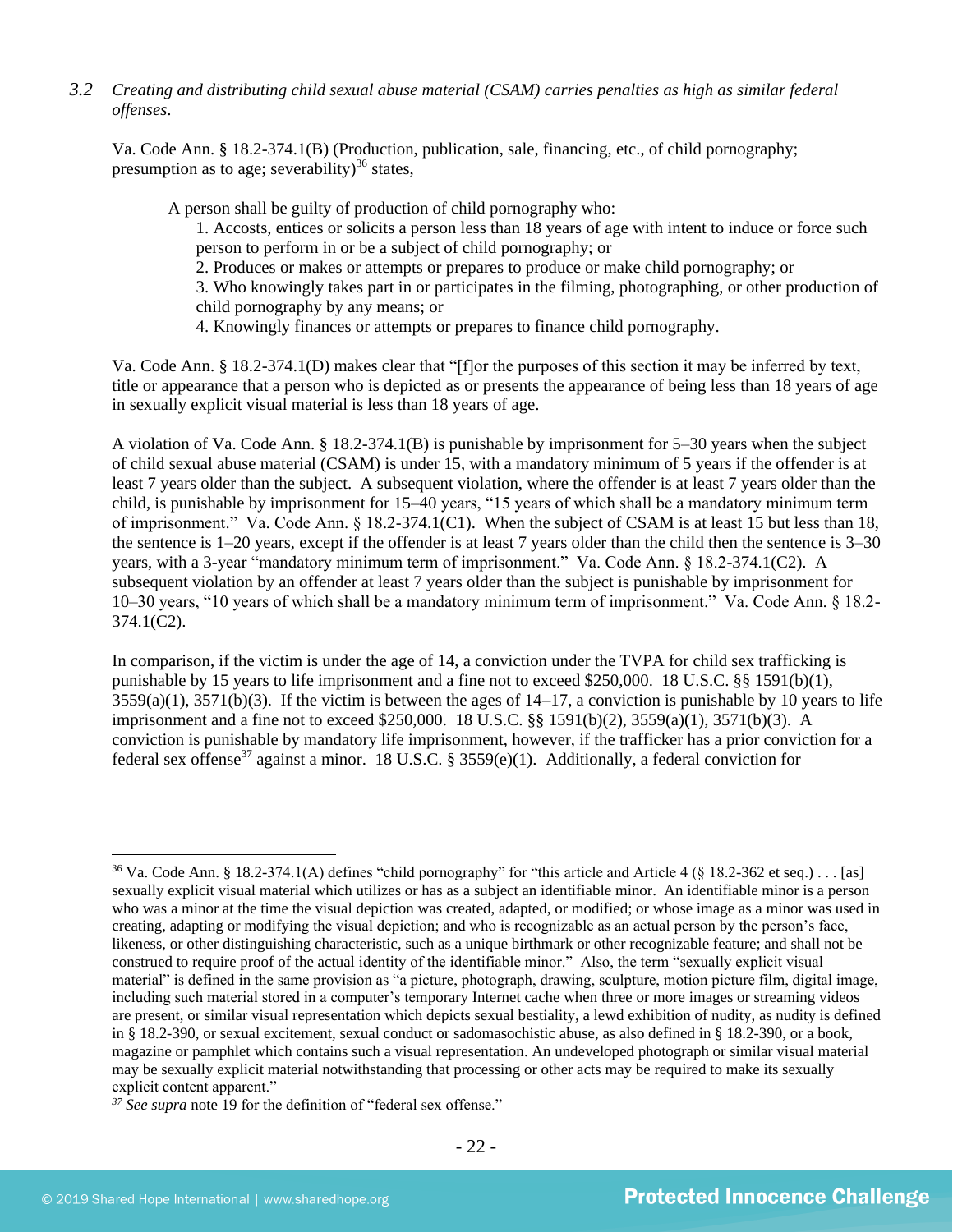distribution of  $CSAM^{38}$  is generally punishable by imprisonment for  $5-20$  years and a fine not to exceed \$250,000.<sup>39</sup> Subsequent convictions, however, are punishable by imprisonment up to 40 years and a fine not to exceed \$250,000.<sup>40</sup>

*3.3 Using the Internet or electronic communications to lure, entice, recruit, or sell commercial sex acts with a minor is a separate crime or results in an enhanced penalty for traffickers.*

Va. Code Ann. § 18.2-374.3 (Use of communications systems to facilitate certain offenses involving children) makes it a crime to use the Internet, or other communication systems, to engage in certain types of sexual interactions with a minor. $41$  It states in part,

. . . .

B. It shall be unlawful for any person to use a communications system,  $42$  including but not limited to computers or computer networks or bulletin boards, or any other electronic means for the purposes of procuring or promoting the use of a minor for any activity in violation of § 18.2-370 [Taking indecent liberties with children; penalties] or § 18.2-374.1 [Production, publication, sale, financing, etc., of child pornography; presumption as to age; severability]. A violation of this subsection is a Class 6 felony. C. It shall be unlawful for any person 18 years of age or older to use a communications system, including but not limited to computers or computer networks or bulletin boards, or any other electronic means, for the purposes of soliciting, with lascivious intent, any person he knows or has reason to believe is a child younger than 15 years of age to knowingly and intentionally:

1. Expose his sexual or genital parts to any child to whom he is not legally married or propose that any such child expose his sexual or genital parts to such person;

2. Propose that any such child feel or fondle his own sexual or genital parts or the sexual or genital parts of such person or propose that such person feel or fondle the sexual or genital parts of any such child;

3. Propose to such child the performance of an act of sexual intercourse or any act constituting an offense under § 18.2-361 [Crimes against nature; penalty]; or

4. Entice, allure, persuade, or invite any such child to enter any vehicle, room, house, or other place, for any purposes set forth in the preceding subdivisions.

<sup>38</sup> 18 U.S.C. §§ 2252(a)(1), (a)(2), (a)(3) (Certain activities relating to material involving the sexual exploitation of minors), 2252A(a)(2), (a)(3) (Certain activities relating to material constituting or containing child pornography), 1466A(a) (Obscene visual representations of the sexual abuse of children).

<sup>&</sup>lt;sup>39</sup> 18 U.S.C. §§ 2252(b) (stating that a conviction under subsection (a)(1), (a)(2), or (a)(3) is punishable by imprisonment for 5–20 years and a fine), 2252A(b)(1) (a conviction is punishable by imprisonment for 5–20 years and a fine), 1466A(a), (b) (stating that a conviction under subsection (a) is "subject to the penalties provided in section 2252A(b)(1)," imprisonment for 5–20 years and a fine, while a conviction under subsection (b) is "subject to the penalties provided in section 2252A(b)(2)," imprisonment up to 10 years, a fine, or both); *see also* 18 U.S.C. §§ 3559(a)(1) (classifying all of the above listed offenses as felonies), 3571(b)(3) (providing a fine up to \$250,000 for any felony conviction).

<sup>&</sup>lt;sup>40</sup> 18 U.S.C. §§ 2252(b) (stating if a person has a prior conviction under subsection (a)(1), (a)(2), or (a)(3) or a list of other statutes, a conviction is punishable by a fine and imprisonment for  $15-40$  years),  $2252A(b)(1)$  (stating if a person has a prior conviction under subsection (a)(2), (a)(3), or a list of other statutes, a conviction is punishable by a fine and imprisonment for 15–40 years),  $1466A(a)$ , (b) (stating that the penalty scheme for section 2252A(b) applies); *see also* 18 U.S.C. §§ 3559(a)(1) (classifying all of the above listed offenses as felonies), 3571(b)(3) (providing a fine up to \$250,000 for any felony conviction).

<sup>41</sup> *Podracky v. Commonwealth*, 662 S.E.2d 81, 87 (Va. Ct. App. 2008) (stating that language of § 18.2-374.3(B) "does not require the solicitation of an actual minor, only the use of a communications system 'for the purposes of soliciting any person he knows or has reason to believe is a minor' for specified criminal offenses."); *see also Grafmuller v. Commonwealth*, 698 S.E.2d 276, 279 (Va. Ct. App. 2010) (citing *Podracky*, explaining "the defendant's solicitation of sexual behavior from a person that he believes is a child constitutes the behavior that the legislature intended to prohibit.") <sup>42</sup> *See supra* note [22](#page-12-0) for the definition of "use a communications system."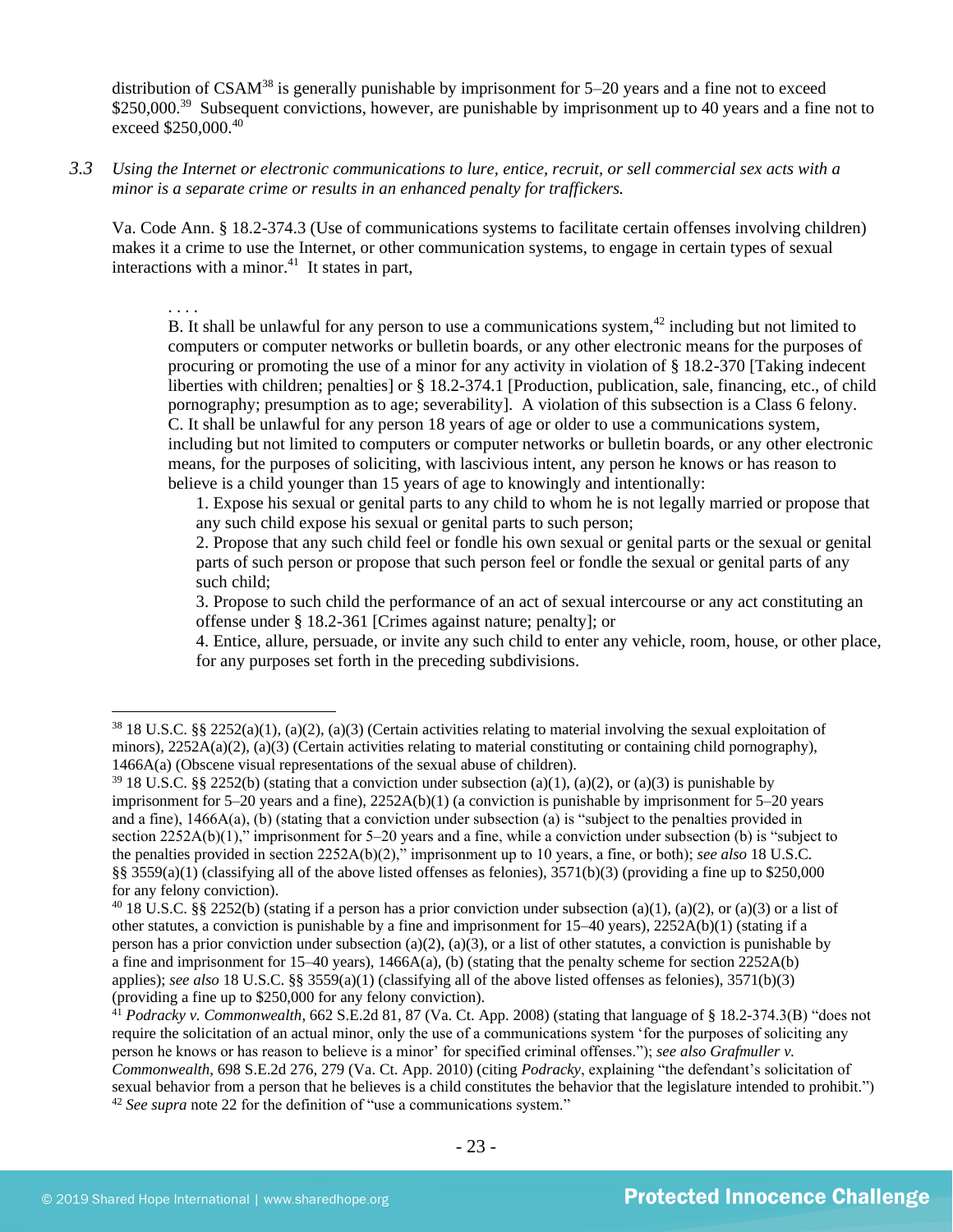Any person who violates this subsection is guilty of a Class 5 felony. However, if the person is at least seven years older than the child he knows or has reason to believe is less than 15 years of age, the person shall be punished by a term of imprisonment of not less than five years nor more than 30 years in a state correctional facility, five years of which shall be mandatory minimum term of imprisonment. Any person who commits a second or subsequent violation of this subsection when the person is at least seven years older than the child he knows or has reason to believe is less than 15 years of age shall be punished by a term of imprisonment of not less than 10 years nor more than 40 years, 10 years of which shall be a mandatory minimum term of imprisonment.

D. Any person who uses a communications system, including but not limited to computers or computer networks or bulletin boards, or any other electronic means, for the purposes of soliciting, with lascivious intent, any child he knows or has reason to believe is at least 15 years of age but younger than 18 years of age to knowingly and intentionally commit any of the activities listed in subsection C if the person is at least seven years older than the child is guilty of a Class 5 felony. Any person who commits a second or subsequent violation of this subsection shall be punished by a term of imprisonment of not less than one nor more than 20 years, one year of which shall be a mandatory minimum term of imprisonment.

E. Any person 18 years of age or older who uses a communications system, including but not limited to computers or computer networks or bulletin boards, or any other electronic means, for the purposes of soliciting any person he knows or has reason to believe is a child younger than 18 years of age for (i) any activity in violation of § 18.2-355 [Taking, detaining, etc., person for prostitution, etc., or consenting thereto; human trafficking] or 18.2-361 [Crimes against nature; penalty], (ii) any activity in violation of § 18.2-374.1 [Production, publication, sale, financing, etc., of child pornography; presumption as to age; severability], or (iii) a violation of § 18.2-374.1:1 [Possession, reproduction, distribution, and facilitation of child pornography; penalty] is guilty of a Class 5 felony.

Va. Code Ann. § 18.2-376.1 (Enhanced penalties for using a computer in certain violations) states, "Any person who uses a computer in connection with a violation of §§ 18.2-374 [Production, publication, sale, possession, etc., of obscene items], 18.2-375 [Obscene exhibitions and performances], or § 18.2-376 [Advertising, etc., obscene items, exhibitions or performances] is guilty of a separate and distinct Class 1 misdemeanor, and for a second or subsequent such offense within 10 years of a prior such offense is guilty of a Class 6 felony, the penalties to be imposed in addition to any other punishment otherwise prescribed for a violation of any of those sections."

# *3.4 Financial penalties for traffickers, including asset forfeiture, are sufficiently high*.

A trafficker convicted under Va. Code Ann. § 18.2-357.1(Commercial sex trafficking; penalties), § 18.2-48 (Abduction with intent to extort money or for immoral purpose), § 18.2-355 (Taking, detaining, etc., person for prostitution, etc., or consenting thereto; human trafficking), § 18.2-356 (Receiving money for procuring person; penalties), or § 18.2-357 (Receiving money from earnings of male or female prostitute; penalties) could be fined of up to \$100,000. Va. Code Ann. § 18.2-10(b), (c).

Pursuant to Va. Code Ann. § 19.2-386.32 (Seizure and forfeiture of property used in connection with the abduction of children), a trafficker could be subject to non-mandatory asset forfeiture in the course of their criminal proceedings. Va. Code Ann. § 19.2-386.32 states,

All moneys and other property, real and personal, owned by a person and used to further the abduction of a child in violation of § 18.2-47, 18.2-48, or 18.2-48.1 are subject to lawful seizure by a lawenforcement officer and are subject to forfeiture to the Commonwealth pursuant to Chapter 22.1 (§ 19.2-386.1 et seq.) by order of the court in which a conviction under § 18.2-47, 18.2-48, or 18.2-48.1 is obtained.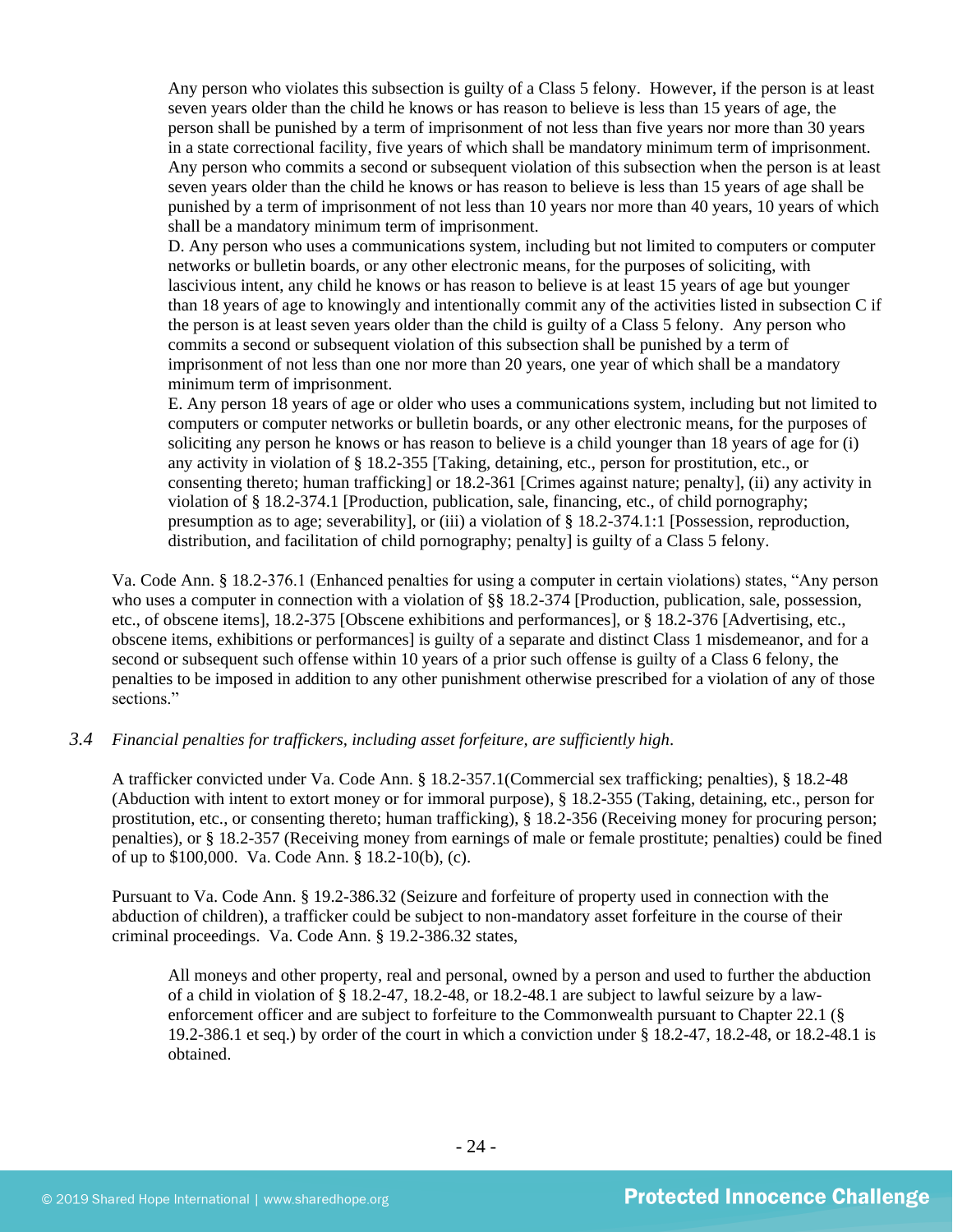Also, under Va. Code Ann.  $\S$  19.2-386.35<sup>43</sup> (Seizure of property used in connection with certain offenses), property used in connection with certain offenses is subject to forfeiture. Va. Code Ann. § 19.2-386.35 provides,

All money, equipment, motor vehicles, and other personal and real property of any kind or character together with any interest or profits derived from the investment of such proceeds or other property that (i) was used in connection with the commission of, or in an attempt to commit, a violation of subsection B of § 18.2-47 [Abduction and kidnapping defined; punishment], § 18.2- 48 [Abduction with intent to extort money or for immoral purpose] or . . . subsection B of § 18.2- 346 [Prostitution; commercial sexual conduct; commercial exploitation of a minor; penalties], or § 18.2-347 [Keeping, residing in or frequenting a bawdy place; "bawdy place" defined], [18.2-348](http://lis.virginia.gov/cgi-bin/legp604.exe?000+cod+18.2-348) [Aiding prostitution or illicit sexual intercourse], 18.2-348.1 [Promoting travel for prostitution; penalty], 18.2-349 [Using vehicles to promote prostitution or unlawful sexual intercourse], 18.2- 355 [Taking, detaining, etc., person for prostitution, etc., or consenting thereto], 18.2-356 [Receiving money for procuring person], 18.2-357 [Receiving money from earnings of male or female prostitute], 18.2-357.1 [Commercial sex trafficking; penalties] . . . ; (ii) is traceable to the proceeds of some form of activity that violates subsection B of § 18.2-47 [Abduction and kidnapping defined; punishment], § 18.2-48 [Abduction with intent to extort money or for immoral purpose] . . . ; subsection B of § 18.2-346 [Prostitution; commercial sexual conduct; commercial exploitation of a minor; penalties], or § 18.2-347 [Keeping, residing in or frequenting a bawdy place; "bawdy place" defined], 18.2-348 [Aiding prostitution or illicit sexual intercourse], 18.2-349 [Using vehicles to promote prostitution or unlawful sexual intercourse], 18.2-355 [Taking, detaining, etc., person for prostitution, etc., or consenting thereto], 18.2-356 [Receiving money for procuring person], [18.2-357](http://lis.virginia.gov/cgi-bin/legp604.exe?000+cod+18.2-357) [Receiving money from earnings of male or female prostitute  $] \ldots$ ; or (iii) was used to or intended to be used to promote some form of activity that violates subsection B of § 18.2-47 [Abduction and kidnapping defined; punishment],  $\S 18.2-48$  [Abduction with intent to extort money or for immoral purpose] or ... subsection B of § 18.2-346 [Prostitution; commercial sexual conduct; commercial exploitation of a minor; penalties], or § 18.2-347 [Keeping, residing in or frequenting a bawdy place; "bawdy place" defined], 18.2-348 [Aiding prostitution or illicit sexual intercourse], 18.2-349 [Using vehicles to promote prostitution or unlawful sexual intercourse], 18.2-355 [Taking, detaining, etc., person for prostitution, etc., or consenting thereto], 18.2-356 [Receiving money for procuring person], 18.2-357 [Receiving money from earnings of male or female prostitute] . . . is subject to lawful seizure by a law-enforcement officer and subject to forfeiture to the Commonwealth pursuant to Chapter 22.1 (§ 19.2-386.1 et seq.). Any forfeiture action under this section shall be stayed until conviction, and property eligible for forfeiture pursuant to this section shall be forfeited only upon the entry of a final judgment of conviction for an offense listed in this section; if no such judgment is entered, all property seized pursuant to this section shall be released from seizure.

A trafficker arrested under Va. Code Ann. § 18.2-48 (Abduction with intent to extort money or for immoral purpose) or § 18.2-357 (Receiving money from earnings of male or female prostitute) may be subject to vehicle seizure and forfeiture. Va. Code Ann. § 19.2-386.16<sup>44</sup> (Forfeiture of motor vehicles used in commission of certain crimes) states in part,

A. Any vehicle knowingly used by the owner thereof or used by another with his knowledge of and during the commission of, or in an attempt to commit, a second or subsequent offense of Section 18.2- 346 [Prostitution; commercial exploitation of a minor], 18.2-347 [Keeping, residing in or frequenting a bawdy place; "bawdy place" defined], 18.2-348 [Aiding prostitution or illicit sexual intercourse], 18.2-

<sup>43</sup> *See supra* note [23.](#page-14-0)

<sup>44</sup> *See supra* note [24.](#page-15-0)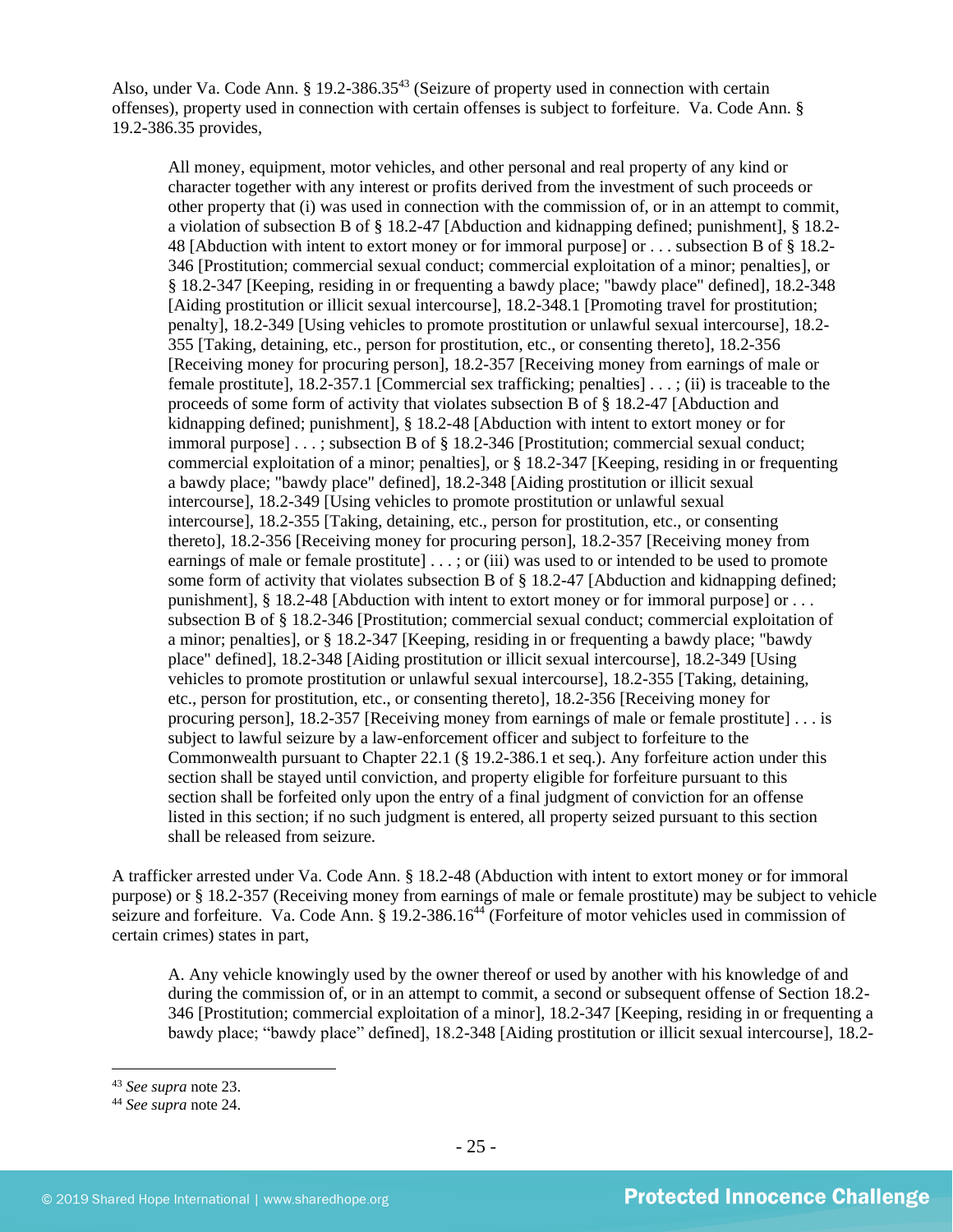348.1 [Promoting travel for prostitution; penalty], 18.2-349 [Using vehicles to promote prostitution or unlawful sexual intercourse], 18.2-355 [Taking, detaining, etc., person for prostitution, etc., or consenting thereto; human trafficking], 18.2-356 [Receiving money for procuring person] or § 18.2-357 [Receiving money from earnings of male or female prostitute] or of a similar ordinance of any county, city or town or knowingly used for the transportation of any stolen goods, chattels or other property, when the value of such stolen goods, chattels or other property is \$500 or more, or any stolen property obtained as a result of a robbery, without regard to the value of the property, shall be forfeited to the Commonwealth. The vehicle shall be seized by any law-enforcement officer arresting the operator of such vehicle for the criminal offense, and delivered to the sheriff of the county or city in which the offense occurred . . . .

B. Any vehicle knowingly used by the owner thereof or used by another with his knowledge of and during the commission of, or in an attempt to commit, a misdemeanor violation of subsection D of Section 18.2-47 [Abduction and kidnapping defined; punishment] or a felony violation of (i) Article 3 (§ 18.2-47 et seq.) of Chapter 4 of Title 18.2 or (ii) § 18.2-357 [Receiving money from earnings of male or female prostitute] where the prostitute is a minor, shall be forfeited to the Commonwealth . . . . . . . .

A trafficker convicted for an offense involving child sexual abuse material (CSAM) is subject to mandatory asset forfeiture. Va. Code Ann. § 19.2-386.31 (Seizure and forfeiture of property used in connection with the exploitation and solicitation of children) states,

All audio and visual equipment, electronic equipment, devices and other personal property used in connection with the possession, production, distribution, publication, sale, possession with intent to distribute or making of child pornography that constitutes a violation of § 18.2-374.1 [Production, publication, sale, financing, etc., of child pornography; presumption as to age; severability] or 18.2- 374.1:1 [Possession, reproduction, distribution, and facilitation of child pornography; penalty], or in connection with the solicitation of a person less than 18 years of age that constitutes a violation of § 18.2-374.3 [Use of communications systems to facilitate certain offenses involving children] shall be subject to lawful seizure by a law-enforcement officer and shall be subject to forfeiture to the Commonwealth pursuant to Chapter 22.1 (Section 19.2-386.1 et seq.). The Commonwealth shall file an information and notice of seizure in accordance with the procedures in Chapter 22.1 (Section 19.2- 386.1 et seq.); however, any forfeiture action shall be stayed until conviction of the person whose property is subject to forfeiture. Upon his conviction, the court may dispose of the issue of forfeiture or may continue the civil case allowing the defendant time to answer, at the court's discretion.

Under Va. Code Ann. § 19.2-386.12 (Sale of forfeited property), forfeited property is sold and the money obtained from the sale is "paid over to the state treasury into a special fund of the Department of Criminal Justice Services . . ." The Department of Criminal Justice Services then distributes the money to "federal, state and local agencies to promote law enforcement . . . ." Va. Code Ann. § 19.2-386.14(A1) (Sharing of forfeited assets).

Traffickers convicted of certain offenses also have to pay mandatory restitution under Va. Code Ann. § 19.2- 305.1(H) (Restitution for property damage or loss; community service), which states,

A defendant convicted of an offense under § 18.2-374.1 [Production, publication, sale, financing, etc., of child pornography; presumption as to age; severability], 18.2-374.1:1 [Possession, reproduction, distribution, and facilitation of child pornography; penalty], or 18.2-374.3 [Use of communications systems to facilitate certain offenses involving children] shall be ordered to pay mandatory restitution to the victim of the offense in an amount as determined by the court. For purposes of this subsection, "victim" means a person who is depicted in a still or videographic image involved in an offense under § 18.2-374.1, 18.2-374.1:1, or 18.2-374.3. The Commonwealth shall make reasonable efforts to notify victims of offenses under § 18.2-374.1, 18.2-374.1:1, or 18.2-374.3.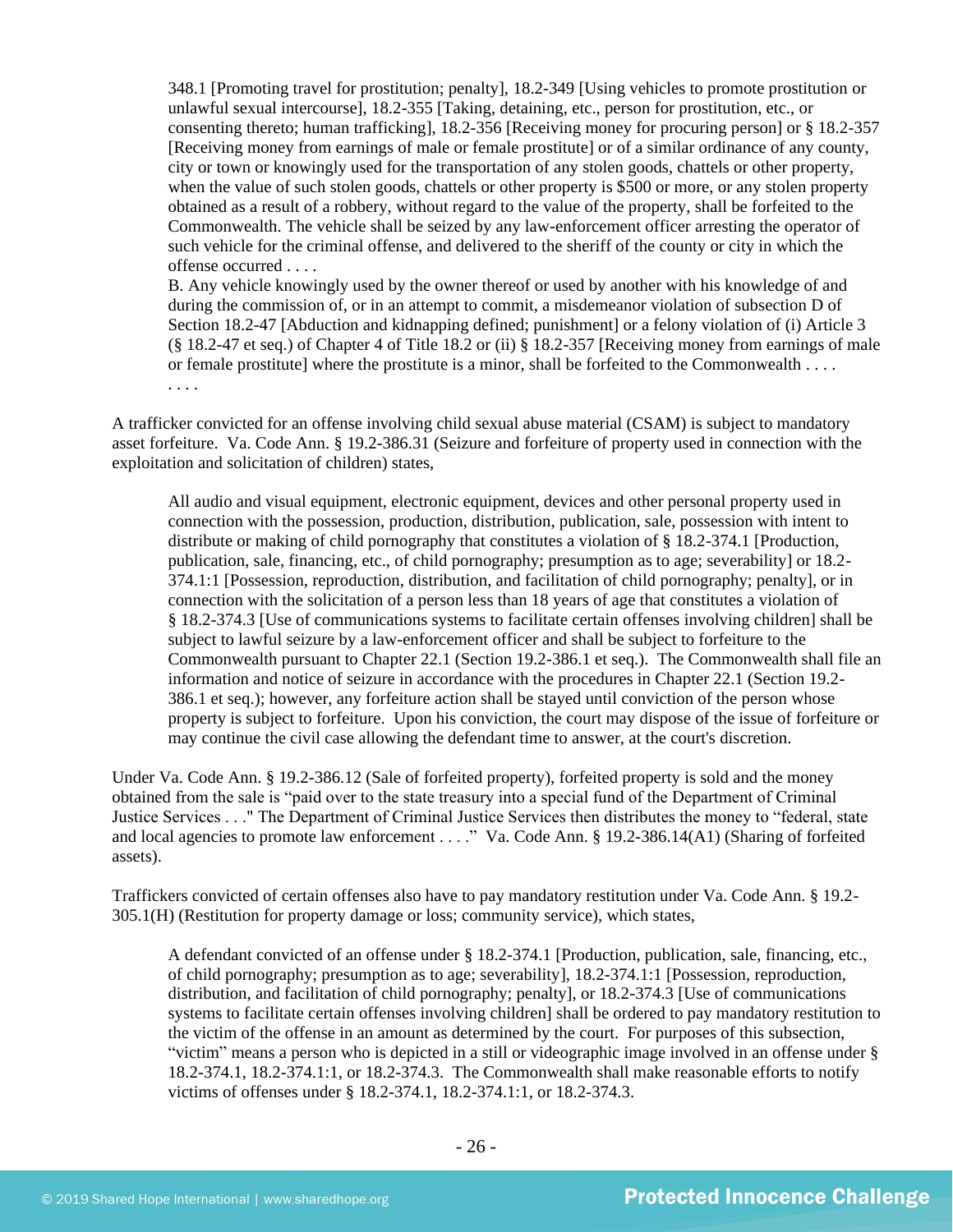## *3.5 Convicted traffickers are required to register as sex offenders.*

Under Va. Code Ann. § 9.1-902(A) (Offenses requiring registration), "offense for which registration is required" is defined to include the following:

1. Any offense listed in subsection B;

. . . .

4. A sexually violent offense;

5. Any offense similar to those listed in subdivisions 1 through 4 under the laws of any foreign country or any political subdivision thereof, the United States or any political subdivision thereof; and 6. Any offense for which registration in a sex offender and crimes against minors registry is required under the laws of the jurisdiction where the offender was convicted.

Under subsection  $(B)$ ,  $45$ 

The offenses included under this subsection include any violation of, attempted violation of, or conspiracy to violate:

1. § 18.2-63 [Carnal knowledge of child between thirteen and fifteen years of age]; unless registration is required pursuant to subdivision E 1; § 18.2-64.1 [Carnal knowledge of certain minors]; . . . any felony violation of § 18.2-346 [Prostitution; commercial sexual conduct; commercial exploitation of a minor; penalties]; any violation of subdivision (4) of § 18.2-355 [Taking, detaining, etc., person for prostitution, etc., or consenting thereto; human trafficking]; any violation of subsection C of § 18.2-357.1 [Commercial sex trafficking; penalties]; subsection B or C of § 18.2-374.1:1 [Possession, reproduction, distribution, and facilitation of child pornography; penalty]; ... subsection B, C, or D of  $\S$  18.2-374.3; or a third or subsequent conviction of (i)  $\S$ 18.2-67.4 [Sexual battery], (ii) § 18.2-67.4:2 [Sexual abuse of a child under 15 years of age; penalty], (iii) subsection C of § 18.2-67.5 [Attempted rape, forcible sodomy, object sexual penetration, aggravated sexual battery, and sexual battery] or (iv) § 18.2-386.1 [Unlawful filming, videotaping or photographing of another; penalty].

If the offense was committed on or after July 1, 2006, § 18.2-91 with the intent to commit any felony offense listed in this section; subsection A of  $\S 18.2-374.1:1$ ; or a felony under § 18.2-67.5:1.

2. Where the victim is a minor or is physically helpless or mentally incapacitated as defined in § 18.2-67.10 [General definitions], subsection A of § 18.2-47 [Abduction and kidnapping defined; punishment], clause (i) of § 18.2-48 [Abduction with intent to extort money or for immoral purpose], § 18.2-67.4, subsection C of § 18.2-67.5, § 18.2-361 [Crimes against nature; penalty], § 18.2-366,

or a felony violation of former § 18.1-191.

. . . .

5. If the offense was committed on or after July 1, 2016, any violation of § 18.2-356 [Receiving money for procuring persons] punishable as a Class 3 felony or any violation of § 18.2-357 [Receiving money from earnings of male or female prostitute; penalties] punishable as a Class 3 felony.

6. If the offense was committed on or after July 1, 2019, any felony violation of § 18.2-348 [Aiding prostitution or illicit sexual intercourse, etc.; penalty] or 18.2-349 [Using vehicles to promote prostitution or unlawful sexual intercourse; penalty].

A "sexually violent offense" is defined in subsection (E) as the following:

[A] violation of, attempted violation of, or conspiracy to violate:

<sup>45</sup> *See supra* note [29.](#page-17-0)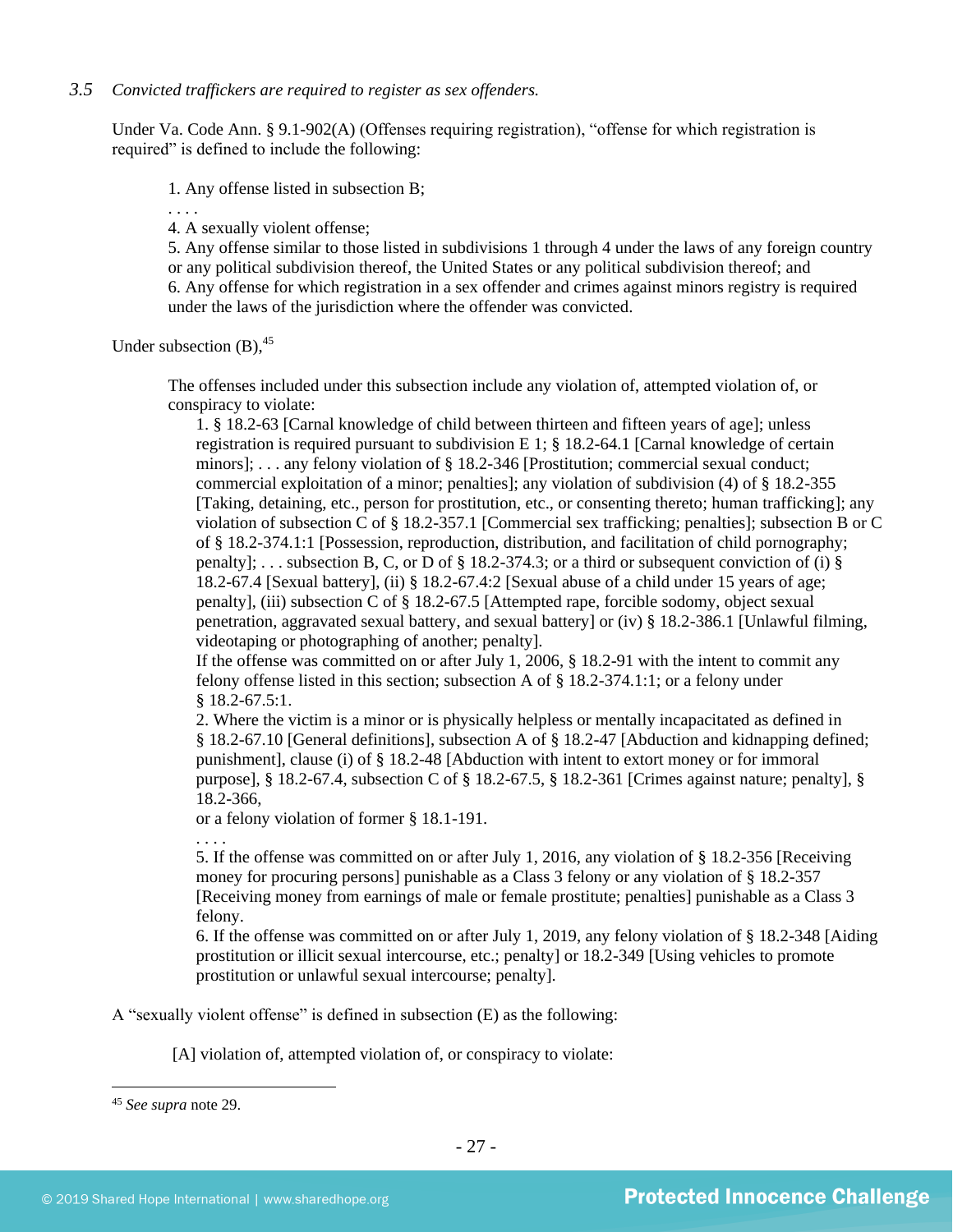1. Clause (ii) and (iii) of § 18.2-48 [Abduction with intent to extort money or for immoral purpose], former § 18.1-38 with the intent to defile or, for the purpose of concubinage or prostitution, a felony violation of subdivision (2) or (3) of former § 18.1-39 that involves assisting or aiding in such an abduction, § 18.2-61, former § 18.1-44 when such act is accomplished against the complaining witness's will, by force, or through the use of the complaining witness's mental incapacity or physical helplessness, or if the victim is under 13 years of age, subsection A of § 18.2-63 where the perpetrator is more than five years older than the victim, § 18.2-67.1, § 18.2-67.2, § 18.2-67.3, former § 18.1-215 when the complaining witness is under 13 years of age, § 18.2-67.4 where the perpetrator is 18 years of age or older and the victim is under the age of six, subsections A and B of § 18.2-67.5, § 18.2-370 [Taking indecent liberties with children; penalties], subdivisions (1), (2), or (4) of former § 18.1-213, former § 18.1-214, § 18.2-370.1, or § 18.2-374.1 [Production, publication, sale, financing, etc., of child pornography; presumption as to age; severability]; or 2. § 18.2-63, § 18.2-64.1 [Carnal knowledge of certain minors], former § 18.2-67.2:1, § 18.2-90 with the intent to commit rape or, where the victim is a minor or is physically helpless or mentally incapacitated as defined in § 18.2-67.10 [General definitions], subsection A of § 18.2-47 [Abduction and kidnapping defined; punishment], § 18.2-67.4, subsection C of § 18.2-67.5, clause (i) of § 18.2-48, § 18.2-361 [Crimes against nature; penalty], § 18.2-366 or subsection C of § 18.2- 374.1:1 [Possession, reproduction, distribution, and facilitation of child pornography; penalty]. An offense listed under this subdivision shall be deemed a sexually violent offense only if the person has been convicted or adjudicated delinquent of any two or more such offenses, provided that person had been at liberty between such convictions or adjudications; . . . . . . .

4. Chapter 117 (18 U.S.C. § 2421 et seq.) of Title 18 of the United States Code or sex trafficking (as described in § 1591 of Title 18, U.S.C.).

*3.6 Laws relating to parental custody and termination of parental rights include sex trafficking or commercial sexual exploitation of children (CSEC) offenses as grounds for sole custody or termination in order to prevent traffickers from exploiting their parental rights as a form of control.* 

Va. Code Ann. § 16.1-283 (Termination of residual parental rights) does not specifically include violations of Va. Code Ann. § 18.2-357.1 (Commercial sex trafficking; penalties) or Virginia's CSEC laws as grounds for terminating parental rights.

Pursuant to Va. Code Ann. § 16.1-283, "residual parental rights" may be terminated for a number of reasons. Under subsection (B), residual parental rights of a parent of a neglected or abused child placed in foster care "as a result of (i) court commitment; (ii) an entrustment agreement entered into by the parent or parents; or (iii) other voluntary relinquishment by the parent or parents may be terminated if the court finds, based upon clear and convincing evidence, that it is in the best interests of the child."

However, the court must also find:

1. The neglect or abuse suffered by such child presented a serious and substantial threat to his life, health or development; and

2. It is not reasonably likely that the conditions which resulted in such neglect or abuse can be substantially corrected or eliminated so as to allow the child's safe return to his parent or parents within a reasonable period of time . . . .

Proof of severe mental or emotional illness or intellectual disability, debilitating habitual abuse or addiction to drugs or alcohol without attempts to complete treatment to improve parenting ability, or failure "without good cause, [to] respond[] to or follow[] through with appropriate, available and reasonable rehabilitative efforts on the part of social, medical, mental health or other rehabilitative agencies designed to reduce, eliminate or prevent the neglect or abuse of the child" is prima facie evidence of the conditions in Va. Code Ann.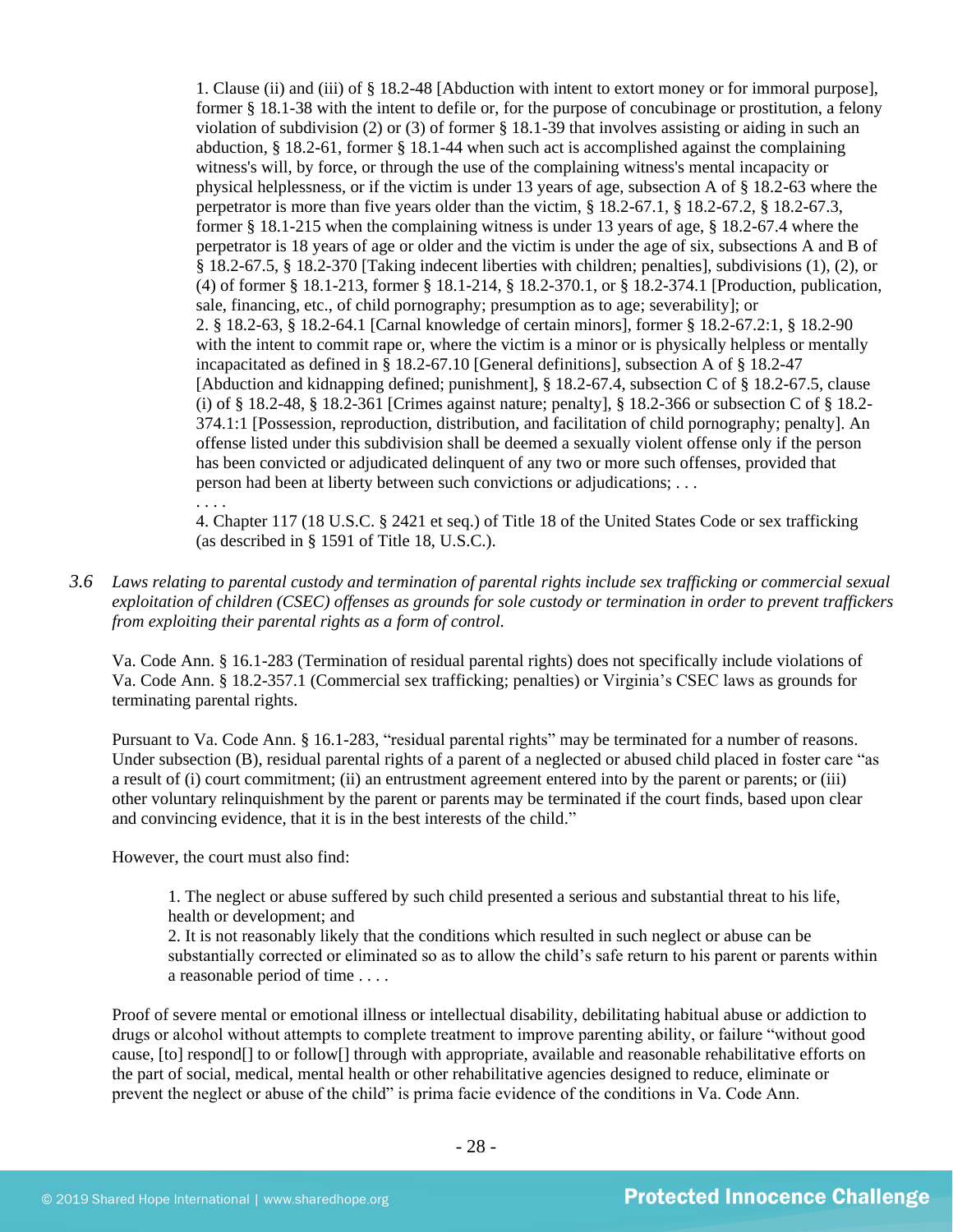#### $§ 16.1-283(B)(2).$

Under subsection (E), the residual parental rights of a parent whose child "is in the custody of a local board or licensed child-placing agency" may be terminated if, by clear and convincing evidence, the court finds it is in the best interests of the child and that, among other things, "(iii) the parent has been convicted of . . . felony sexual assault, if the victim of the offense was a child of the parent or a child with whom the parent resided at the time of such offense; or (iv) the parent has subjected any child to aggravated circumstances."

Va. Code Ann. § 16.1-283(E) defines "aggravated circumstances" as

torture, chronic or severe abuse, or chronic or severe sexual abuse, if the victim of such conduct was a child of the parent or a child with whom the parent resided at the time such conduct occurred, including the failure to protect such a child from such conduct, which conduct or failure to protect: (i) evinces a wanton or depraved indifference to human life, or (ii) has resulted in the death of such a child or in serious bodily injury to such a child.

Furthermore, "chronic sexual abuse" is defined as "recurring acts of physical abuse which place the child's health, safety and well-being at risk" whereas "'severe sexual abuse' may include an act or omission that occurred only once, but otherwise meets the definition of 'aggravated circumstances.'"

3.6.1 Recommendation: Amend Va. Code Ann. § 16.1-283 (Termination of residual parental rights) to include violations of Va. Code Ann. § 18.2-357.1 (Commercial sex trafficking; penalties) and Virginia's CSEC laws as grounds for termination of parental rights.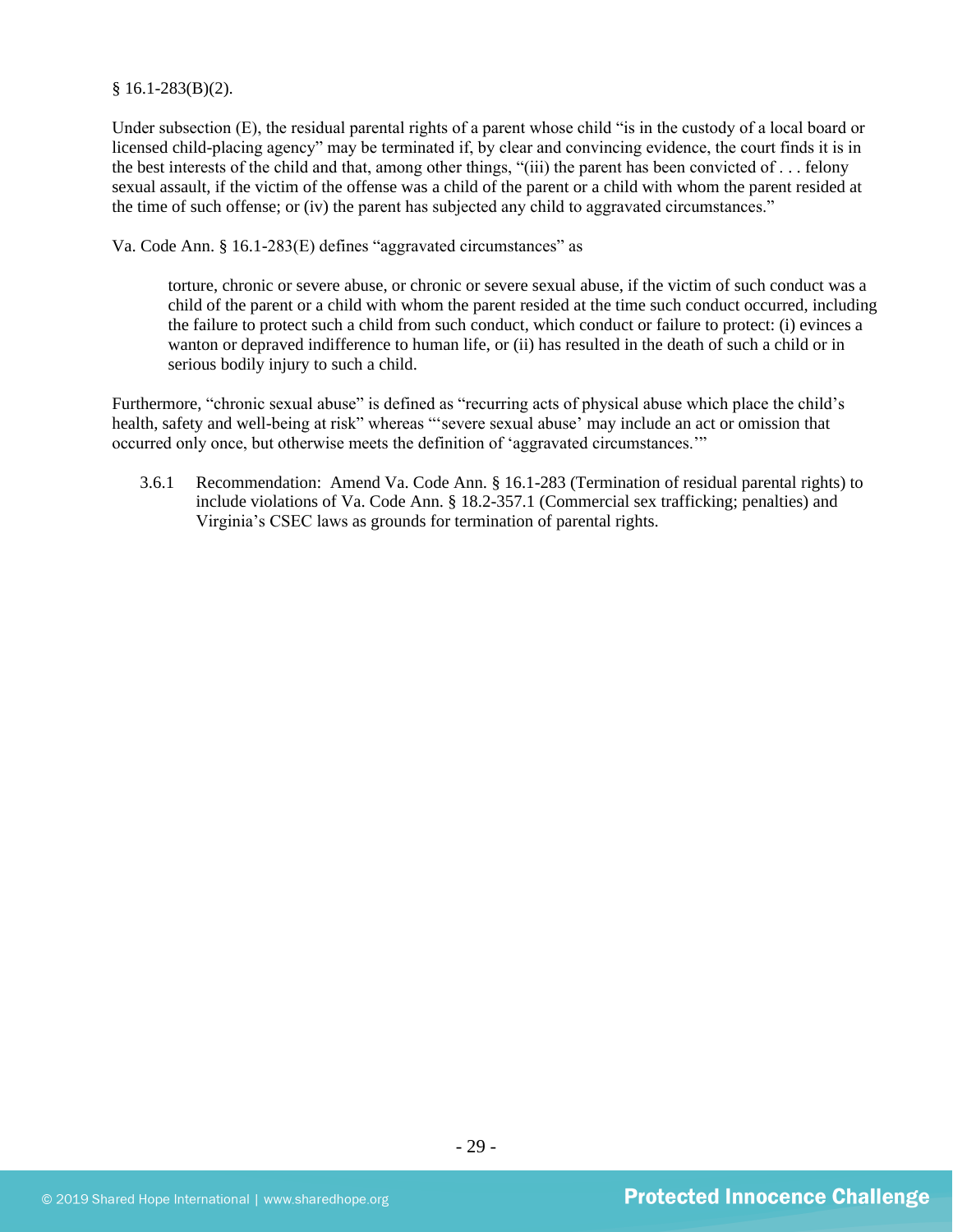#### **FRAMEWORK ISSUE 4: CRIMINAL PROVISIONS FOR FACILITATORS**

#### *Legal Components:*

- *4.1 The acts of assisting, enabling, or financially benefitting from child sex trafficking are included as criminal offenses in the state sex trafficking statute.*
- *4.2 Financial penalties, including asset forfeiture laws, are in place for those who benefit financially from or aid and assist in committing domestic minor sex trafficking.*
- *4.3 Promoting and selling child sex tourism is illegal.*
- *4.4 Promoting and selling child sexual abuse material (CSAM) carries penalties as high as similar federal offenses. \_\_\_\_\_\_\_\_\_\_\_\_\_\_\_\_\_\_\_\_\_\_\_\_\_\_\_\_\_\_\_\_\_\_\_\_\_\_\_\_\_\_\_\_\_\_\_\_\_\_\_\_\_\_\_\_\_\_\_\_\_\_\_\_\_\_\_\_\_\_\_\_\_\_\_\_\_\_\_\_\_\_\_\_\_\_\_\_\_\_\_\_\_\_*

#### *Legal Analysis:*

*4.1 The acts of assisting, enabling, or financially benefitting from child sex trafficking are included as criminal offenses in the state sex trafficking statute*.

Va. Code Ann. § 18.2-357.1(A) (Commercial sex trafficking; penalties) does not specifically criminalize assisting, enabling, or financially benefitting from child sex trafficking unless the facilitator engages in the primary conduct prohibited under the trafficking law. In order to be held liable for sex trafficking, a facilitator must "solicit[], invite[], recruit[], encourage[], or otherwise cause[] or attempt[] to cause a person to violate subsection A of § 18.2-346 [Prostitution]" while acting "with the intent to receive money or other valuable thing or to assist another in receiving money or other valuable thing from the earnings of a person from prostitution or unlawful sexual intercourse." Therefore, the conduct of assisting, enabling or financially benefitting from child sex trafficking is not specifically criminalized under this offense.

Facilitators may face prosecution under Virginia's CSEC laws. Va. Code Ann. § 18.2-355(4) (Taking, detaining, etc., person for prostitution, etc., or consenting thereto; human trafficking) provides that any person who "for purposes of prostitution, takes any minor into, or persuades, encourages, or causes any minor to enter, a bawdy place, or takes or causes such person to be taken to any place for such purposes; is guilty of pandering. . . A violation of subdivision (4) is punishable as a Class 3 felony." Va. Code Ann. § 18.2-356 (Receiving money for procuring person) criminalizes the conduct of, "[a]ny person who receives any money or other valuable thing for or on account of (i) procuring for or placing in a house of prostitution or elsewhere any person for the purpose of causing such person to engage in unlawful sexual intercourse, anal intercourse, cunnilingus, fellatio, or anilingus or any act in violation of § 18.2-361 or (ii) causing any person to engage in forced labor or services, concubinage, prostitution, or the manufacture of any obscene material or child pornography . . . . Any person who violates clause (i) or (ii) with a person under the age of 18 is guilty of a Class 3 felony." Va. Code Ann. § 18.2-357 (Receiving money from earnings of male or female prostitute; penalties) states, "Any person who shall knowingly receive any money or other valuable thing from the earnings of any male or female engaged in prostitution, except for a consideration deemed good and valuable in law, shall be guilty of pandering . . . [and] who violates this section by receiving money or other valuable thing from a person under the age of 18 is guilty of a Class 3 felony." A Class 3 felony is punishable by imprisonment for 5–20 years and a possible fine of up to \$100,000 may be assessed. Va. Code Ann. § 18.2-10(c).

Va. Code Ann. § 18.2-49 (Threatening, attempting or assisting in such abduction) states, "Any person who (1) threatens, or attempts, to abduct any other person with intent to extort money, or pecuniary benefit, or (2) assists or aids in the abduction of, or threatens to abduct, any person with the intent to defile such person, or (3) assists or aids in the abduction of, or threatens to abduct, any female under sixteen years of age for the purpose of concubinage or prostitution, shall be guilty of a Class 5 felony." This crime is punishable by imprisonment for 1–10 years "or in the discretion of the jury or the court trying the case without a jury, confinement in jail for not more than 12 months and a fine of not more than \$ 2,500, either or both." Va. Code Ann. § 18.2-10(e).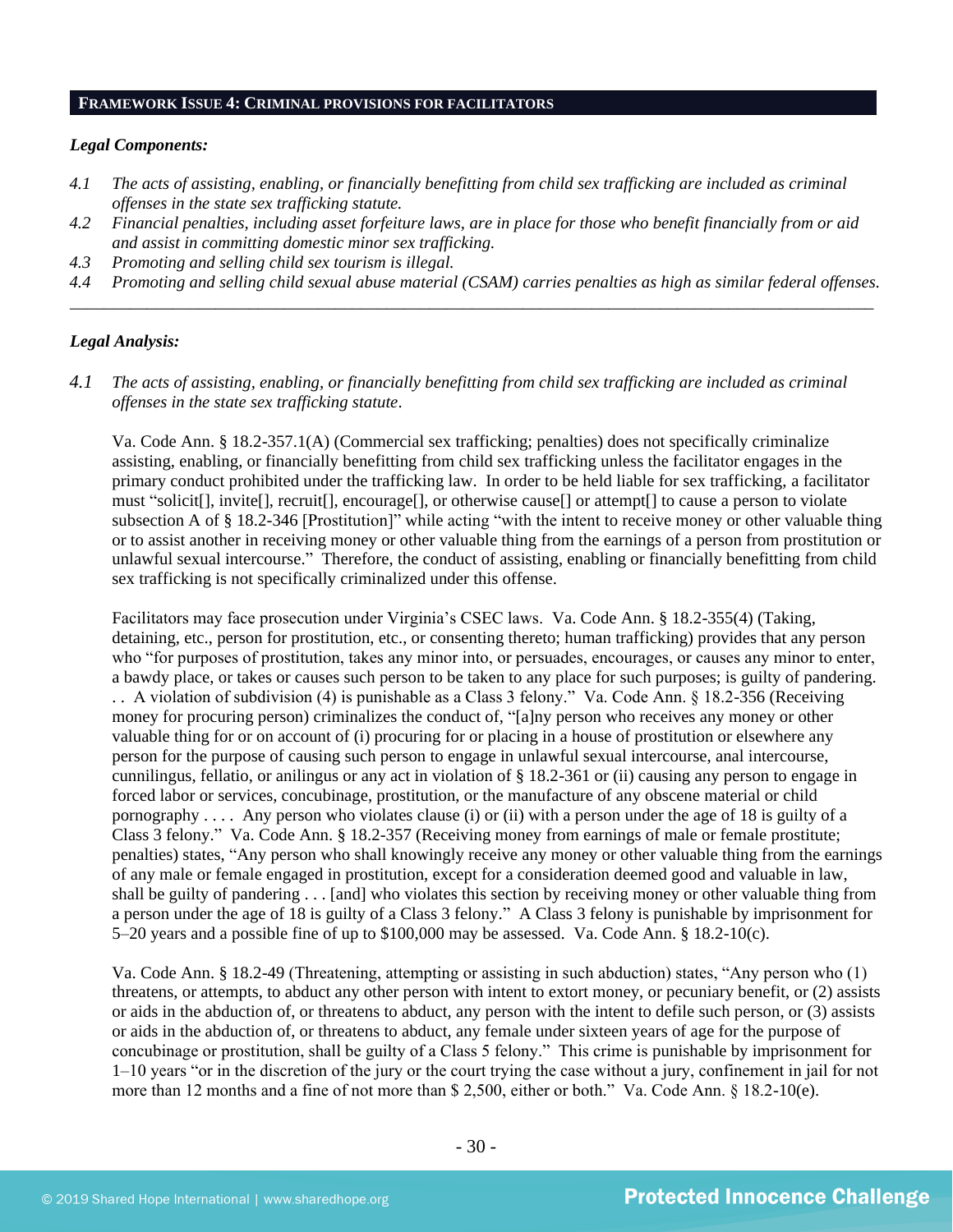Facilitators of prostitution with minors or adults may also be found guilty of Va. Code Ann. § 18.2-348<sup>46</sup> (Aiding prostitution or illicit sexual intercourse), which states,

It is unlawful for any person or any officer, employee or agent of any firm, association or corporation with knowledge of, or good reason to believe, the immoral purpose of such visit, to take or transport or assist in taking or transporting, or offer to take or transport on foot or in any way, any person to a place, whether within or outside any building or structure, used or to be used for the purpose of lewdness, assignation or prostitution within the Commonwealth or to procure or assist in procuring for the purpose of illicit sexual intercourse, anal intercourse, cunnilingus, fellatio, or anilingus or any act violative of § 18.2-361 [Crimes against nature; penalty], or to give any information or direction to any person with intent to enable such person to commit an act of prostitution. A violation of this section is a Class 1 misdemeanor. However, any adult who violates this section with a person under the age of 18 is guilty of a Class 6 felony.

A Class 1 misdemeanor is punishable by up to 12 months in jail, a fine up to \$2,500, or both, while a Class 6 felony is punishable by imprisonment for 1–5 years "or in the discretion of the jury or the court trying the case without a jury, confinement in jail for not more than 12 months," a fine up to \$2,500, or both imprisonment and a fine. Va. Code Ann. §§ 18.2-11(a), 18.2-10(f).

Also, Va. Code Ann. § 18.2-347<sup>47</sup> (Keeping, residing in or frequenting a bawdy place; "bawdy place" defined) prohibits the maintenance of a place, indoors or outdoors, in which prostitution occurs, stating,

It is unlawful for any person to keep any bawdy place, or to reside in or at or visit for immoral purposes, any such bawdy place. Each day such bawdy place is kept, resided in or visited shall constitute a separate offense. In a prosecution under this section the general reputation of the bawdy place may be proved . . . . As used in this Code, "bawdy place" means any place within or outside any building or structure that is used or is to be used for lewdness, assignation or prostitution.

A conviction under Va. Code Ann. § 18.2-347 is a Class 1 misdemeanor punishable by up to 12 months in jail, a fine up to \$2,500, or both. Va. Code Ann. §§ 18.2-347, 18.2-11(a).

Va. Code Ann. § 18.2-349<sup>48</sup> (Using vehicles to promote prostitution or unlawful sexual intercourse) states,

It is unlawful for any owner or chauffeur of any vehicle, with knowledge or reason to believe the same is to be used for such purpose, to use the same or to allow the same to be used for the purpose of prostitution or unlawful sexual intercourse or to aid or promote such prostitution or unlawful sexual intercourse by the use of any such vehicle. A violation of this section is a Class 1 misdemeanor. However, any adult who violates this section by using a vehicle or allowing a vehicle to be used for or to aid or promote prostitution or unlawful sexual intercourse with a person under the age of 18 is guilty of a Class 6 felony.

A Class 1 misdemeanor is punishable by up to 12 months in jail, a fine up to \$2,500, or both, while a Class 6 felony is punishable by imprisonment for 1–5 years "or in the discretion of the jury or the court trying the case without a jury, confinement in jail for not more than 12 months," a fine up to \$2,500, or both imprisonment and a fine. Va. Code Ann. §§ 18.2-11(a), 18.2-10(f).

<sup>46</sup> *See supra* note [7.](#page-3-0)

<sup>47</sup> *See supra* note [33.](#page-20-0)

<sup>48</sup> *See supra* note [8.](#page-4-0)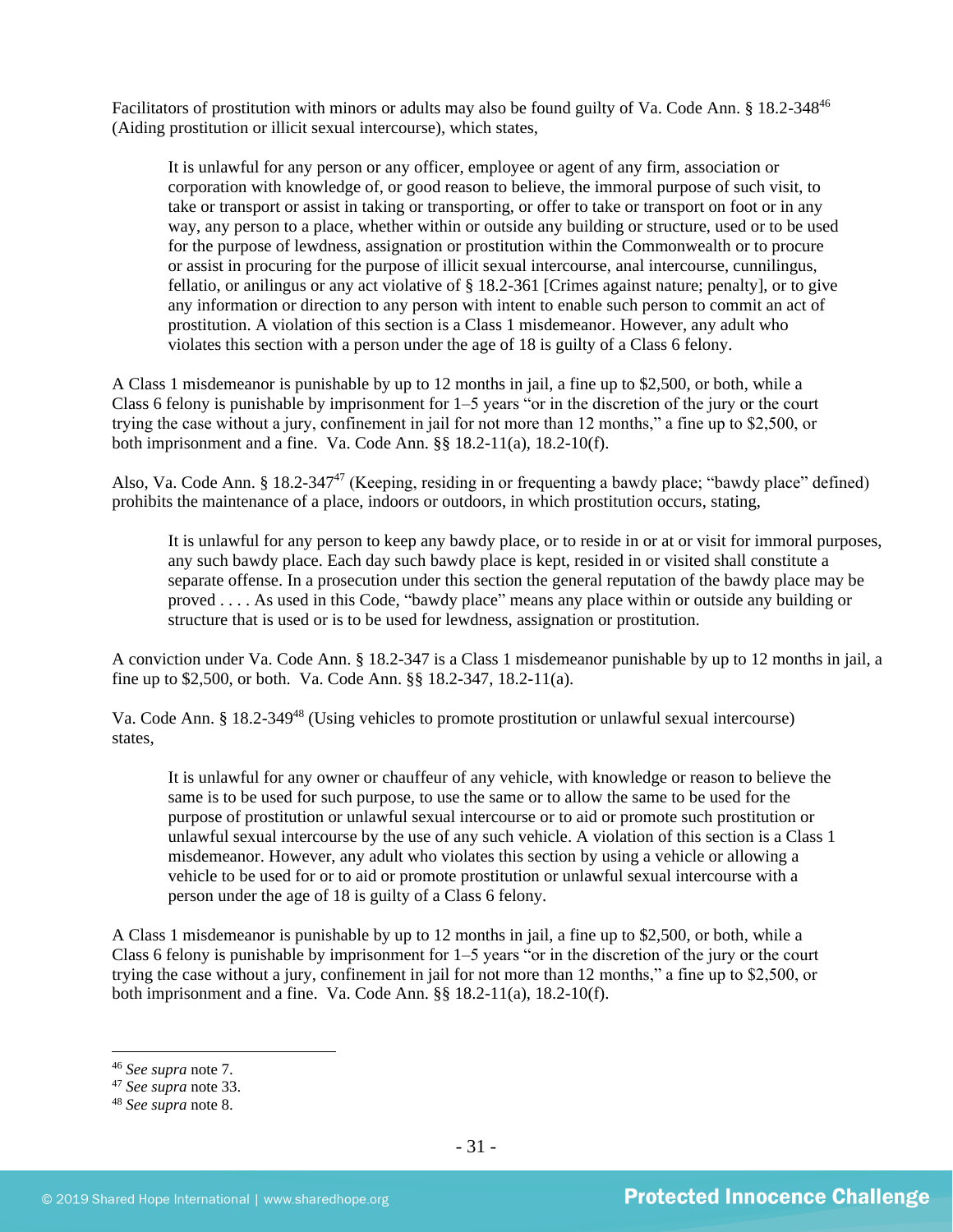Facilitators are prosecuted for transporting minors for the purpose of sex trafficking according to the procedures in Va. Code Ann. § 18.2-359 (Venue for criminal sexual assault or where any person transported for criminal sexual assault, attempted criminal sexual assault, or purposes of unlawful sexual intercourse, crimes against nature, and indecent liberties with children; venue for such crimes when coupled with a violent felony). Va. Code Ann. § 18.2-359(A) states,

Any person transporting or attempting to transport through or across the Commonwealth, any person for the purposes of unlawful sexual intercourse, anal intercourse, cunnilingus, fellatio, or anilingus or prostitution, or for the purpose of committing any crime specified in § 18.2- 361[Crimes against nature; penalty] or 18.2-370 [Taking indecent liberties with children; penalties], or for the purposes of committing or attempting to commit criminal sexual assault under Article 7 (§ 18.2-61 et seq.) of Chapter 4, may be presented, indicted, tried, and convicted in any county or city in which any part of such transportation occurred.

Va. Code Ann. § 18.2-374.1 (Production, publication, sale, financing, etc., of child pornography; presumption as to age; severability) could apply to facilitators who produce child sexual abuse material (CSAM) and who, among other things, "knowingly takes part in or participates in the filming, photographing, or other production of child pornography by any means" or "[k]nowingly finances or attempts or prepares to finance child pornography." Va. Code Ann. §  $18.2-374.1(B)(3)$ , (4). A violation of this statute, when the child is under 15, is punishable by imprisonment for 5–30 years with a 5-year mandatory sentence if the offender is 7 years older than the child victim. Va. Code Ann. § 18.2-374.1(C1). A second or subsequent violation by a person seven years older than the child and involving a child under 15 is punishable by imprisonment for 15–40 years with a 15-year mandatory sentence. Va. Code Ann. § 18.2-374.1(C1). The punishment is reduced to 1–20 years, however, if the child is between 15 and less than 18. Va. Code Ann. § 18.2-374.1(C2). However, if the offender is seven years older than the child, a violation is punishable by imprisonment for 3–30 years with a 3 year mandatory sentence. Va. Code Ann. § 18.2-374.1(C2). A second or subsequent violation from a person at least seven years older than the child and involving a child between 15 and less than 18 is punishable by imprisonment for 10–30 years with a 10-year mandatory sentence. Va. Code Ann. § 18.2-374.1(C2).

Further, facilitating CSAM is prohibited under Va. Code Ann. § 18.2-375 (Obscene exhibitions and performances). The first conviction under Va. Code Ann. § 18.2-375 is punishable as a Class 1 misdemeanor by imprisonment in jail up to 12 months, a fine up to \$2,500, or both. Va. Code Ann. §§ 18.2-11(a), 18.2-380. A second or subsequent conviction under Va. Code Ann. § 18.2-375 is punishable as a Class 6 felony by imprisonment for 1–5 years "or in the discretion of the jury or the court trying the case without a jury, confinement in jail for not more than 12 months and a fine of not more than \$ 2,500, either or both." Va. Code Ann. §§ 18.2-10(f), 18.2-381. Va. Code Ann. § 18.2-375 states,

It shall be unlawful for any person knowingly to:

(1) Produce, promote, prepare, present, manage, direct, carry on or participate in, any obscene exhibitions or performances, including the exhibition or performance of any obscene motion picture, play, drama, show, entertainment, exposition, tableau or scene; provided, that no employee of any person or legal entity operating a theatre, garden, building, structure, room or place which presents such obscene exhibition or performance shall be subject to prosecution under this section if the employee is not the manager of the theatre or an officer of such entity, and has no financial interest in such theatre other than receiving salary and wages; or

(2) Own, lease or manage any theatre, garden, building, structure, room or place and lease, let, lend or permit such theatre, garden, building, structure, room or place to be used for the purpose of presenting such obscene exhibition or performance or to fail to post prominently therein the name and address of a person resident in the locality who is the manager of such theatre, garden, building, structure, room or place.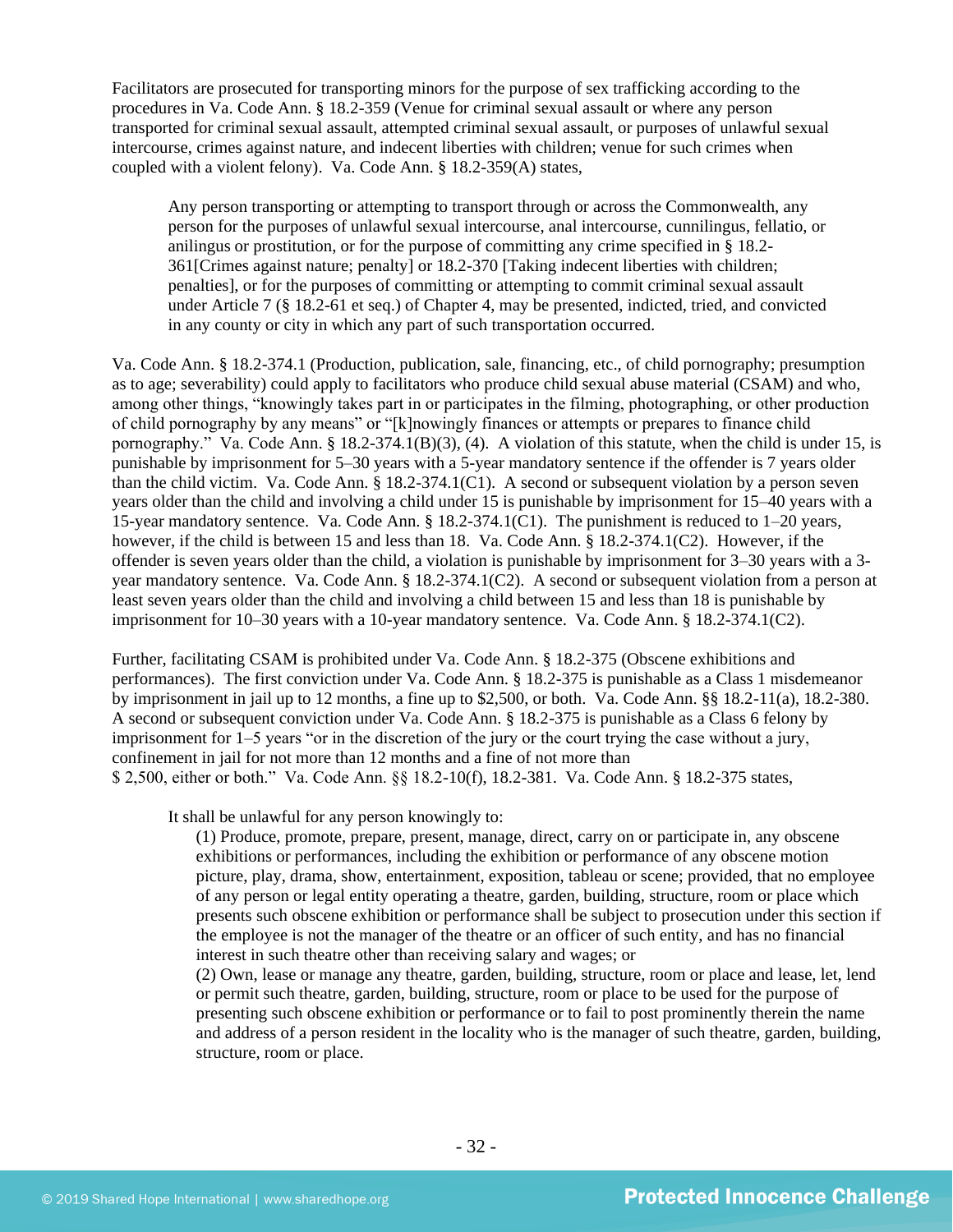4.1.1 Recommendation: Amend Va. Code Ann. § 18.2-357.1 (Commercial sex trafficking; penalties) to include the crime of assisting, enabling or financially benefitting from child sex trafficking.

# *4.2 Financial penalties, including asset forfeiture laws, are in place for those who benefit financially from or aid and assist in committing domestic minor sex trafficking.*

Convicted facilitators face a fine of up to \$100,000 under Va. Code Ann. § 18.2-357.1 (Commercial sex trafficking; penalties), § 18.2-355 (Taking, detaining, etc., person for prostitution, etc., or consenting thereto; human trafficking), § 18.2-356 (Receiving money for procuring persons; penalties), and § 18.2-357 (Receiving money from earnings of male or female prostitutes; penalties). Va. Code Ann. §§ 18.2-10(e), 18.2-11(a), 18.2- 380, 18.2-10(f), 18.2-381. Facilitators also face a fine of up to \$2,500 under Va. Code Ann. § 18.2-49 (Threatening, attempting or assisting in such abduction). Va. Code Ann. § 18.2-10(e).

A facilitator convicted of Va. Code Ann. § 18.2-357.1 (Commercial sex trafficking; penalties), § 18.2-355 (Taking, detaining, etc., person for prostitution, etc., or consenting thereto; human trafficking), § 18.2-356 (Receiving money for procuring persons; penalties), or § 18.2-357 (Receiving money from earnings of male or female prostitutes; penalties) faces mandatory criminal asset forfeiture pursuant to Va. Code Ann. § 19.2-386.35<sup>49</sup> (Seizure of property used in connection with certain offenses). Va. Code Ann. § 19.2- 386.35 provides,

All money, equipment, motor vehicles, and other personal and real property of any kind or character together with any interest or profits derived from the investment of such proceeds or other property that (i) was used in connection with the commission of, or in an attempt to commit, a violation of . . . § 18.2-347 [Keeping, residing in or frequenting a bawdy place; "bawdy place" defined], [18.2-348](http://lis.virginia.gov/cgi-bin/legp604.exe?000+cod+18.2-348) [Aiding prostitution or illicit sexual intercourse], 18.2-348.1 [Promoting travel for prostitution; penalty], 18.2-349 [Using vehicles to promote prostitution or unlawful sexual intercourse] . . . 18.2-357.1 [Commercial sex trafficking; penalties] . . . ; (ii) is traceable to the proceeds of some form of activity that violates § 18.2-347 [Keeping, residing in or frequenting a bawdy place; "bawdy place" defined], 18.2-348 [Aiding prostitution or illicit sexual intercourse], 18.2-349 [Using vehicles to promote prostitution or unlawful sexual intercourse] [. . .](http://lis.virginia.gov/cgi-bin/legp604.exe?000+cod+40.1-29)  ; or (iii) was used to or intended to be used to promote some form of activity that violates § 18.2- 347 [Keeping, residing in or frequenting a bawdy place; "bawdy place" defined], 18.2-348 [Aiding prostitution or illicit sexual intercourse], 18.2-349 [Using vehicles to promote prostitution or unlawful sexual intercourse] . . . is subject to lawful seizure by a law-enforcement officer and subject to forfeiture to the Commonwealth pursuant to Chapter 22.1 (§ 19.2-386.1 et seq.). Any forfeiture action under this section shall be stayed until conviction, and property eligible for forfeiture pursuant to this section shall be forfeited only upon the entry of a final judgment of conviction for an offense listed in this section; if no such judgment is entered, all property seized pursuant to this section shall be released from seizure.

Additionally, a facilitator of domestic minor sex trafficking arrested under Va. Code Ann. § 18.2-49 (Threatening, attempting or assisting in such abduction) may be subject to vehicle seizure and, upon conviction, forfeiture and mandatory restitution. Va. Code Ann. § 19.2-386.16<sup>50</sup> (Forfeiture of motor vehicles used in commission of certain crimes) states in part,

A. Any vehicle knowingly used by the owner thereof or used by another with his knowledge of and during the commission of, or in an attempt to commit, a second or subsequent offense of Section 18.2- 346 [Prostitution; commercially exploited children], 18.2-347 [Keeping, residing in or frequenting a bawdy place; "bawdy place" defined], 18.2-348 [Aiding prostitution or illicit sexual intercourse], 18.2-

<sup>49</sup> *See supra* note [23.](#page-14-0)

<sup>50</sup> *See supra* note [24.](#page-15-0)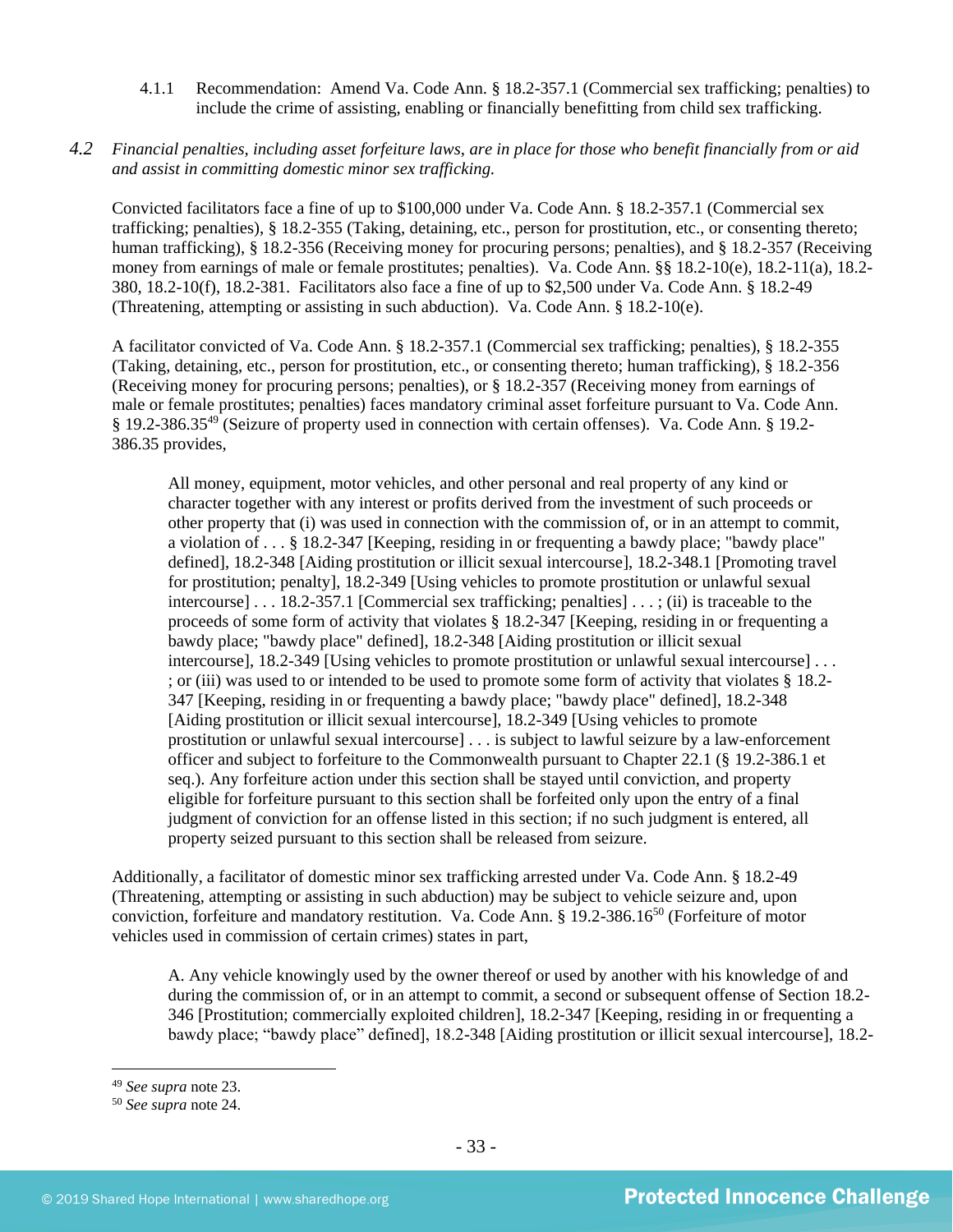348.1 [Promoting travel for prostitution; penalty], 18.2-349 [Using vehicles to promote prostitution or unlawful sexual intercourse], 18.2-355 [Taking, detaining, etc., person for prostitution, etc., or consenting thereto; human trafficking], 18.2-356 [Receiving money for procuring person] or § 18.2-357 [Receiving money from earnings of male or female prostitute] or of a similar ordinance of any county, city or town or knowingly used for the transportation of any stolen goods, chattels or other property, when the value of such stolen goods, chattels or other property is \$500 or more, or any stolen property obtained as a result of a robbery, without regard to the value of the property, shall be forfeited to the Commonwealth. The vehicle shall be seized by any law-enforcement officer arresting the operator of such vehicle for the criminal offense, and delivered to the sheriff of the county or city in which the offense occurred. The officer shall take a receipt therefor. B. Any vehicle knowingly used by the owner thereof or used by another with his knowledge of and

during the commission of, or in an attempt to commit, a misdemeanor violation of subsection D of 18.2-47 [Abduction and kidnapping defined; punishment] or a felony violation of (i) Article 3 (§ 18.2-47 et seq.) of Chapter 4 of Title 18.2 or (ii) § 18.2-357 [Receiving money from earnings of male or female prostitute] where the prostitute is a minor, shall be forfeited to the Commonwealth . . . . . . . .

A facilitator convicted for publicizing or selling child sexual abuse material (CSAM) is also subject to mandatory asset forfeiture. Va. Code Ann. § 19.2-386.31 (Seizure and forfeiture of property used in connection with the exploitation and solicitation of children) states,

All audio and visual equipment, electronic equipment, devices and other personal property used in connection with the possession, production, distribution, publication, sale, possession with intent to distribute or making of child pornography that constitutes a violation of § 18.2-374.1 [Production, publication, sale, financing, etc., of child pornography; presumption as to age; severability] or 18.2-374.1:1 [Possession, reproduction, distribution, and facilitation of child pornography; penalty], or in connection with the solicitation of a person less than 18 years of age that constitutes a violation of § 18.2-374.3 [Use of communications systems to facilitate certain offenses involving children] shall be subject to lawful seizure by a law-enforcement officer and shall be subject to forfeiture to the Commonwealth pursuant to Chapter 22.1 (Section 19.2-386.1 et seq.). The Commonwealth shall file an information and notice of seizure in accordance with the procedures in Chapter 22.1 (Section 19.2- 386.1 et seq.); however, any forfeiture action shall be stayed until conviction of the person whose property is subject to forfeiture. Upon his conviction, the court may dispose of the issue of forfeiture or may continue the civil case allowing the defendant time to answer, at the court's discretion.

Asset forfeiture under Va. Code Ann. § 19.2-386.31 may be pursued through criminal or civil procedures. "Upon [the defendant's] conviction, the court may dispose of the issue of forfeiture or may continue the civil case allowing the defendant time to answer, at the court's discretion." Va. Code Ann. § 19.2-386.31.

Under Va. Code Ann. § 19.2-386.12 (Sale of forfeited property), forfeited property is sold and the money obtained from the sale is "paid over to the state treasury into a special fund of the Department of Criminal Justice Services . . . ." The Department of Criminal Justice Services then distributes the money to "federal, state and local agencies to promote law enforcement . . . ." Va. Code Ann. § 19.2-386.14(A1) (Sharing of forfeited assets).

Facilitators convicted of certain offenses also have to pay mandatory restitution under Va. Code Ann. § 19.2- 305.1(H) (Restitution for property damage or loss; community service), which states,

A defendant convicted of an offense under § 18.2-374.1 [Production, publication, sale, financing, etc., of child pornography; presumption as to age; severability], 18.2-374.1:1 [Possession, reproduction, distribution, and facilitation of child pornography; penalty], or 18.2-374.3 [Use of communications systems to facilitate certain offenses involving children] shall be ordered to pay mandatory restitution to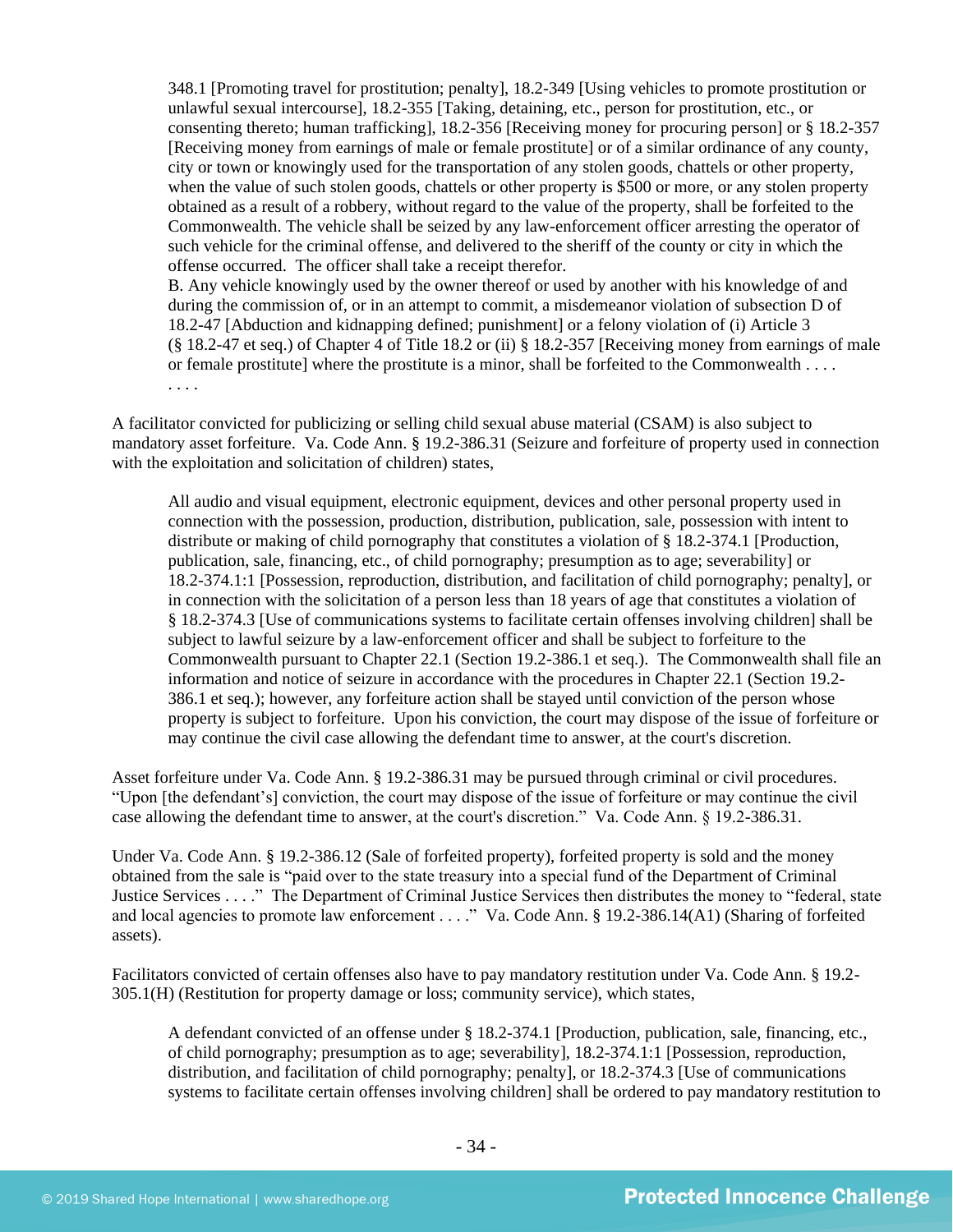the victim of the offense in an amount as determined by the court. For purposes of this subsection, "victim" means a person who is depicted in a still or videographic image involved in an offense under § 18.2-374.1, 18.2-374.1:1, or 18.2-374.3. The Commonwealth shall make reasonable efforts to notify victims of offenses under § 18.2-374.1, 18.2-374.1:1, or 18.2-374.3.

Under Va. Code Ann. § 40.1-11.3, facilitators may also be subject to financial penalties for failure to post notice of the Human Trafficking Hotline number. This provision applies to topless entertainment businesses as well as truck stops.

#### *4.3 Promoting and selling child sex tourism is illegal*.

Promoting child sex tourism is criminalized under Va. Code Ann. § 18.2-348.1<sup>51</sup> (Promoting travel for prostitution; penalty), which states,

It is unlawful for any travel agent to knowingly promote travel services, as defined in § 59.1-445 [Definitions], for the purposes of prostitution or any act in violation of an offense set forth in subsection E 1 of § 9.1-902 [Offenses requiring registration], made punishable within the Commonwealth, whether committed within or without. Violation of this section shall constitute a separate and distinct offense, and any person violating this section is guilty of a Class 1 misdemeanor. Punishment for a violation of this section shall be separate and apart from any punishment received from any other offense . . . .

A Class 1 misdemeanor is punishable by imprisonment up to 12 months, a fine up to \$2,500, or both. Va. Code Ann. § 18.2-11(a) (Punishment for conviction of misdemeanor).

#### *4.4 Promoting and selling child sexual abuse material (CSAM) carries penalties as high as similar federal offenses*.

Va. Code Ann. § 18.2-374.1 (Production, publication, sale, financing, etc., of child pornography; presumption as to age; severability)<sup>52</sup> states in subsection B,

A person shall be guilty of production of child pornography who: . . . 2. Produces or makes or attempts or prepares to produce or make child pornography; or 3. Who knowingly takes part in or participates in the filming, photographing, or other production of child pornography by any means; or 4. Knowingly finances or attempts or prepares to finance child pornography.

Va. Code Ann. § 18.2-374.1(D) makes clear that "[f]or the purposes of this section it may be inferred by text, title or appearance that a person who is depicted as or presents the appearance of being less than 18 years of age in sexually explicit visual material is less than 18 years of age."

A violation of Va. Code Ann. § 18.2-374.1(B) is punishable by imprisonment for 5–30 years when the subject of child sexual abuse material (CSAM) is under 15, with a mandatory minimum of 5 years if the person is at least seven years older than the subject. Va. Code Ann. § 18.2-374.1(C1). A subsequent violation where the offender is at least 7 years older than the child is punishable by imprisonment for 15–40 years, "15 years of which shall be a mandatory minimum term of imprisonment." Va. Code Ann. § 18.2-374.1(C1). When the subject of CSAM is at least 15 but less than 18, the sentence is 1–20 years, except if the offender is at least 7 years older than the child then the sentence is 3–30 years, with a 3 year mandatory minimum term of imprisonment. Va. Code Ann. § 18.2-374.1(C2). Subsequent violations by an offender at least 7 years older than the subject carry a sentence of 10-30 years, "10 years of which shall be a mandatory minimum term of imprisonment." Va. Code Ann. § 18.2-374.1(C2).

<sup>51</sup> The text Va. Code Ann. § 18.2-348.1 cited here and elsewhere in this report includes amendments made by the enactment of House Bill 1817 during the 2019 Regular Session of the Virginia General Assembly (effective July 1, 2019). <sup>52</sup> *See supra* note [36](#page-21-0) for definition of "child pornography."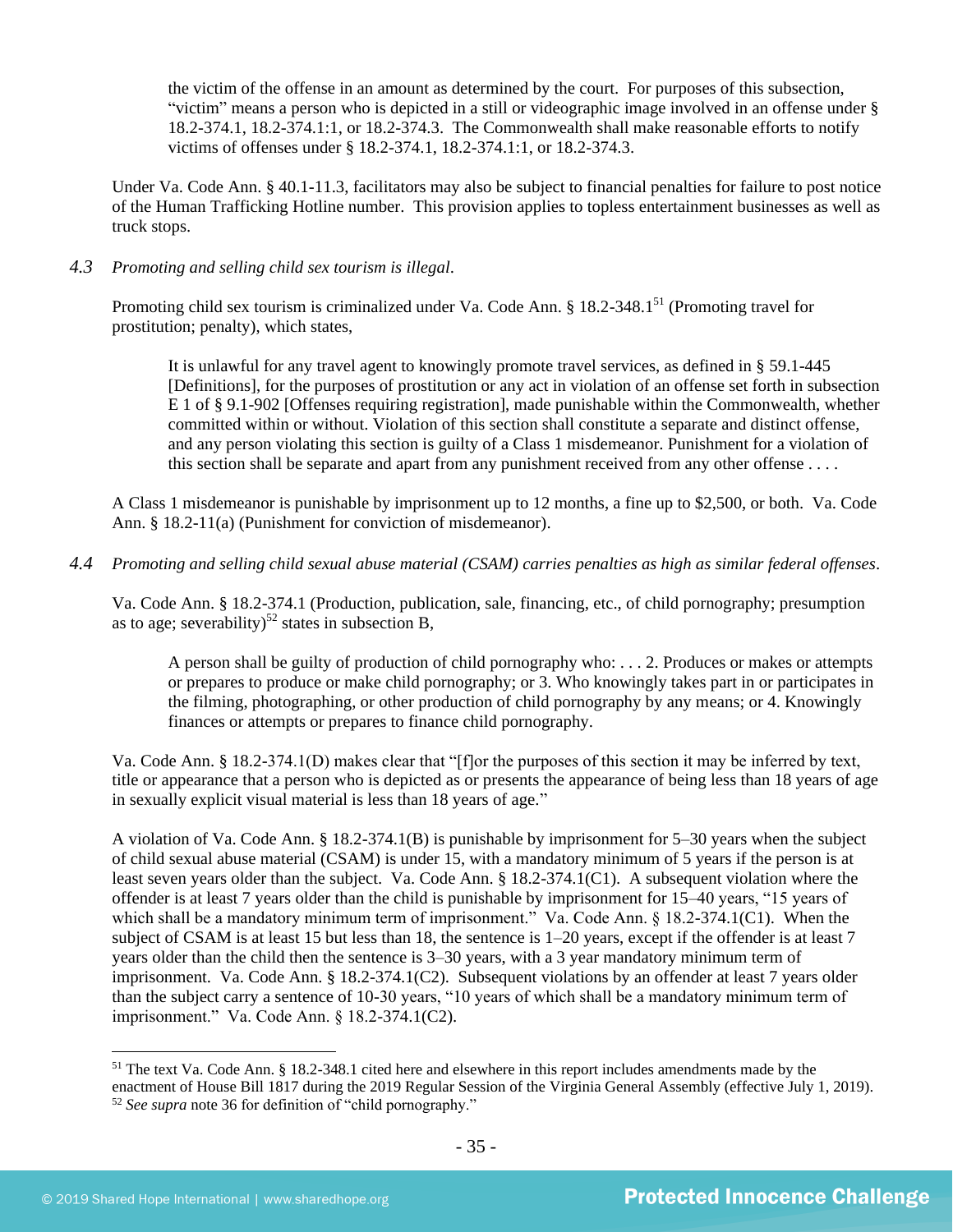Also, importantly for facilitator liability, Va. Code Ann. § 18.2-374.1:1(D) (Possession, reproduction, distribution, and facilitation of child pornography; penalty) states, "Any person who intentionally operates an Internet website for the purpose of facilitating the payment for access to child pornography is guilty of a Class 4 felony." This offense is punishable by imprisonment for 2–10 years and a potential fine of up to \$100,000. Va. Code Ann. § 18.2-10(d), (g). If the offender is a not a natural person, only a fine will be assessed for this felony. Va. Code Ann. § 18.2-10(g). Under Va. Code Ann. § 18.2-374.1:1(C), "Any person who knowingly (i) reproduces by any means, including by computer, sells, gives away, distributes, electronically transmits, displays, purchases, or possesses with intent to sell, give away, distribute, transmit, or display child pornography or (ii) commands, entreats, or otherwise attempts to persuade another person to send, submit, transfer or provide to him any child pornography in order to gain entry into a group, association, or assembly of persons engaged in trading or sharing child pornography shall be punished by not less than five years nor more than 20 years in a state correctional facility." Subsequent violations are punishable by imprisonment for 5–20 years with a mandatory 5 year minimum.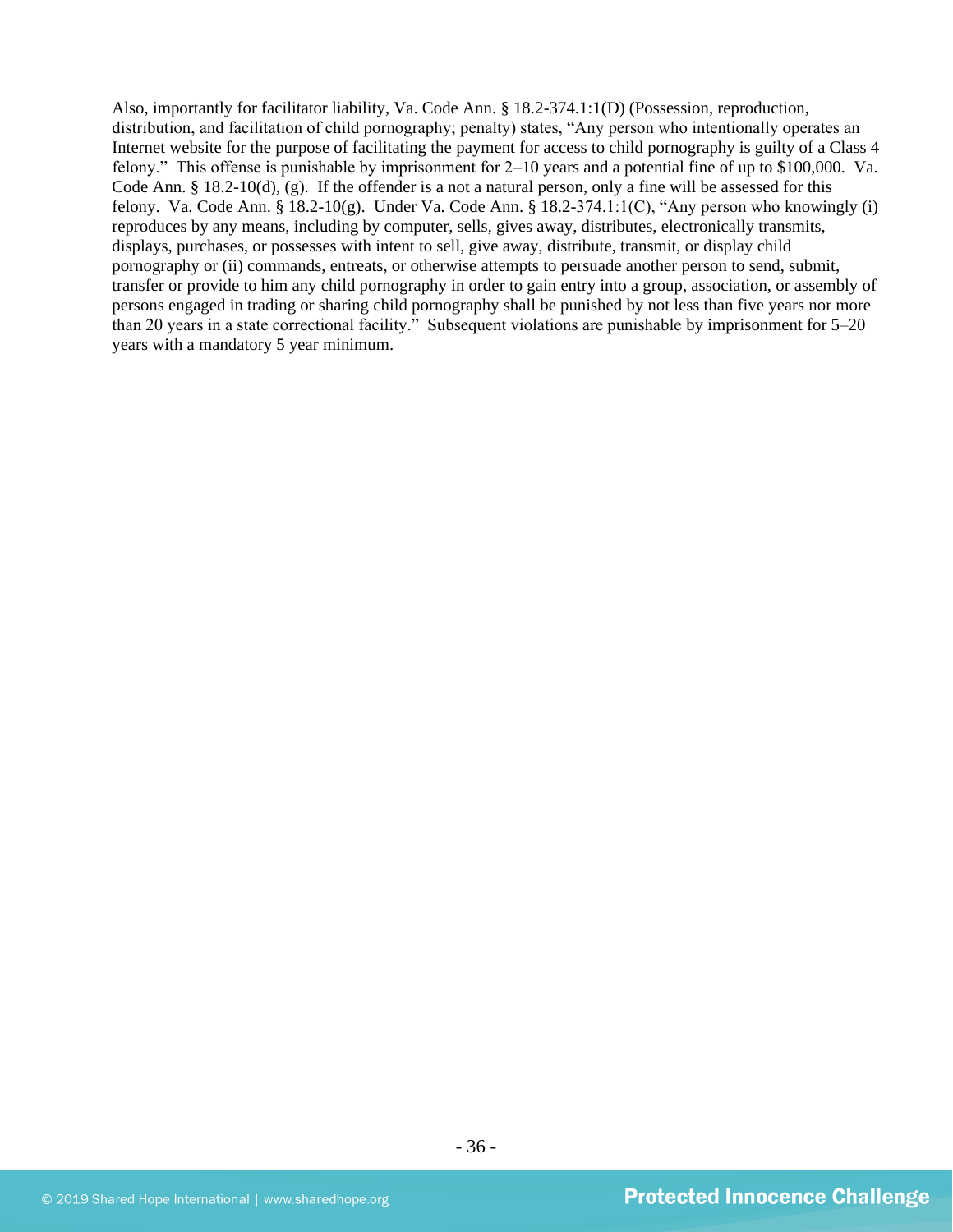# **FRAMEWORK ISSUE 5: PROTECTIVE PROVISIONS FOR THE CHILD VICTIMS**

#### *Legal Components:*

- *5.1 Victims under the core child sex trafficking offense include all commercially sexually exploited children.*
- *5.2 The state sex trafficking statute expressly prohibits a defendant from asserting a defense based on the willingness of a minor to engage in the commercial sex act.*
- *5.3 State law prohibits the criminalization of minors under 18 for prostitution offenses.*
- *5.4 State law provides a non-punitive avenue to specialized services through one or more points of entry.*
- *5.5 Child sex trafficking is identified as a type of abuse and neglect within child protection statutes.*
- *5.6 The definition of "caregiver" or another related term in the child welfare statutes is not a barrier to a sex trafficked child accessing the protection of child welfare.*
- *5.7 Crime victims' compensation is specifically available to a child victim of sex trafficking or commercial sexual exploitation of children (CSEC).*
- *5.8 Victim-friendly procedures and protections are provided in the trial process for minors under 18.*
- *5.9 Child sex trafficking victims may vacate delinquency adjudications and expunge related records for prostitution and other offenses arising from trafficking victimization, without a waiting period.*
- *5.10 Victim restitution and civil remedies for victims of domestic minor sex trafficking or commercial sexual exploitation of children (CSEC) are authorized by law.*
- *5.11 Statutes of limitations for civil and criminal actions for child sex trafficking or commercial sexual exploitation of children (CSEC) offenses are eliminated or lengthened to allow prosecutors and victims a realistic opportunity to pursue criminal action and legal remedies.*

*\_\_\_\_\_\_\_\_\_\_\_\_\_\_\_\_\_\_\_\_\_\_\_\_\_\_\_\_\_\_\_\_\_\_\_\_\_\_\_\_\_\_\_\_\_\_\_\_\_\_\_\_\_\_\_\_\_\_\_\_\_\_\_\_\_\_\_\_\_\_\_\_\_\_\_\_\_\_\_\_\_\_\_\_\_\_\_\_\_\_\_\_\_\_*

# *Legal Analysis:*

*5.1 Victims under the core child sex trafficking offense include all commercially sexually exploited children.*<sup>53</sup>

Va. Code Ann. § 18.2-357.1 (Commercial sex trafficking; penalties), Virginia's human trafficking offense, does not include all commercial sexual exploitation of minors. Although Va. Code Ann. § 18.2-357.1 does not require proof of force, fraud, or coercion when the victim is a minor,<sup>54</sup> the act of buying commercial sex with a minor does not constitute human trafficking; rather, an offender must act "with the intent to receive money or other valuable thing or to assist another in receiving money or other valuable thing from the earnings of a person from prostitution or unlawful sexual intercourse . . . ." Va. Code Ann. § 18.2-357.1.<sup>55</sup> Therefore, the offense of human trafficking requires a trafficker or controlling third party be identified. Consequently, not all commercially sexually exploited children are identifiable as victims under Va. Code Ann. § 18.2-357.1.

5.1.1 Recommendation: Amend the definition of Va. Code Ann. § 18.2-357.1 (Commercial sex trafficking; penalties) so that all commercially sexually exploited children are identifiable as victims and eligible for protections pursuant to their victim status.

<sup>53</sup> *See generally* **SHARED HOPE INTERNATIONAL**, "Eliminating the Third Party Control Barrier to Identifying Juvenile Sex Trafficking Victims," JuST Response Policy Paper (2015), [http://sharedhope.org/wp](http://sharedhope.org/wp-content/uploads/2015/08/Policy-Paper_Eliminating-Third-Party-Control_Final1.pdf)[content/uploads/2015/08/Policy-Paper\\_Eliminating-Third-Party-Control\\_Final1.pdf](http://sharedhope.org/wp-content/uploads/2015/08/Policy-Paper_Eliminating-Third-Party-Control_Final1.pdf) (discussing need to include all commercially sexually exploited children within sex trafficking definitions and corresponding need to include buyer conduct in core sex trafficking offenses regardless of whether victim is under control of a third party).

<sup>54</sup> *See supra* discussion in Component 1.1.

<sup>55</sup> *See supra* discussion of buyer applicability in Component 2.1.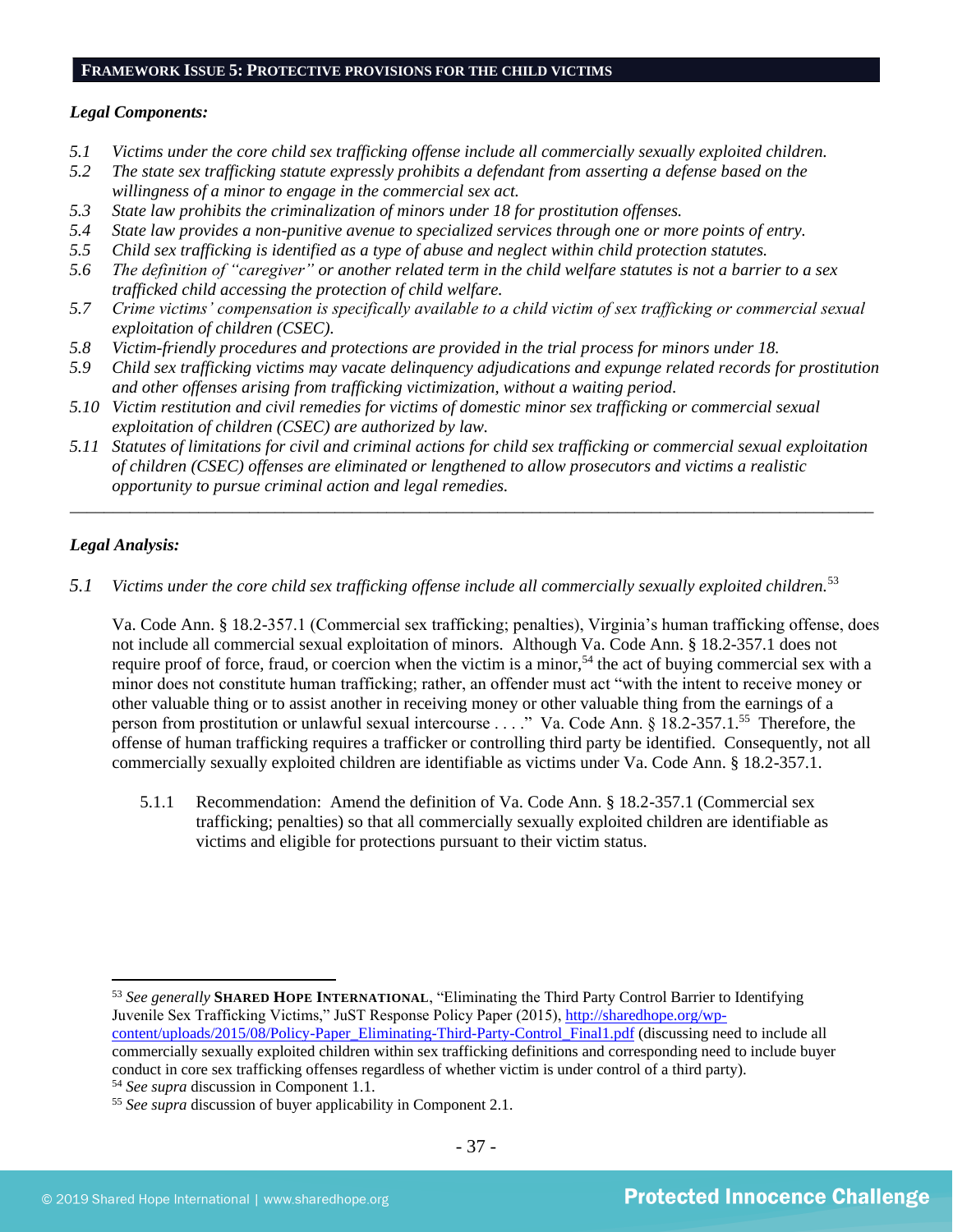*5.2 The state sex trafficking statute expressly prohibits a defendant from asserting a defense based on the willingness of a minor to engage in the commercial sex act.*

Virginia's sex trafficking statute, Va. Code Ann. § 18.2-357.1 (Commercial sex trafficking; penalties), does not prohibit a defendant from asserting a defense based on the minor's willingness to engage in the commercial sex act, meaning that a defendant charged under Va. Code Ann. § 18.2-357.1 may seek to assert such a defense.

- 5.2.1 Recommendation: Amend Va. Code Ann. § 18.2-357.1 (Commercial sex trafficking; penalties) and Virginia's CSEC laws to specifically prohibit a defense based on the willingness of the minor to engage in the sex act.<sup>56</sup>
- *5.3 State law prohibits the criminalization of minors under 18 for prostitution offenses.<sup>57</sup>*

Va. Code Ann. § 18.2-346(A) (Prostitution; commercial sexual conduct; commercial exploitation of a minor; penalties) does not prohibit the criminalization of minors for prostitution offenses. It states, "Any person who, for money or its equivalent, (i) commits adultery, fornication, or any act in violation of § 18.2-361, performs cunnilingus, fellatio, or anilingus upon or by another person, or engages in anal intercourse or (ii) offers to commit adultery, fornication, or any act in violation of § 18.2-361*,* perform cunnilingus, fellatio, or anilingus upon or by another person, or engage in anal intercourse and thereafter does any substantial act in furtherance thereof is guilty of prostitution, which is punishable as a Class 1 misdemeanor."

- 5.3.1 Recommendation: Amend Va. Code Ann. § 18.2-346(A) (Prostitution; commercial sexual conduct; commercial exploitation of a minor; penalties) to ensure that all minors are protected from criminalization for prostitution offenses.<sup>58</sup>
- *5.4 State law provides a non-punitive avenue to specialized services through one or more points of entry.*

# **System response to child engaged in commercial sex act**

Virginia law provides juvenile sex trafficking victims with a statutory avenue to specialized services. However, because state law does not prevent minors from being adjudicated delinquent for prostitution offenses, some commercially sexually exploited youth may face barriers in accessing services designed to address their trafficking victimization.

Pursuant to Va. Code Ann. § 63.2-1506.1<sup>59</sup> (Sex trafficking assessments by local departments),

A. If a report or complaint is based upon information and allegations that a child is a victim of sex trafficking or severe forms of trafficking as defined in the federal Trafficking Victims Protection Act of 2000 (22 U.S.C. § 7102 et seq.) and in the federal Justice for Victims of Trafficking Act of 2015 (P.L. 114-22), the local department shall conduct a sex trafficking assessment, unless at any time during the

<sup>&</sup>lt;sup>56</sup> The recommendation in this component is predicated upon the recommendation in 5.1 being simultaneously or previously enacted.

 $\frac{57}{57}$  For more information regarding recent federal legislation impacting this component see: http://go.sharedhope.org/stateimpactmemo.

<sup>58</sup> *See generally* SHARED HOPE INTERNATIONAL, "Seeking Justice: Legal approaches to eliminate criminal liability for child sex trafficking victims" (2018), https://sharedhope.org/wp-content/uploads/2018/08/ANALYSIS-OF-STATUTORY-APPROACHES\_ver7.pdf (discussing need to eliminate a minor's criminal liability for prostitution and other offenses committed pursuant to trafficking victimization and to establish a statutory avenue to specialized services).

 $59$  The text Va. Code Ann. § 63.2-1506.1 cited here and elsewhere in this report includes amendments made by the enactment of House Bill 2597 and Senate Bill 1661 during the 2019 Regular Session of the Virginia General Assembly (effective July 1, 2019).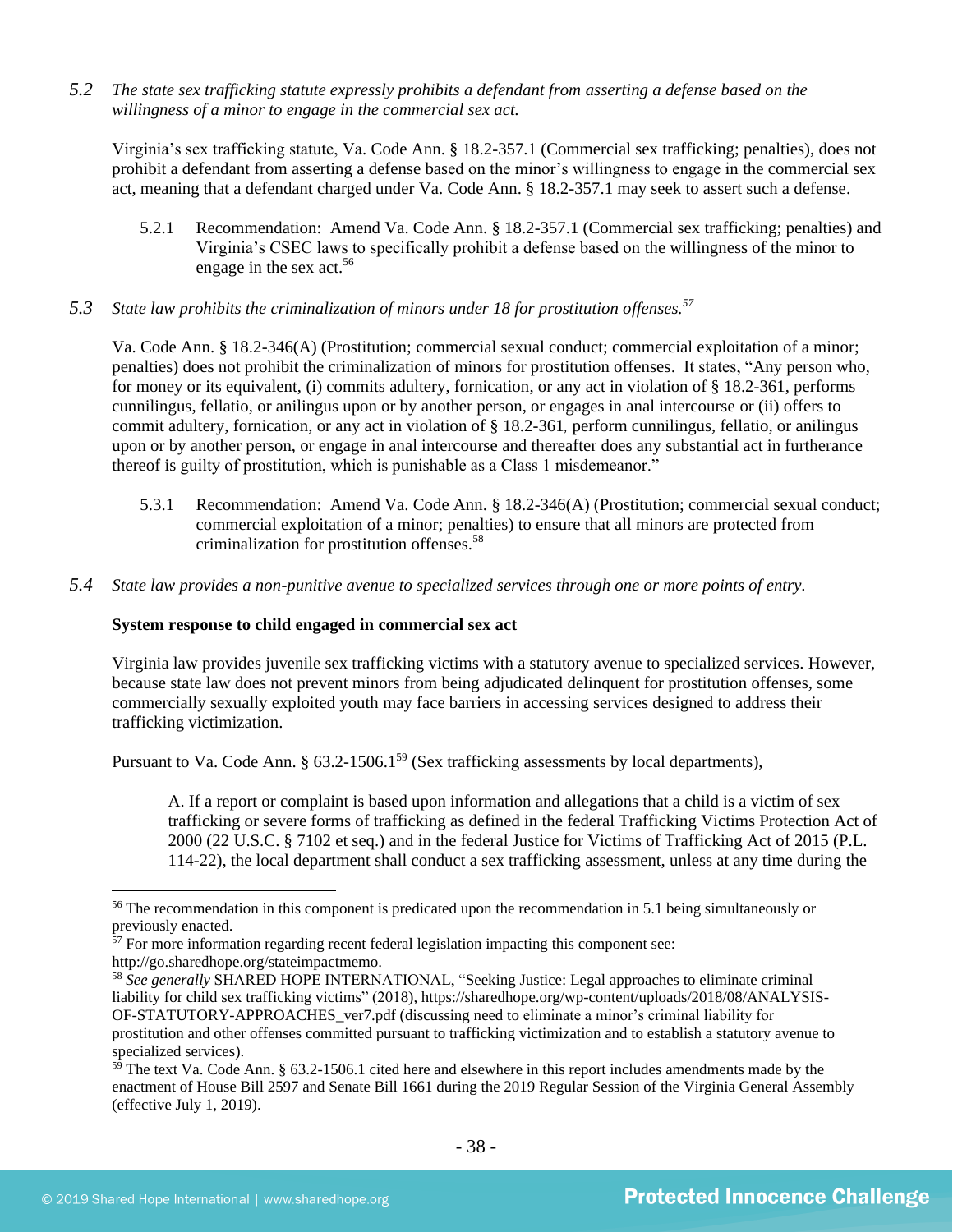sex trafficking assessment the local department determines that an investigation or family assessment is required pursuant to § 63.2-1505 [Investigations by local departments] or 63.2-1506 [Family assessments by local departments].

B. A sex trafficking assessment requires the collection of information necessary to determine:

1. The immediate safety needs of the child;

2. The protective and rehabilitative services needs of the child and the child's family that will deter abuse and neglect; and

3. Risk of future harm to the child.

C. When a local department responds to the report or complaint by conducting a sex trafficking assessment, the local department may:

1. Consult with the family to arrange for necessary protective and rehabilitative services to be provided to the child and the child's family;

2. Petition the court for services deemed necessary; or

3. Commence an immediate investigation or family assessment, if at any time during the sex trafficking assessment the local department determines that an investigation or family assessment is required pursuant to § 63.2-1505 or 63.2-1506.

. . . .

F. The local department or departments shall notify the Child Protective Services Unit within the Department in writing whenever such a sex trafficking assessment is conducted.

Regarding protective custody, Va. Code Ann. §  $63.2\n-1517(C)^{60}$  (Authority to take child into custody) states,

A child-protective services worker of a local department responding to a complaint or report of abuse and neglect for purposes of sex trafficking or severe forms of trafficking may take a child into custody and the local department may maintain custody of the child for up to 72 hours without prior approval of a parent or guardian, provided that the alleged victim child or children have been identified as a victim or victims of sex trafficking or a victim or victims of severe forms of trafficking as defined in the federal Trafficking Victims Protection Act of 2000, (22 U.S.C. § 7101 et. seq.) and in the federal Justice for Victims of Trafficking Act of 2015 (P.L. 114-22). After taking the child into custody, the local department shall notify the parent or guardian of such child as soon as practicable. Every effort shall be made to provide such notice in person. The local department shall also notify the Child-Protective Services Unit within the Department whenever a child is taken into custody.<sup>61</sup>

 $60$  The text Va. Code Ann. § 63.2-1517 cited here and elsewhere in this report includes amendments made by the enactment of House Bill 2597 and Senate Bill 1661 during the 2019 Regular Session of the Virginia General Assembly (effective July 1, 2019).

 $61$  Pursuant to Va. Code Ann. § 63.2-1517(D),

When a child is taken into custody by a child-protective services worker of a local department pursuant to subsection C, that child shall be returned as soon as practicable to the custody of his parent or guardian. However, the local department shall not be required to return the child to his parent or guardian if the circumstances are such that continuing in his place of residence or in the care or custody of such parent or guardian, or custodian or other person responsible for the child's care, presents an imminent danger to the child's life or health to the extent that severe or irremediable injury would be likely to result or if the evidence of abuse is perishable or subject to deterioration before a hearing can be held. If the local department cannot return the child to the custody of his parents or guardians within 72 hours, the local department shall obtain an emergency removal order pursuant to § 16.1-251 [Emergency removal order].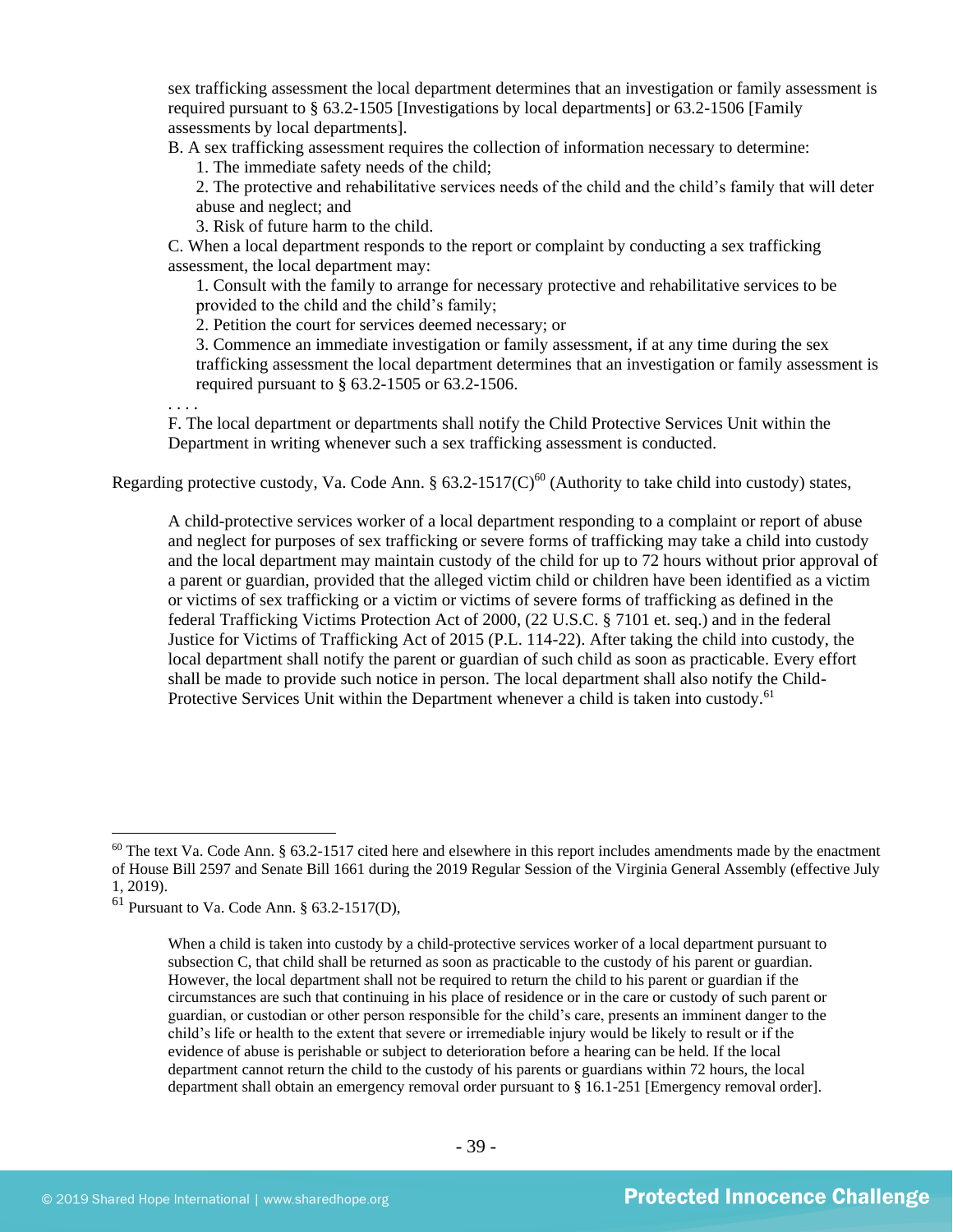Further, state law requires the Sex Trafficking Response Coordinator to develop a plan for responding to juvenile sex trafficking victims. Va. Code Ann. § 9.1-116.5(A)<sup>62</sup> (Sex Trafficking Response Coordinator; duties; report) requires the coordinator to:

1. Create a statewide plan for local and state agencies to identify and respond to victims of sex trafficking;

2. Coordinate the development of standards and guidelines for treatment programs for victims of sex trafficking;

3. Maintain a list of programs that provide treatment or specialized services to victims of sex trafficking and make such list available to law-enforcement agencies, attorneys for the Commonwealth, crime victim and witness assistance programs, the Department of Juvenile Justice, the Department of Social Services, the Department of Education, and school divisions; 4. Oversee the development of a curriculum to be completed by persons convicted of solicitation of prostitution under subsection B of § 18.2-346 [Prostitution; commercial sexual conduct; commercial exploitation of a minor; penalties]; and

5. Promote strategies for the education, training, and awareness of sex trafficking and for the reduction of demand for commercial sex.

The Department of Social Services (DSS) has also been directed to develop a plan to provide services to human trafficking victims through House Bill 2190,<sup>63</sup> which Governor McDonnell approved on March 18, 2011. 2011 Va. Acts 258. The law states,

Such plan shall include provisions for (i) identifying victims of human trafficking in the Commonwealth; (ii) assisting victims of human trafficking with applying for federal and state benefits and services to which they may be entitled; (iii) coordinating the delivery of health, mental health, housing, education, job training, victims' compensation, legal, and other services for victims of human trafficking; (iv) preparing and disseminating educational and training programs and materials to increase awareness of human trafficking and services available to victims of human trafficking among local departments of social services, public and private agencies and service providers, and the public; (v) developing and maintaining community-based services for victims of human trafficking; and (vi) assisting victims of human trafficking with family reunification or return to their place of origin if the person so desires. In developing its plan, the Department shall work together with such other state and federal agencies, public and private entities, and other stakeholders as the Department shall deem appropriate.

Finally, Virginia law requires the Child Protective Services Unit to establish specialized training. Specifically, Va. Code Ann. § 63.2-1502 (Establishment of Child-Protective Services Unit; duties) mandates the Child Protective Services Unit to:

establish minimum training requirements for workers and supervisors on identifying, assessing, and providing comprehensive services for children who are victims of sex trafficking or severe forms trafficking as defined in the Trafficking Victims Protection Act of 2000, 22 U.S.C. § 7102 et seq., and in the Justice for Victims of Trafficking Act of 2015, 42 U.S.C. § 5101 et seq., including efforts to coordinate with law-enforcement, juvenile justice, and social service agencies such as runaway and homeless youth shelters to serve this population.

 $62$  The text Va. Code Ann. § 9.1-116.5 cited here and elsewhere in this report includes amendments made by the enactment of House Bill 2576 and Senate Bill 1669 during the 2019 Regular Session of the Virginia General Assembly (effective July 1, 2019).

<sup>63</sup> House Bill 2190 is appended to Va. Code Ann. § 63.2-200 (Department of Social Services created), as published by Lexis.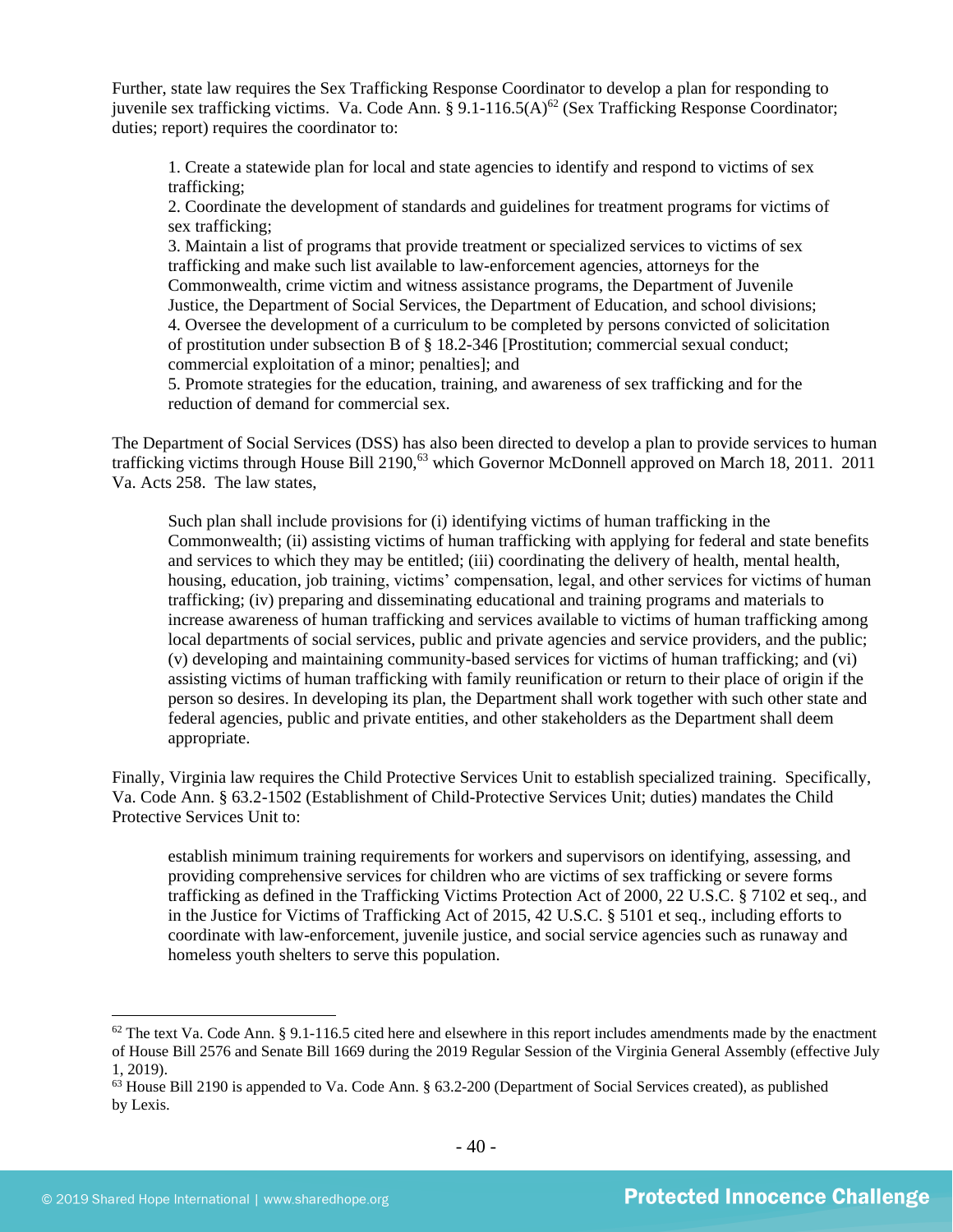#### **Summary**

Juvenile sex trafficking victims may be adjudicated delinquent for the crime of prostitution. However, for minor victims identified as "abused and neglected," Virginia law directs the Statewide Trafficking Response Coordinator and DSS to develop plans for responding to juvenile sex trafficking victims, including through the provision of a special assessment for connecting juvenile sex trafficking victims to specialized services.

- 5.4.1 Recommendation: Amend Virginia's response to direct child sex trafficking victims away from the juvenile justice system and to specialized services available through child welfare.<sup>64</sup>
- *5.5 Child sex trafficking is identified as a type of abuse and neglect within child protection statutes.<sup>65</sup>*

Sex trafficking is identified as a type of abuse and neglect within Virginia's child protection statutes. Under Va. Code Ann. § 63.2-100 (Definitions), the definition of "abused or neglected child," which applies to Title 63.2 (Welfare (Social Services)), includes a child "who has been identified as a victim of sex trafficking or severe forms of trafficking as defined in the Trafficking Victims Protection Act of 2000, 22 U.S.C § 7102 et seq., and in the Justice for Victims of Trafficking Act of 2015, 42 U.S.C. § 5101 et seq.," regardless of the offender's relationship to the child.

Additionally, the definition of "abused or neglected child" includes any child under the age of 18 "[w]hose parents or other person responsible for his care commits or allows to be committed any act of sexual exploitation or any sexual act upon a child in violation of the law" and a child under the age of 18 "[w]hose parents or other person responsible for his care creates a substantial risk of physical or mental injury by knowingly leaving the child alone in the same dwelling, including an apartment . . . , with a person to whom the child is not related by blood or marriage and who the parent or other person responsible for his care knows has been convicted of an offense against a minor for which registration is required as a violent sexual offender pursuant to § 9.1-902 [Offenses requiring registration]." Va. Code Ann. § 63.2-100.

Pursuant to Va. Code Ann. § 16.1-228 (Definitions), the definition of "abused or neglected child" for purposes of Chapter 11 (Juvenile and Domestic Relations District Courts) is substantially similar to the definition in Va. Code Ann. § 63.2-100.

*5.6 The definition of "caregiver" or another related term in the child welfare statutes is not a barrier to a sex trafficked child accessing the protection of child welfare.*

Va. Code Ann. § 16.1-228 (Definitions) and § 63.2-100 (Welfare (Social Services)―Definitions) require fault by "parents or other person responsible for his care" of the child in the definition for "abused or neglected child" except when a child "has been identified as a victim of sex trafficking or severe forms of trafficking as defined in the Trafficking Victims Protection Act of 2000, 22. U.S.C. § 7102 et seq., and in the Justice for Victims of Trafficking Act of 2015, 42. U.S.C. § 5101 et seq." As such, the definition of abuse and neglect in is broad enough to include victims of non-familial trafficking.

Further, Va. Code Ann. §  $63.2\n-1508(B)$ <sup>66</sup> (Valid report or complaint) states,

 $64$  The recommendation in this component is predicated upon the recommendation in 5.1 being simultaneously or previously enacted.

<sup>&</sup>lt;sup>65</sup> For more information regarding recent federal legislation impacting this component see:

http://go.sharedhope.org/stateimpactmemo.

<sup>66</sup> The text Va. Code Ann. § 63.2-1508 cited here and elsewhere in this report includes amendments made by the enactment of House Bill 2597 and Senate Bill 1661 during the 2019 Regular Session of the Virginia General Assembly (effective July 1, 2019).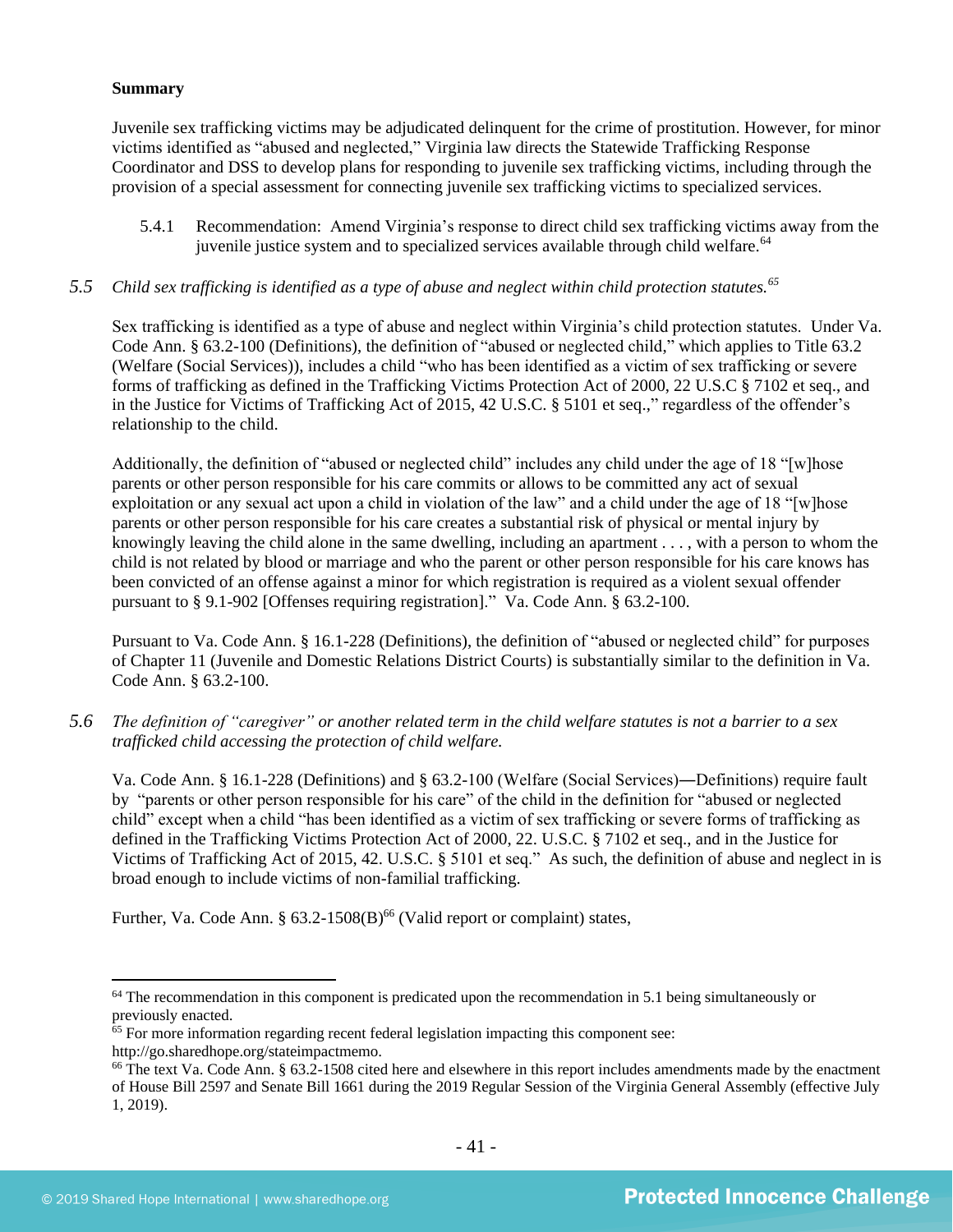A valid report or complaint regarding a child who has been identified as a victim of sex trafficking or severe forms of trafficking as defined in the federal Trafficking Victims Protection Act of 2000 (22 U.S.C. § 7102 et seq.) and in the federal Justice for Victims of Trafficking Act of 2015 (P.L. 114-22) may be established if the alleged abuser is the alleged victim child's parent, other caretaker, or any other person suspected to have caused such abuse or neglect.

# *5.7 Crime victims' compensation is specifically available to a child victim of sex trafficking or commercial sexual exploitation of children (CSEC).*

The Virginia Workers' Compensation program contains ineligibility criteria that could negatively affect domestic minor sex trafficking victims' ability to receive compensation.<sup>67</sup> Va. Code Ann. § 19.2-368.4 (Persons eligible for awards) states in subsection (B) that "[a] person who is criminally responsible for the crime upon which a claim is based, or an accomplice or accessory of such person, shall not be eligible to receive an award with respect to such claim." Va. Code Ann. § 19.2-368.6 (Assignment of claims; investigation; hearing; confidentiality of records; decisions) provides in subsection (D) that "[t]here shall be a rebuttable presumption that the claimant did not contribute to and was not responsible for the infliction of his injury," reducing the risk that a minor victim of prostitution may be found to have contributed to the injuries sustained through her activities in prostitution. Also, a child victim of sex trafficking, who may be afraid or angry with law enforcement, may have an award denied, reduced or withdrawn if "[t]he Commission . . . find[s] that any claimant or award recipient has not fully cooperated with all law-enforcement agencies." Va. Code Ann. § 19.2-368.10.

Va. Code Ann. § 19.2-368.10 (When awards to be made; reporting crime and cooperation with law enforcement) also restricts an award to a victim where the crime was reported to the authorities later than "120 hours after the occurrence of such crime, unless the Commission, for good cause shown, finds the delay to have been justified." An exception is outlined in Va. Code Ann. § 19.2-368.10, which states, "The provisions of this subdivision shall not apply to claims of sexual abuse that occurred while the victim was a minor." However, "sexual abuse" is defined in Va. Code Ann. § 19.2-368.2 as "sexual abuse as defined in subdivision 6 of § 18.2-67.10 [General definitions]<sup>68</sup> and acts constituting rape, sodomy, object sexual penetration or sexual battery as defined in Article 7 (§ 18.2-61 et seq.) of Chapter 4 of Title 18.2."

Va. Code Ann. § 19.2-368.5(B) gives deadlines for when a claim may be filed by a victim by stating, "A claim shall be filed by the claimant not later than one year after the occurrence of the crime upon which such claim is based, or not later than one year after the death of the victim. However, (i) in cases involving claims made on behalf of a minor or a person who is incapacitated, the provisions of subsection A of § 8.01-229 shall apply to toll the one-year period; (ii) in cases involving claims made by a victim against profits of crime held in escrow pursuant to Chapter 21.2 (§ 19.2-368.19 et seq.) of this title, the claim shall be filed within five years of the date of the special order of escrow; and (iii) in cases involving claims of sexual abuse of a minor, the claim shall be filed within 10 years after the minor's eighteenth birthday. For good cause shown, the Commission may extend the time for filing." Va. Code Ann. § 19.2-368.8(A) also provides for reconsideration of claims of sexual abuse by stating, "The Commission, on its own motion, or upon request of the claimant, may reinvestigate or reopen a decision making or denying an award. Except for claims of sexual abuse that occurred while the victim was a minor, the Commission shall not reopen or reinvestigate a case after the expiration of two years from the date of submission of the original claim. Any claim involving the sexual abuse of a minor that has been denied before July 1, 2001, because it was not timely filed may, upon application filed with the Commission, be reconsidered provided the application for reconsideration is filed within ten years after the minor's eighteenth birthday."

 $67$  The analysis in this component is predicated upon the recommendation in 5.1 being simultaneously or previously enacted.

<sup>68</sup> *See supra* note [11](#page-5-0) for the definition of "sexual abuse."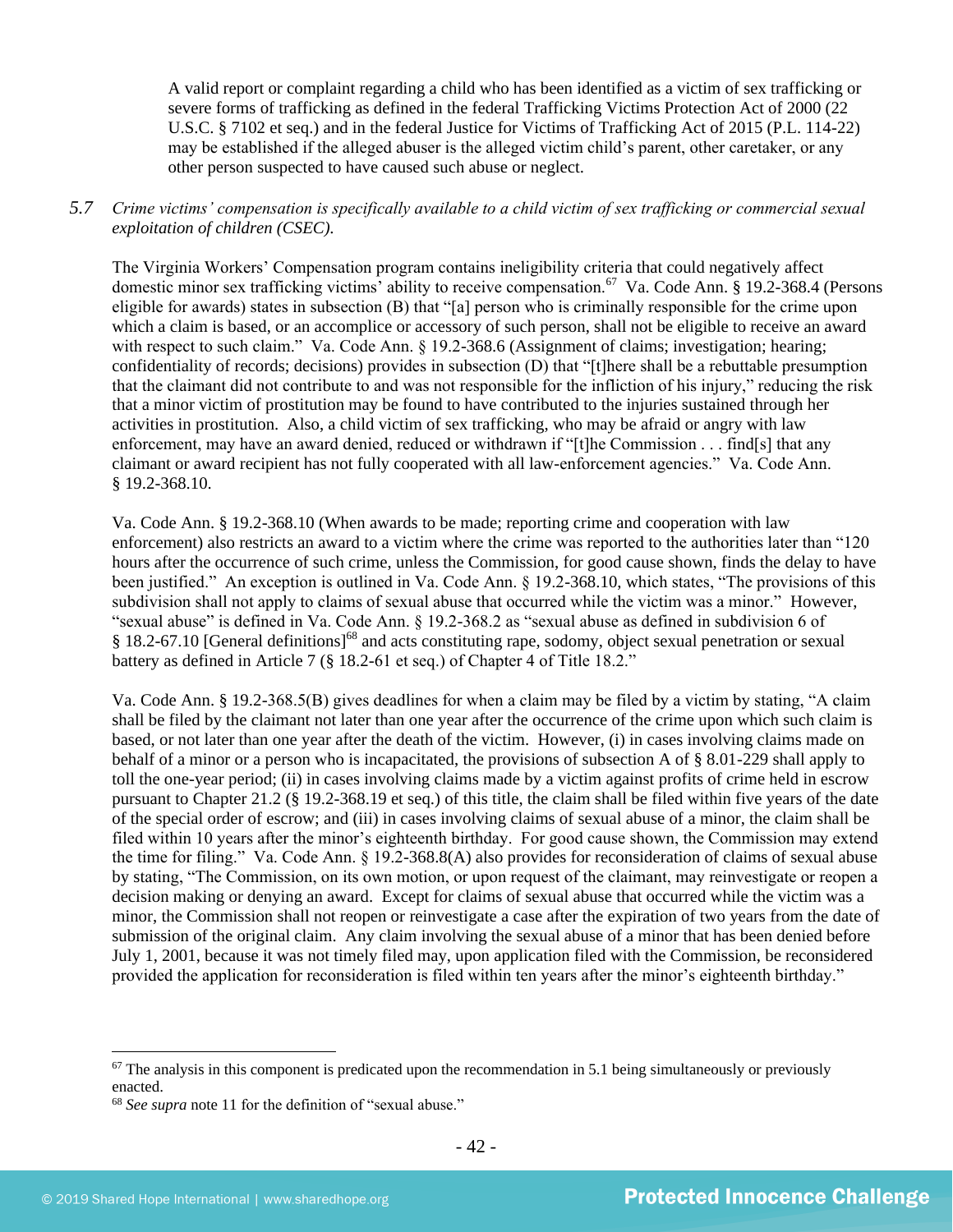Va. Code Ann. § 19.2-368.11:1 (Amount of award) sets forth the limits for the amount of the award, allowing for claims including but not limited to unreimbursed medical costs, loss of earnings, and funeral expenses, after being reduced by any amounts received or to be received from another source or an emergency award, with a total cap not to exceed \$35,000. Va. Code Ann. § 19.2-368.11:1.<sup>69</sup>

5.7.1 Recommendation: Amend Va. Code Ann. § 19.2-368.4 (Persons eligible for awards) and § 19.2- 368.10 (When awards to be made; reporting crime and cooperation with law enforcement) to stipulate an exception to listed ineligibility factors for minor victims of commercial sexual exploitation.

# *5.8 Victim-friendly procedures and protections are provided in the trial process for minors under 18.*

Virginia law provides some victim-friendly procedures and protections for minors. First, Va. Code Ann. § 2.2- 515.2(A), (B) (Address confidentiality program established; victims of domestic violence, stalking, sexual violence, or human trafficking; application; disclosure of records) allows child trafficking victims to use designated addresses under the Address Confidentiality Program, which was designed to protect victims from further acts of violence, intimidation, and retribution by abusers and traffickers.

Next, Va. Code Ann. § 18.2-67.9<sup>70</sup> provides a method for the court to order the use of two-way closed circuit television testimony for certain victims of child sex trafficking, prostitution offenses, abduction under Va. Code Ann. § 18.2-47 et seq., and other listed crimes upon application by the defendant or prosecutor. Va. Code Ann. § 63.2-1521(A) (Testimony by child using two-way closed-circuit television) also provides for the use of twoway closed circuit television testimony "[i]n any civil proceeding involving alleged abuse or neglect of a child" under certain specified provisions. Both laws apply to "[a]n alleged victim who was 14 years of age or under on the date of the alleged offense and is 16 or under at the time of the trial" and "[a]ny child witness who is 14 years of age or under at the time of the trial." Va. Code Ann. §§ 63.2-1521(B), 18.2-67.9(A). The statutes explain that the court has discretion to order the testimony via closed-circuit television if it finds that the child is "unavailable to testify in open court in the presence of the defendant, the jury, the judge, and the public, for any of the following reasons: 1. The child's persistent refusal to testify despite judicial requests to do so; 2. The child's substantial inability to communicate about the offense; or 3. The substantial likelihood, based upon expert opinion testimony, that the child will suffer severe emotional trauma from so testifying." Va. Code Ann. §§ 18.2-67.9(B), 63.2-1521(C).

Further, Va. Code Ann. § 63.2-1522(A),  $(B)^{71}$  (Admission of evidence of sexual acts with children) allows for out-of-court statements, in certain abuse and neglect civil proceedings, "describing any act of a sexual nature performed with or on the child by another" not otherwise admissible made "by a child 14 years of age or younger at the time the statement is offered into evidence" under the following conditions:

1. The child testifies at the proceeding, or testifies by means of a videotaped deposition or closed-circuit television, and at the time of such testimony is subject to cross-examination concerning the out-of-court statement or the child is found by the court to be unavailable to testify on any of these grounds: a. The child's death;

 $69$  The text Va. Code Ann. § 19.2-368.11:1 cited here and elsewhere in this report includes amendments made by the enactment of House Bill 2773 during the 2019 Regular Session of the Virginia General Assembly (effective July 1, 2019).

 $70$  The text Va. Code Ann. § 18.2-67.9 cited here and elsewhere in this report includes amendments made by the enactment of House Bill 2464 during the 2019 Regular Session of the Virginia General Assembly (effective July 1, 2019).

 $71$  The text Va. Code Ann. § 63.2-1522 cited here and elsewhere in this report includes amendments made by the enactment of House Bill 1622 during the 2019 Regular Session of the Virginia General Assembly (effective July 1, 2019).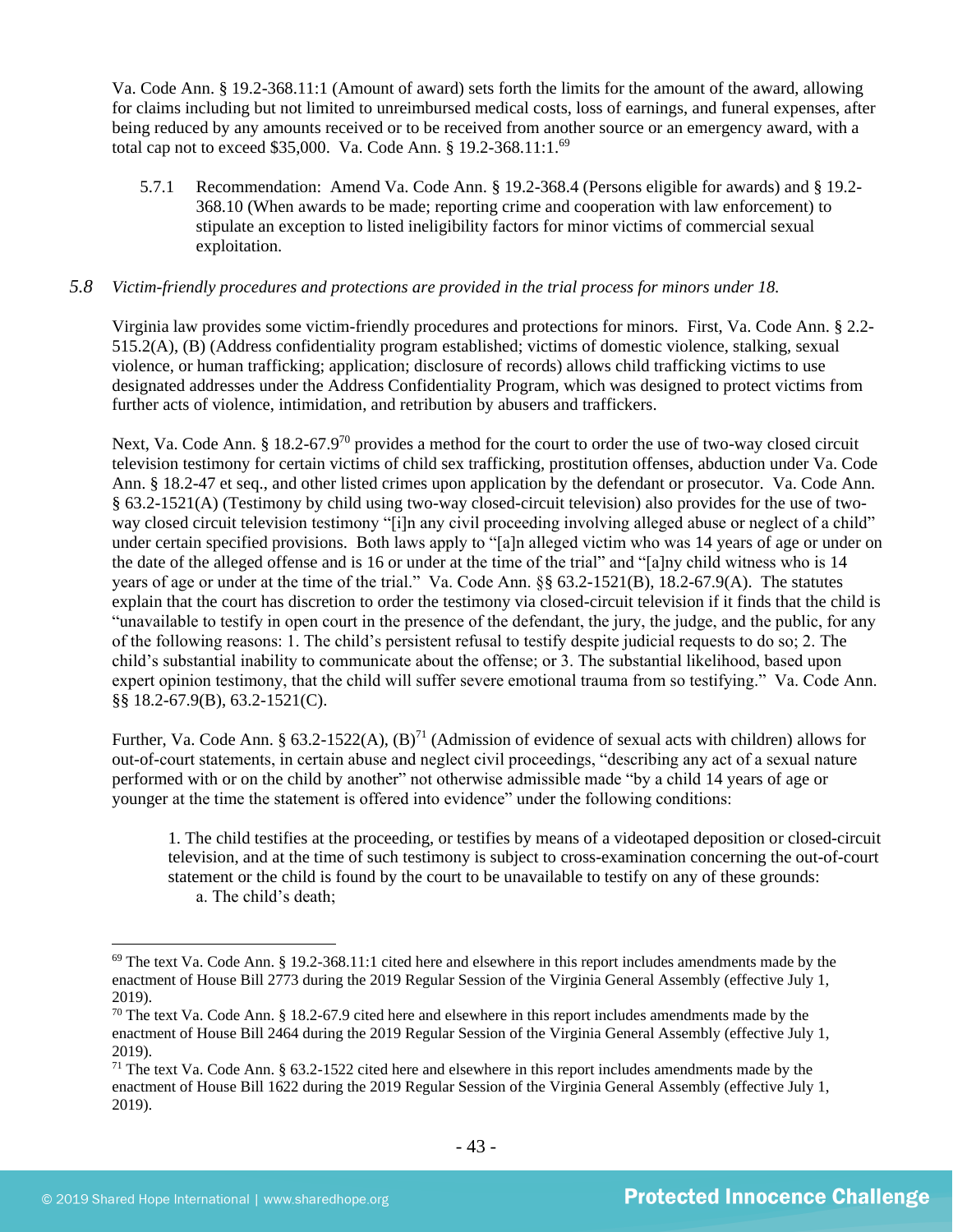b. The child's absence from the jurisdiction, provided such absence is not for the purpose of preventing the availability of the child to testify;

c. The child's total failure of memory;

d. The child's physical or mental disability;

e. The existence of a privilege involving the child;

f. The child's incompetency, including the child's inability to communicate about the offense because of fear or a similar reason; and

g. The substantial likelihood, based upon expert opinion testimony, that the child would suffer severe emotional trauma from testifying at the proceeding or by means of a videotaped deposition or closed-circuit television.

2. The child's out-of-court statement is shown to possess particularized guarantees of trustworthiness and reliability

Va. Code Ann. § 18.2-67.7 (Admission of evidence) provides protection to the testifying victim of a sexual offense (commonly called "rape shield law"), but this protection does not extend to victims of sex trafficking or most CSEC offenses. Va. Code Ann. § 18.2-67.7(A) states,

In prosecutions under this article [Criminal sexual assault], or under clause (iii) or (iv) [involving minors] of § 18.2-48 [Abduction with intent to extort money or for immoral purpose], 18.2-370 [Taking indecent liberties with children; penalties], 18.2-370.01 [Indecent liberties by children; penalty], or 18.2-370.1 [Taking indecent liberties with child by person in custodial or supervisory relationship; penalties], general reputation or opinion evidence of the complaining witness's unchaste character or prior sexual conduct shall not be admitted. Unless the complaining witness voluntarily agrees otherwise, evidence of specific instances of his or her prior sexual conduct shall be admitted only if it is relevant and is:

1. Evidence offered to provide an alternative explanation for physical evidence of the offense charged which is introduced by the prosecution, limited to evidence designed to explain the presence of semen, pregnancy, disease, or physical injury to the complaining witness's intimate parts; or

2. Evidence of sexual conduct between the complaining witness and the accused offered to support a contention that the alleged offense was not accomplished by force, threat or intimidation or through the use of the complaining witness's mental incapacity or physical helplessness, provided that the sexual conduct occurred within a period of time reasonably proximate to the offense charged under the circumstances of this case; or

3. Evidence offered to rebut evidence of the complaining witness's prior sexual conduct introduced by the prosecution.

Subsection (B) of Va. Code Ann. § 18.2-67.7 emphasizes that nothing "shall prohibit the accused from presenting evidence relevant to show that the complaining witness had a motive to fabricate the charge against the accused." A "written notice generally describing the evidence" must be given "prior to the introduction of any evidence, or the opening statement of either counsel, whichever first occurs" in order for the accused to present evidence of "past sexual conduct of the complaining witness with a person other than the accused." Va. Code Ann. § 18.2-67.7(B). Subsection (C) mandates that the evidence may not be admitted or referred to "until the court first determines the admissibility of that evidence at an evidentiary hearing to be held before the evidence is introduced." Additionally, pursuant to subsection (C), "If the court initially determines that the evidence is inadmissible, but new information is discovered during the course of the preliminary hearing or trial which may make such evidence admissible, the court shall determine in an evidentiary hearing whether such evidence is admissible."

Also, under Va. Code Ann. § 18.2-67.6 (Proof of physical resistance not required), "The Commonwealth need not demonstrate that the complaining witness cried out or physically resisted the accused in order to convict the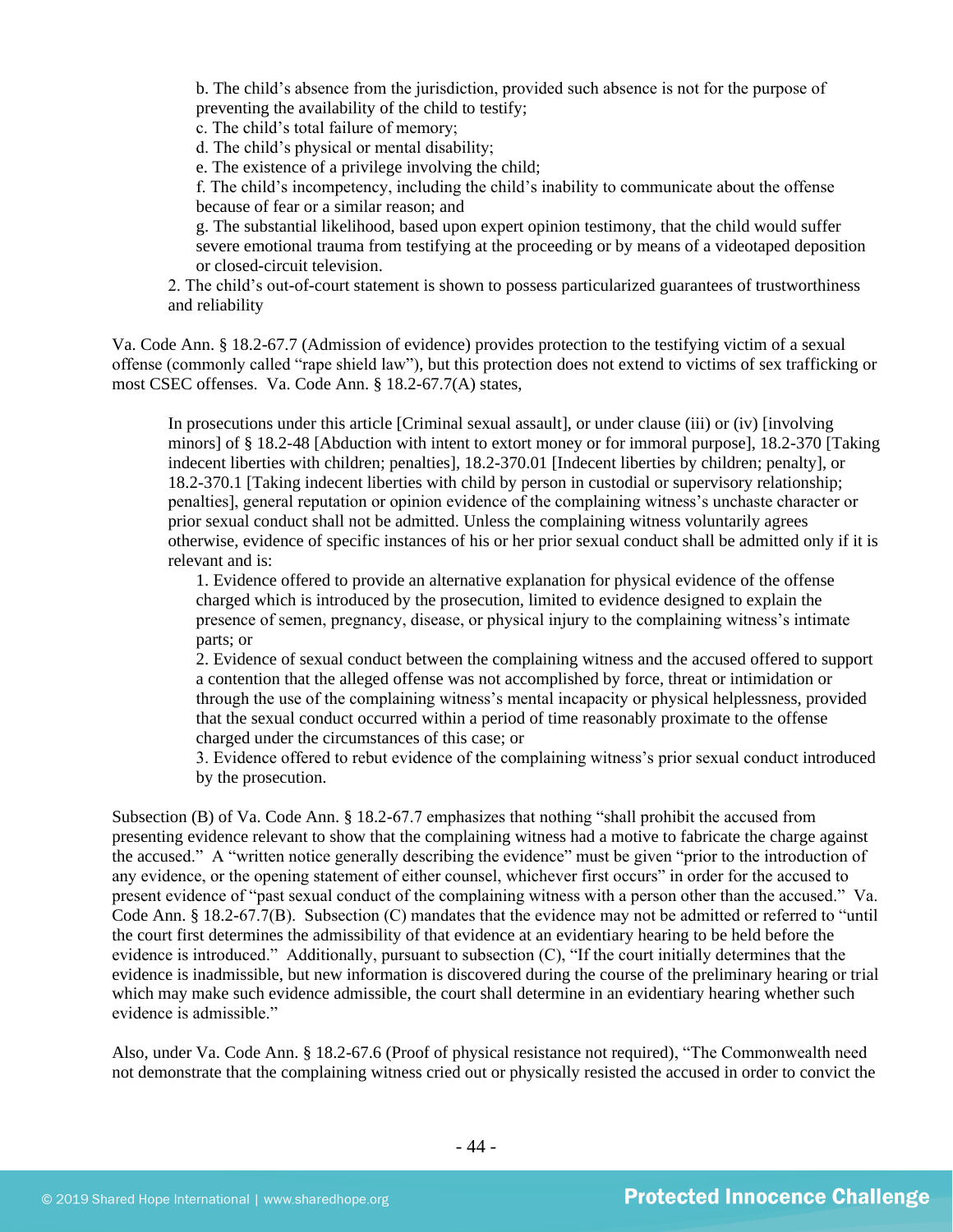accused of an offense under this article [Criminal sexual assault], but the absence of such resistance may be considered when relevant to show that the act alleged was not against the will of the complaining witness."

*5.9 Child sex trafficking victims may vacate delinquency adjudications and expunge related records for prostitution and other offenses arising from trafficking victimization, without a waiting period.*

Virginia law does not provide a mechanism for minors to vacate delinquency adjudications related to trafficking victimization; however, juvenile records will be expunged automatically, but only after a waiting period. Specifically, Va. Code Ann. § 16.1-306(A) (Expungement of court records) directs the automatic annual destruction of records by the clerk of the Juvenile and Domestic Relations Court for any juvenile who has reached 19, if five years have passed from the date of the last hearing. However, the records are kept if the juvenile was found guilty of an offense that would have been a felony if committed by an adult. Va. Code Ann.  $$16.1-306(A).$ <sup>72</sup>

- 5.9.1 Recommendation: Enact a law that allows child sex trafficking victims to vacate delinquency adjudications and expunge related records for prostitution and other offenses arising from trafficking victimization, without a waiting period.<sup>73</sup>
- *5.10 Victim restitution and civil remedies for victims of domestic minor sex trafficking or commercial sexual exploitation of children (CSEC) are authorized by law.*

Virginia law mandates restitution and provides for civil causes of action for minor victims of sex trafficking<sup>74</sup> or commercial sexual exploitation. Specifically, Va. Code Ann. § 8.01-42.4<sup>75</sup> (Civil action for trafficking in persons) states,

A. Any person injured by reason of

<span id="page-44-0"></span>(i) a violation of clause (iii), (iv), or (v) of  $\S$  18.2-48 [Abduction with intent to extort money or for immoral purpose];

(ii) a violation of § 18.2-348 [Aiding prostitution or illicit sexual intercourse], 18.2-348.1 [Promoting travel for prostitution; penalty], 18.2-349 [Using vehicles to promote prostitution or unlawful sexual intercourse], 18.2-355 [Taking, detaining, etc., person for prostitution, etc., or consenting thereto; human trafficking], 18.2-356 [Receiving money for procuring person; penalties], 18.2-357 [Receiving money from earnings of male or female prostitute; penalties], 18.2- 357.1 [Commercial sex trafficking; penalties] . . . or

(iii) a felony conviction of § 18.2-346 [Prostitution; commercial sexual conduct; commercial exploitation of a minor; penalties] may sue thereof and recover compensatory damages, punitive damages, and reasonable attorney fees and costs.

B. No action shall be commenced under this section more than seven years after the later of the date on which such person

(i) was no longer subject to the conduct prohibited by clause (iii), (iv), or (v) of  $\S$  18.2-48 or  $\S$  18.2-348, 18.2-348.1, 18.2-349, 18.2-355, 18.2- 356, 18.2-357, 18.2-357.1 . . . or under a felony violation of § 18.2-346 or

<sup>&</sup>lt;sup>72</sup> Additionally, "if the juvenile was found guilty of an offense for which the clerk is required by  $\frac{1}{2}$  46.2-383 to furnish an abstract to the Department of Motor Vehicles, the records shall be destroyed when the juvenile has attained the age of 29." Va. Code Ann. § 16.1-306(A).

 $<sup>73</sup>$  The recommendation in this component is predicated upon the recommendation in 5.1 being simultaneously or</sup> previously enacted.

 $74$  The analysis in the component is predicated upon the recommendation in 5.1 being simultaneously or previously enacted.

<sup>&</sup>lt;sup>75</sup> The text Va. Code Ann. § 8.01-42.4 cited here and elsewhere in this report includes amendments made by the enactment of House Bill 1817 during the 2019 Regular Session of the Virginia General Assembly (effective July 1, 2019).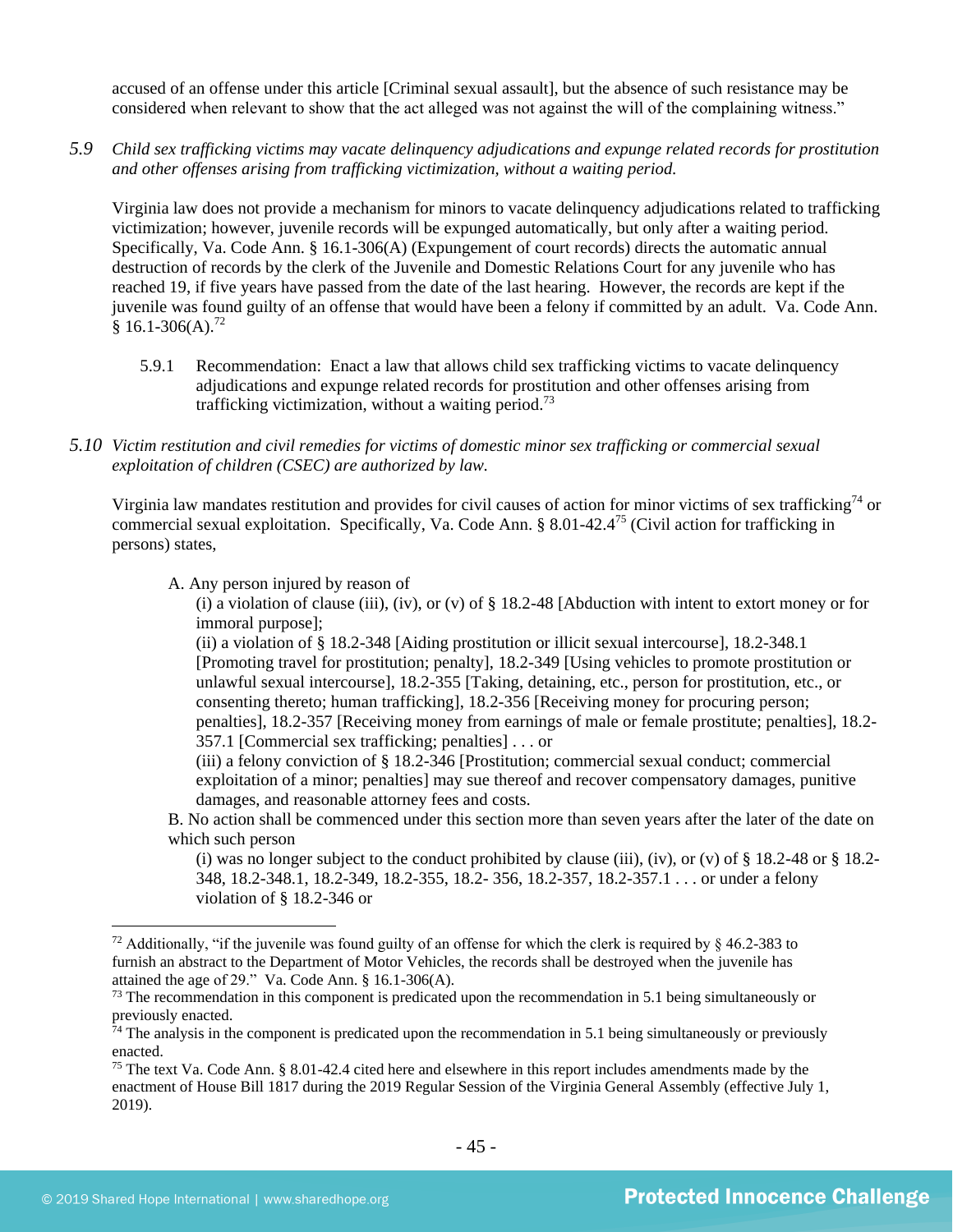(ii) attained 18 years of age.

Restitution is also made available for CSEC victims under Va. Code Ann. § 19.2-305.1(B) (Restitution for property damage or loss; community service),

[A]ny person who, on or after July 1, 1995, commits, and is convicted of, a crime in violation of any provision in Title 18.2 shall make at least partial restitution for any property damage or loss caused by the crime or for any medical expenses or expenses directly related to funeral or burial incurred by the victim or his estate as a result of the crime, may be compelled to perform community services and, if the court so orders, shall submit a plan for doing that which appears to be feasible to the court under the circumstances.

Further, Va. Code Ann. § 19.2-305.1(H) provides for mandatory restitution to victims depicted in child sexual abuse material (CSAM), stating,

A defendant convicted of an offense under § 18.2-374.1 [Production, publication, sale, financing, etc., of child pornography; presumption as to age; severability], 18.2-374.1:1 [Possession, reproduction, distribution, and facilitation of child pornography; penalty], or 18.2-374.3 [Use of communications systems to facilitate certain offenses involving children] shall be ordered to pay mandatory restitution to the victim of the offense in an amount as determined by the court. For purposes of this subsection, "victim" means a person who is depicted in a still or videographic image involved in an offense under § 18.2-374.1, 18.2-374.1:1, or 18.2-374.3. The Commonwealth shall make reasonable efforts to notify victims of offenses under § 18.2-374.1, 18.2-374.1:1, or 18.2-374.3.

*5.11 Statutes of limitations for civil and criminal actions for child sex trafficking or commercial sexual exploitation of children (CSEC) offenses are eliminated or lengthened to allow prosecutors and victims a realistic opportunity to pursue criminal action and legal remedies.*

Va. Code Ann. § 8.01-42.4 (Civil action for trafficking in persons) provides a lengthened statute of limitations of seven years for civil causes of action by victims of sex trafficking<sup>76</sup> and certain CSEC offenses. Va. Code Ann. § 8.01-42.4(B)<sup>77</sup> states,

No action shall be commenced under this section more than seven years after the later of the date on which such person (i) was no longer subject to the conduct prohibited by clause (iii), (iv), or (v) of  $\S$ 18.2-48 [Abduction with intent to extort money or for immoral purpose] or § 18.2-348 [Aiding prostitution or illicit sexual intercourse, etc.], 18.2-348.1 [Promoting travel for prostitution; penalty], 18.2-349 [Using vehicles to promote prostitution or unlawful sexual intercourse], 18.2-355 [Taking, detaining, etc., a person for prostitution, etc., or consenting thereto; human trafficking], 18.2-356 [Receiving money for procuring persons; penalties], 18.2-357 [Receiving money from earnings of male or female prostitute; penalties], 18.2-357.1 [Commercial sex trafficking; penalties] . . . or under a felony violation of § 18.2-346 [Prostitution; commercial sexual conduct; commercial exploitation of a minor; penalties] or (ii) attained 18 years of age.

For personal injury, Va. Code Ann. § 8.01-243(A) provides a statute of limitations of two years, unless otherwise provided. Under subsection (B), "Every action for injury to property, including actions by a parent or guardian of an infant against a tort-feasor for expenses of curing or attempting to cure such infant from the result of a personal injury or loss of services of such infant, shall be brought within five years after the cause of action accrues." Va. Code Ann. § 8.01-243(B). Va. Code Ann. § 8.01-243(D) provides, "Every action for

 $76$  The analysis in this component is predicated upon the recommendation in 5.1 being simultaneously or previously enacted.

<sup>77</sup> *See supra* note [75.](#page-44-0)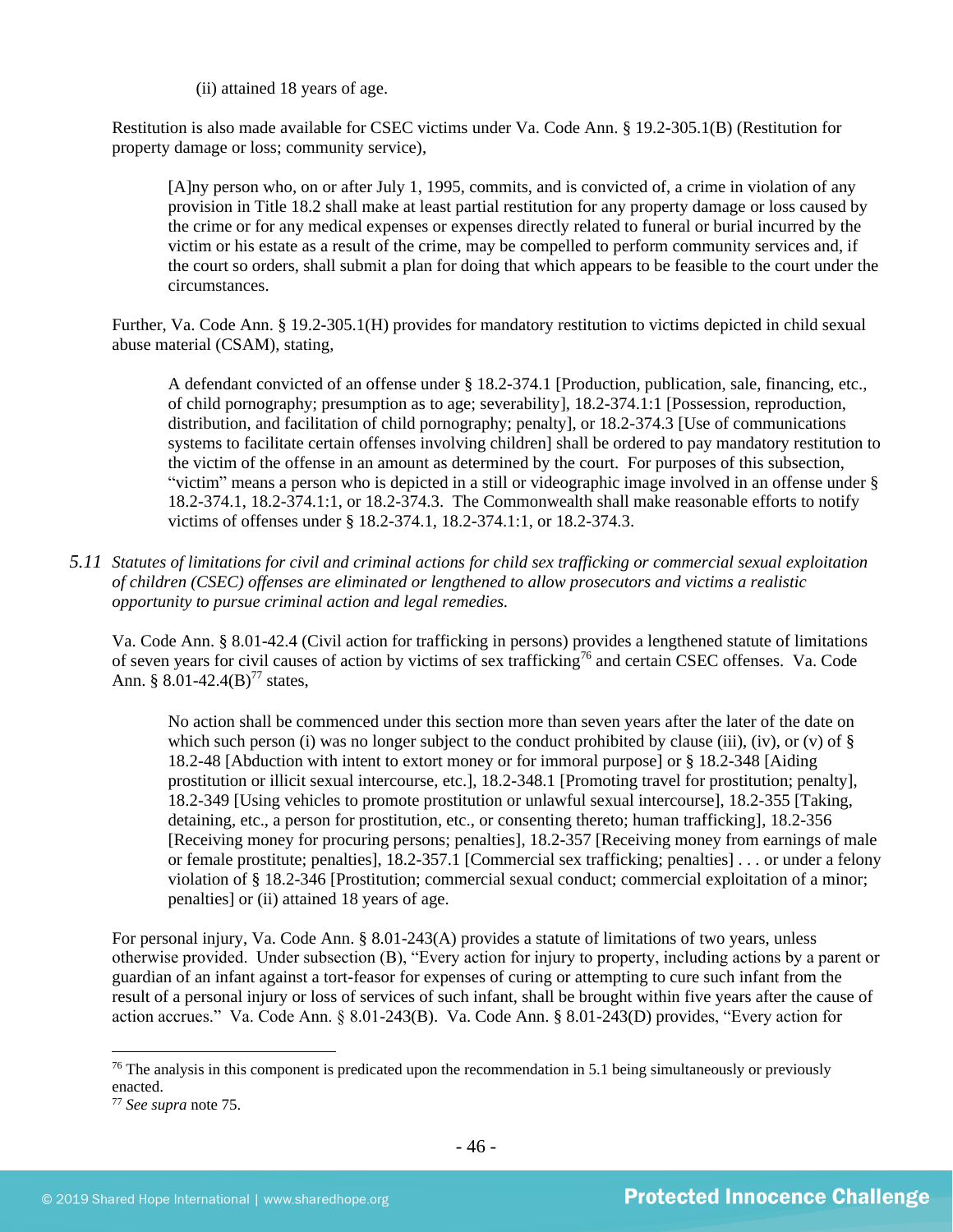injury to the person, whatever the theory of recovery, resulting from sexual abuse occurring during the infancy or incapacity of the person as set forth in subdivision 6 of § 8.01-249 shall be brought within 20 years after the cause of action accrues." Generally, under Va. Code Ann. § 8.01-230, the limitation period begins when the right of action accrues, which is "the date the injury is sustained in the case of injury to the person . . . and not when the resulting damage is discovered, except where the relief sought is solely equitable or where otherwise provided under . . . §§ 8.01-249, 8.01-250 or other statute." Va. Code Ann. § 8.01-249(6) provides some statutory relief for victims of sexual abuse, stating,

In actions for injury to the person, whatever the theory of recovery, resulting from sexual abuse occurring during the infancy or incapacity of the person, upon removal of the disability of infancy or incapacity as provided in § 8.01-229 or, if the fact of the injury and its causal connection to the sexual abuse is not then known, when the fact of the injury and its causal connection to the sexual abuse is first communicated to the person by a licensed physician, psychologist, or clinical psychologist. As used in this subdivision, "sexual abuse" means sexual abuse as defined in subdivision 6 of § 18.2-67.10 [General definitions]<sup>78</sup> and acts constituting rape, sodomy, object sexual penetration or sexual battery as defined in Article 7

(§ 18.2-61 et seq.) of Chapter 4 of Title 18.2;

With regard to criminal actions against traffickers, there is no general statute of limitations for felonies indicated in the Virginia Code.<sup>79</sup> Va. Code Ann. § 19.2-8 (Limitation of prosecutions) states, "A prosecution for a misdemeanor, or any pecuniary fine, forfeiture, penalty or amercement, shall be commenced within one year next after there was cause therefor . . . ." However, "A prosecution of a misdemeanor under  $\S$  . . . 18.2-67.4 [Sexual battery], 18.2-67.4:1 [Infected sexual battery], 18.2-67.4:2 [Sexual abuse of a child under 15 years of age; penalty], 18.2-67.5 [Attempted rape, forcible sodomy, object sexual penetration, aggravated sexual battery, and sexual battery], or 18.2-370.6 [Penetration of mouth of child with lascivious intent; penalty] where the victim is a minor at the time of the offense shall be commenced no later than one year after the victim reaches majority." Va. Code Ann. § 19.2-8.

<sup>78</sup> *See supra* note [11](#page-5-0) for definition of "sexual abuse."

<sup>79</sup> *Statute of Limitations Fact Sheet*, NATIONAL CENTER FOR VICTIMS OF CRIME, http://corsal.org/06SOLNCVC% 20Statute\_of\_Limitations\_Fact\_Sheet32%5B1%5D.pdf (last visited June 30, 2011).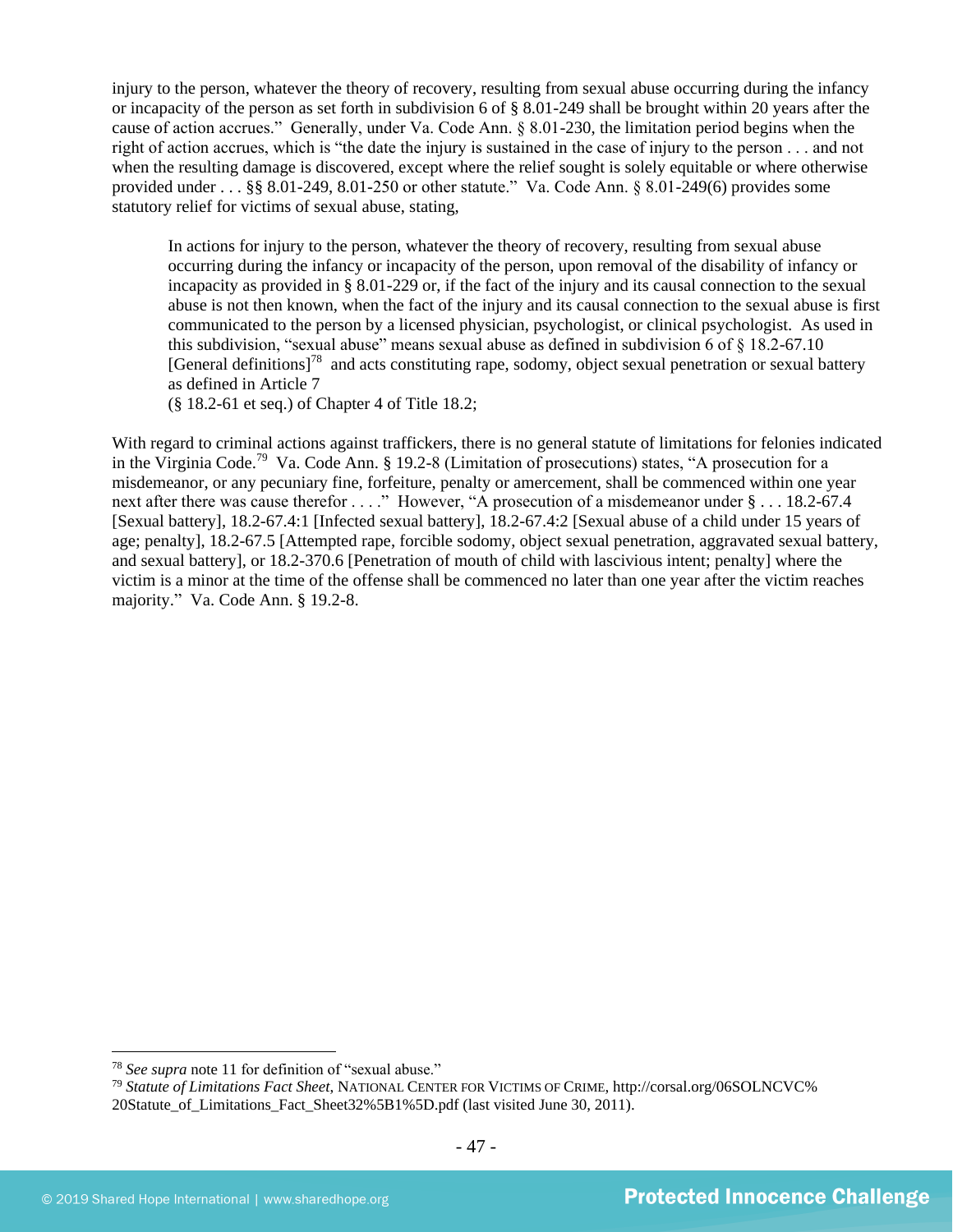#### **FRAMEWORK ISSUE 6: CRIMINAL JUSTICE TOOLS FOR INVESTIGATION AND PROSECUTIONS**

#### *Legal Components:*

- *6.1 Training on human trafficking and domestic minor sex trafficking for law enforcement is statutorily mandated or authorized.*
- *6.2 Single party consent to audiotaping is permitted in law enforcement investigations.*
- *6.3 Wiretapping is an available tool to investigate domestic minor sex trafficking and commercial sexual exploitation of children (CSEC).*
- *6.4 Using a law enforcement decoy to investigate buying or selling commercial sex is not a defense to soliciting, purchasing, or selling sex with a minor.*
- *6.5 Using the Internet or electronic communications to investigate buyers and traffickers is a permissible investigative technique.*
- *6.6 State law requires reporting of missing children and located missing children.*

#### *Legal Analysis:*

*6.1 Training on human trafficking and domestic minor sex trafficking for law enforcement is statutorily mandated or authorized.*

*\_\_\_\_\_\_\_\_\_\_\_\_\_\_\_\_\_\_\_\_\_\_\_\_\_\_\_\_\_\_\_\_\_\_\_\_\_\_\_\_\_\_\_\_\_\_\_\_\_\_\_\_\_\_\_\_\_\_\_\_\_\_\_\_\_\_\_\_\_\_\_\_\_\_\_\_\_\_\_\_\_\_\_\_\_\_\_\_\_\_\_\_\_\_*

Training on human trafficking is statutorily authorized for law enforcement under Va. Code Ann. § 9.1-102 (Powers and duties of the Board and the Department). Pursuant to Va. Code Ann. § 9.1-102(37)(i), the Department of Criminal Justice Services, under the direction of the Criminal Justice Services Board and in conjunction with the Office of the Attorney General, has "the power and duty" to "[e]stablish training standards and publish and periodically update model policies for law-enforcement personnel . . . [on] sensitivity to and awareness of human trafficking offenses and the identification of victims and human trafficking offenses for personnel involved in criminal investigations or assigned to vehicle or street patrol duties . . . ." Further, the Board has "the power and duty" to "advise law-enforcement agencies and attorneys for the Commonwealth regarding the identification, investigation, and prosecution of human trafficking offenses using the common law and existing criminal statutes in the Code of Virginia." Va. Code Ann. § 9.1-102(48).

Additionally, under subsection (37), the department has the power to "[e]stablish training standards and publish a model policy for law-enforcement personnel . . . [on] . . . the handling of family abuse, domestic violence, sexual assault and stalking cases, including standards for determining the predominant physical aggressor in accordance with Section 19.2-81.3." Further, "The Department shall provide technical support and assistance to law-enforcement agencies in carrying out the requirements set forth in subsection A of § 9.1-1301 [Sexual assault policies for law-enforcement agencies in the Commonwealth]." Va. Code Ann. § 9.1-102(37).

Under Va. Code Ann. § 9.1-1301(A),

The Virginia Department of State Police and the police and sheriff's departments of every political subdivision in the Commonwealth and every campus police department shall establish written policies and procedures regarding a law-enforcement officer's response to an alleged criminal sexual assault in violation of Article 7 (§ 18.2-61 et seq.) of Chapter 4 of Title 18.2. Such policies shall, at a minimum, provide guidance as to the department's policy on (i) training; (ii) compliance with §§ 19.2-9.1 and 19.2-165.1; (iii) transportation of alleged sexual assault victims; and (iv) the provision of information on legal and community resources available to alleged victims of sexual assault.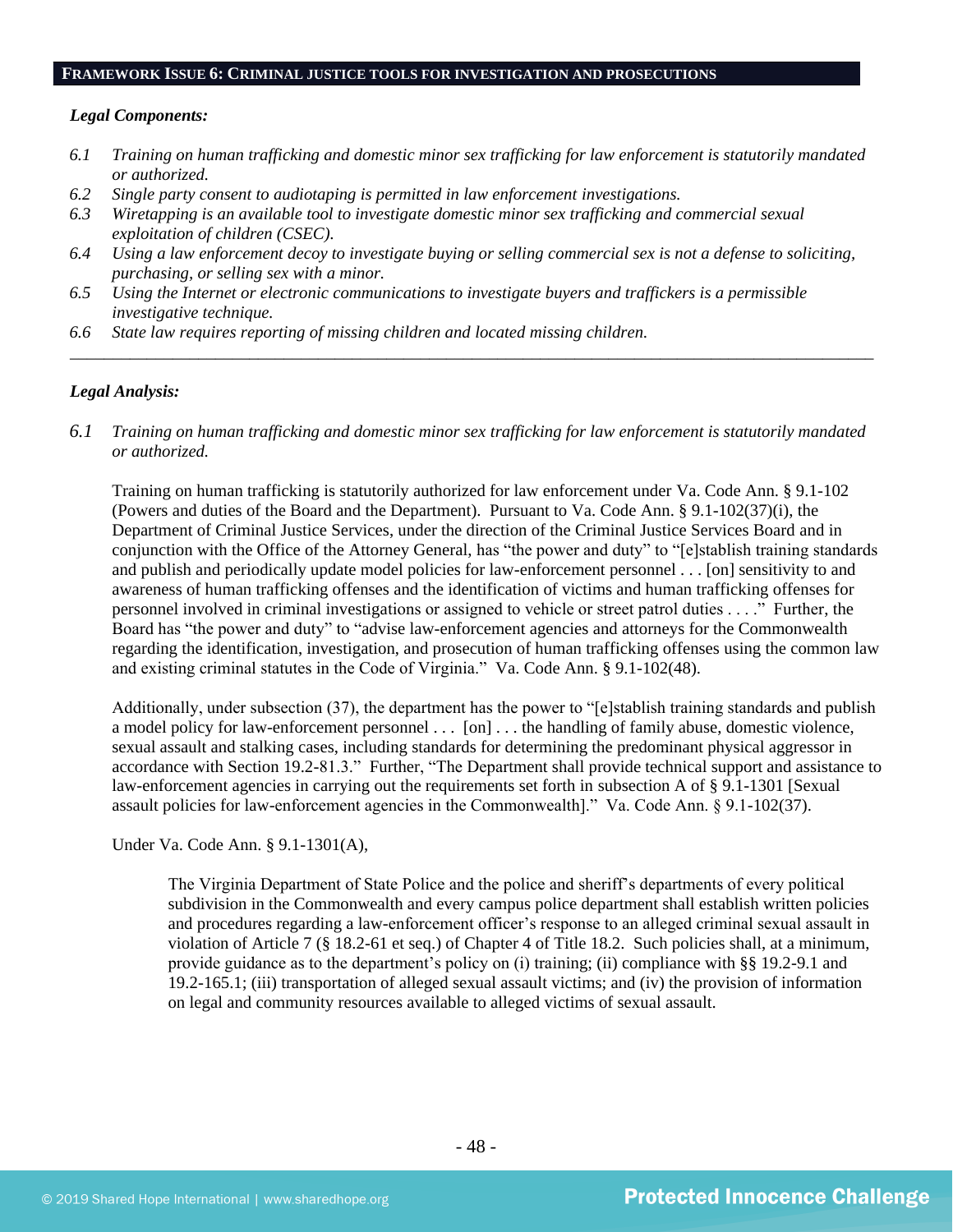While the Virginia Office of the Attorney General (OAG), in cooperation with the Virginia Department of Criminal Justice Services (DCJS) provides a regional multidisciplinary training to law enforcement officers, prosecutors and victim-witness coordinators in Virginia, this training is not mandatory for law enforcement.<sup>80</sup>

*6.2 Single party consent to audiotaping is permitted in law enforcement investigations.*

Va. Code Ann. § 19.2-62(B)(2) (Interception, disclosure, etc., of wire, electronic or oral communications unlawful; penalties; exceptions) authorizes interception of a wire, electronic, or oral communication if one party gives consent. That section states, "It shall not be a criminal offense under this chapter for a person to intercept a wire, electronic or oral communication, where such person is a party to the communication or one of the parties to the communication has given prior consent to such interception."

*6.3 Wiretapping is an available tool to investigate domestic minor sex trafficking and commercial sexual exploitation of children (CSEC).* 

Va. Code Ann. § 19.2-66(A) (When Attorney General or Chief Deputy Attorney General may apply for order authorizing interception of communications) states in part, "The Attorney General or Chief Deputy Attorney General, if the Attorney General so designates in writing, in any case where the Attorney General is authorized by law to prosecute or pursuant to a request in his official capacity of an attorney for the Commonwealth in any city or county, may apply to a judge of competent jurisdiction for an order authorizing the interception of wire, electronic or oral communications by the Department of State Police, when such interception may reasonably be expected to provide evidence" of certain felony offenses. The relevant felony offenses listed include "any felonies that are not Class 6 felonies in Article 7 (§ 18.2-61 et seq. [Criminal sexual assault]) of Chapter 4 of Title 18.2." As a result, wiretapping could be authorized in sex trafficking and CSEC investigations involving suspected violations of Va. Code Ann. § 18.2-48 (Abduction with intent to extort money or for immoral purpose), § 18.2-370(B) (Taking indecent liberties with children), § 18.2-355 (Taking, detaining, etc., person for prostitution, etc., or consenting thereto; human trafficking), Va. Code Ann. § 18.2-356 (Receiving money for procuring person; penalties), Va. Code Ann. § 18.2-357 (Receiving money from earnings of male or female prostitute; penalties), and Va. Code Ann. § 18.2-357.1 (Commercial sex trafficking; penalties).

Va. Code § 19.2-68(G) (Application for and issuance of order authorizing interception; contents of order; recording and retention of intercepted communications, applications and orders; notice to parties; introduction in evidence of information obtained) outlines the admissibility into evidence of intercepted communications. That section requires at least 10 days' notice, which may be judicially waived in some circumstances. Subsection H sets forth the grounds for moving to suppress such evidence.

*6.4 Using a law enforcement decoy to investigate buying or selling commercial sex is not a defense to soliciting, purchasing, or selling sex with a minor.*

No sex trafficking or CSEC law prohibits a defense to prosecution based on the use of a law enforcement decoy posing as a minor, but Va. Code Ann. § 18.2-374.3(C)–(E) (Use of communications systems to facilitate certain offenses involving children) uses the phrase "child he knows or has reason to believe is younger than 15 years of age," when referring to the offender, indicating that decoys can be used.

However, a defendant may still be able to assert a defense based on a law enforcement decoy posing as a minor to investigate other buyer-applicable offenses through reverse sting operations, which are the most likely situations in which a defendant would try to use such a defense. Va. Code Ann. § 18.2-346 (Prostitution; commercial sexual conduct; commercial exploitation of a minor; penalties) is a buyer applicable CSEC offense that does not prohibit this defense, meaning that buyers charged for attempting to solicit or purchases sex with a

<sup>80</sup> *See* http://www.dcjs.virginia.gov/trainingevents/cple/HTtraining/ (last visited June 19, 2015).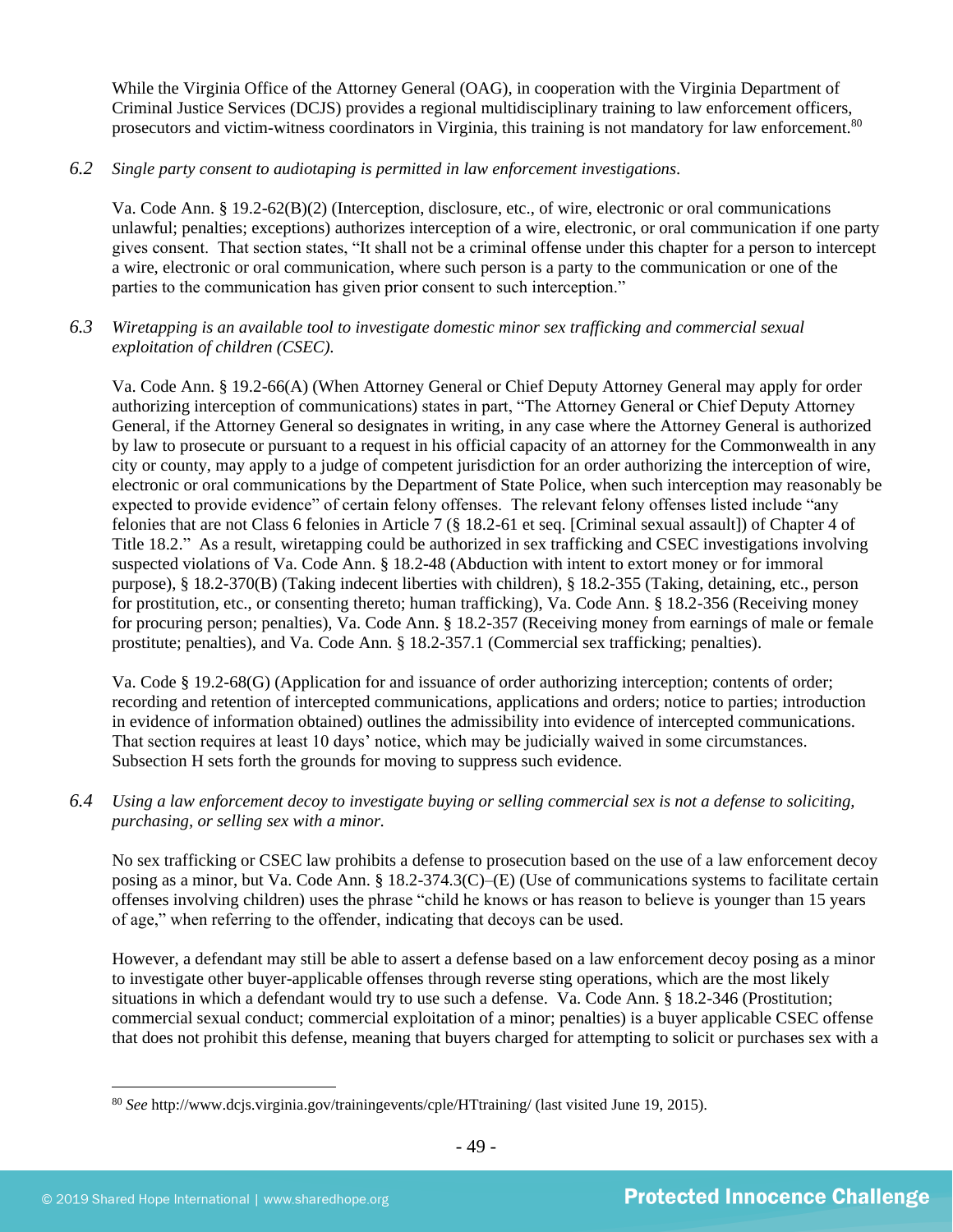minor under Va. Code Ann. § 18.2-346 would not be prohibited from raising a defense based on the fact that an actual minor was not involved.

6.4.1 Recommendation: Enact a law expressly prohibiting a defense to prosecution based on the use of a law enforcement decoy posing as a minor to investigate domestic minor sex trafficking related crimes.<sup>81</sup>

# *6.5 Using the Internet or electronic communications to investigate buyers and traffickers is a permissible investigative technique.*

Va. Code Ann. § 18.2-374.3(E) (Use of communications systems to facilitate certain offenses involving children) uses the phrase "person he knows or has reason to believe is younger than 15 years of age," when referring to the offender, indicating that law enforcement can use the Internet to pose as minors to investigate the crime.

#### *6.6 State law requires reporting of missing children and located missing children.*

Va. Code Ann. § 52-31 establishes the "Missing Children Information Clearinghouse."<sup>82</sup> Also, Va. Code Ann. § 15.2-1718 (Receipt of missing child reports) requires law enforcement to promptly enter missing child information into the state and national systems in addition to this, stating,

No police or sheriff's department shall establish or maintain any policy which requires the observance of any waiting period before accepting a missing child report as defined in § 52-32. Upon receipt of a missing child report by any police or sheriff's department, the department shall immediately, but in all cases within two hours of receiving the report, enter identifying and descriptive data about the child into the Virginia Criminal Information Network and the National Crime Information Center Systems, forward the report to the Missing Children Information Clearinghouse within the Department of State Police, notify all other law-enforcement agencies in the area, and initiate an investigation of the case.

In addition, Va. Code Ann. § 52-31.1 instructs the Superintendent of State Police to "establish a network to implement reports of the disappearance of children by local law-enforcement agencies to local school division superintendents and the State Registrar of Vital Records." Va. Code Ann. § 22.1-288.1(B) states, "Upon notification by a local law-enforcement agency of a child's disappearance, the principal of any school in which the child was enrolled at the time of the disappearance shall indicate, by mark, in the child's cumulative record that the child has been reported as missing. Upon notification by law enforcement that the child is located, the principal shall remove the mark from the record." Va. Code Ann. § 32.1-275.2 instructs the State Registrar to indicate on birth records that a child is missing when notified of the disappearance.

Va. Code Ann. § 52-34 (Notification required when missing child located) states that "[a]ny law-enforcement officer who has reported a missing child to the Clearinghouse shall notify the Clearinghouse immediately upon determining the location of the child."

Additionally, Va. Code Ann. § 9.1-102(37)(j) (Powers and duties of the Board and the Department) provides that the Department "shall have the power and duty to . . . [e]stablish training standards and publish and

 $81$  The recommendation in this component is predicated upon the recommendation in 2.1 being simultaneously or previously enacted.

 $82$  Va. Code Ann. § 52-32 defines "missing child" as "any person who is under the age of 21 years, whose temporary or permanent residence is in Virginia, or is believed to be in Virginia, whose whereabouts are unknown to any parent, guardian, legal custodian or other person standing in loco parentis of the child, and who has been reported as missing to a law-enforcement agency within the Commonwealth."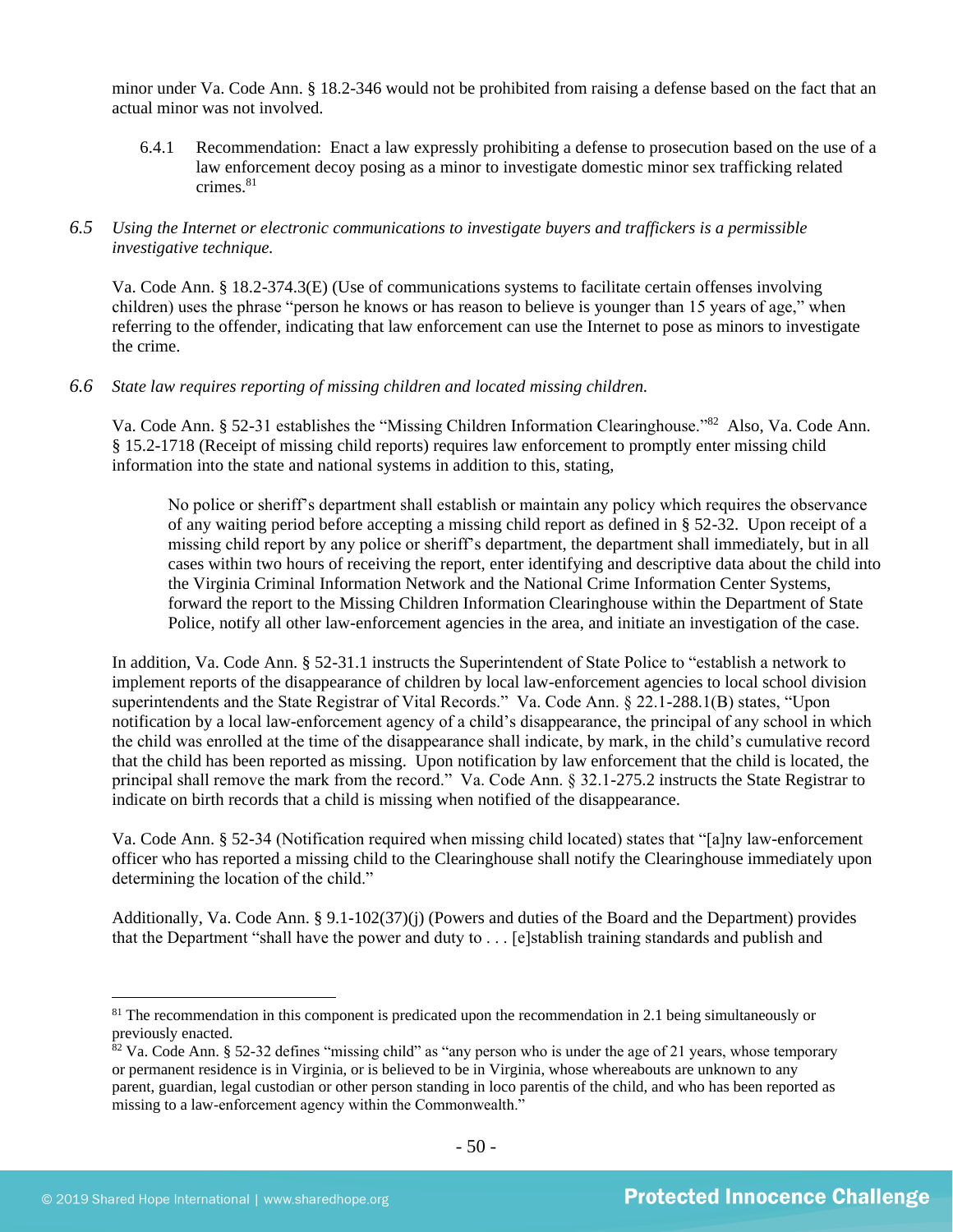periodically update model policies for law-enforcement personnel . . . [on] missing children . . . and rescue protocol . . . ."